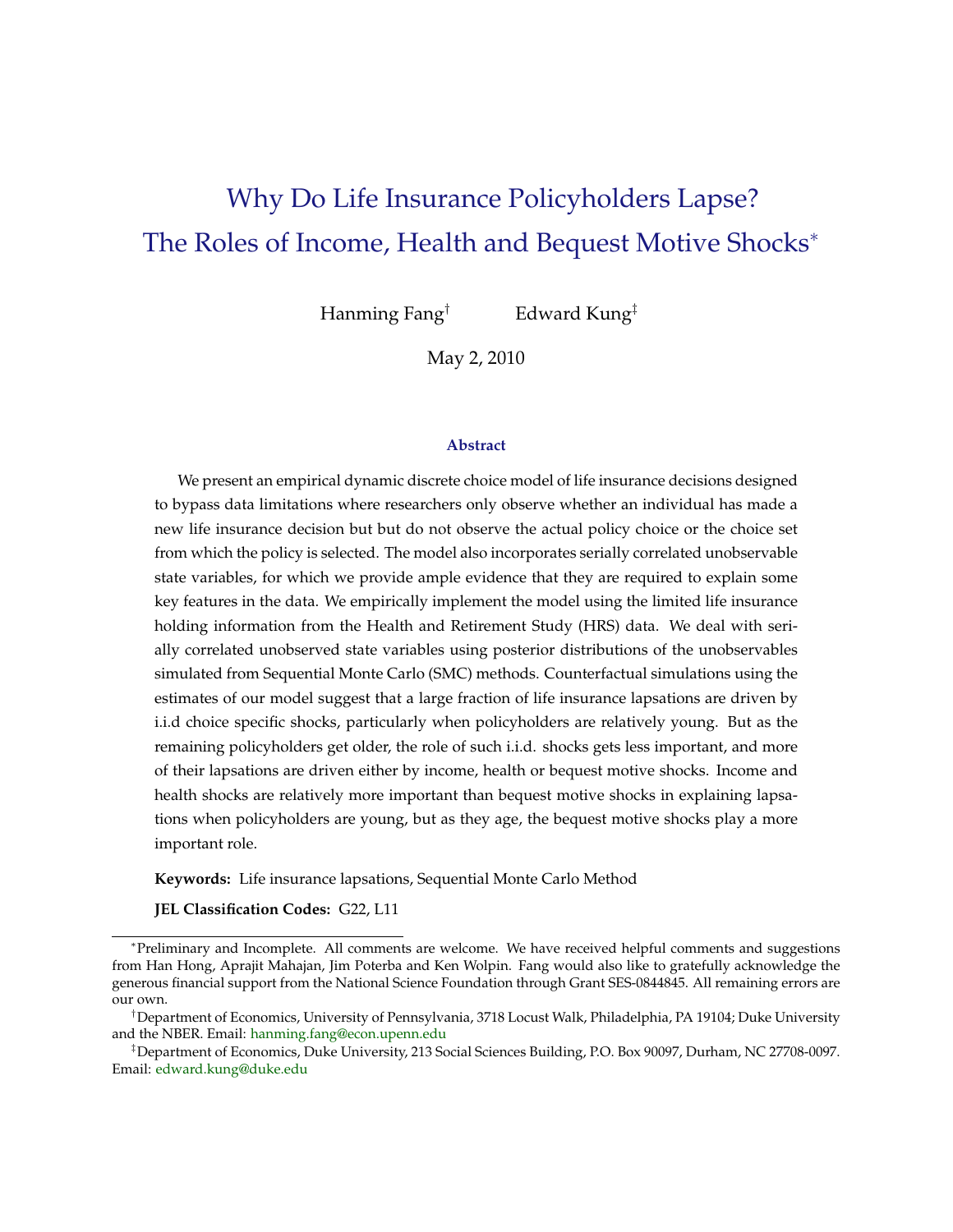### **1 Introduction**

The life insurance market is large and important. Policyholders purchase life insurance to protect their dependents against financial hardship when the insured person, the policyholder, dies. According to Life Insurance Marketing and Research Association International (LIMRA International), 78 percent of American families owned some type of life insurance in 2004. By the end of 2008, the total number of individual life insurance policies in force in the United States stood at about 156 million; and the total individual policy face amount in force reached over 10 trillion dollars (see [American Council of Life Insurers](#page-45-0) [\(2009,](#page-45-0) p. 63-74)).

There are two main types of individual life insurance products, Term Life Insurance and Whole Life Insurance.<sup>1</sup> A term life insurance policy covers a person for a specific duration at a fixed or variable premium for each year. If the person dies during the coverage period, the life insurance company pays the face amount of the policy to his/her beneficiaries, provided that the premium payment has never lapsed. The most popular type of term life insurance has a fixed premium during the coverage period and is called Level Term Life Insurance. A whole life insurance policy, on the other hand, covers a person's entire life, usually at a fixed premium. In the United States at year-end 2008, 54 percent of all life insurance policies in force is Term Life insurance. Of the new individual life insurance policies purchased in 2008, 43 percent, or 4 million policies, were term insurance, totaling \$1.3 trillion, or 73 percent, of the individual life face amount issued (see [Ameri](#page-45-0)[can Council of Life Insurers](#page-45-0) [\(2009,](#page-45-0) p. 63-74)). Besides the difference in the period of coverage, term and whole life insurance policies also differ in the amount of cash surrender value (CSV) received if the policyholder surrenders the policy to the insurance company before the end of the coverage period. For term life insurance, the CSV is zero; for whole life insurance, the CSV is typically positive and pre-specified to depend on the length of time that the policyholder has owned the policy. One important feature of the CSV on whole life policies relevant to our discussions below is that by government regulation, CSVs does *not* depend on the health status of the policyholder when surrendering the policy.<sup>2</sup>

Lapsation is an important phenomenon in life insurance markets. Both LIMRA and Society of Actuaries considers that a policy lapses if its premium is not paid by the end of a specified time (often called the grace period). This implies that if a policyholder surrenders his/her policy for

<sup>&</sup>lt;sup>1</sup>The Whole Life Insurance has several variations such as Universal Life (UL) and Variable Life (VL) and Variable-Universal Life (VUL). Universal Life allows varying premium amounts subject to a certain minimum and maximum. For Variable Life, the death benefit varies with the performance of a portfolio of investments chosen by the policyholder. Variable-Universal Life combines the flexible premium options of UL with the varied investment option of VL (see [Gilbert and Schultz,](#page-46-0) [1994\)](#page-46-0).

 $2$ The life insurance industry typically thinks of the CSV from the whole life insurance as a form of tax-advantaged investment instrument (see [Gilbert and Schultz,](#page-46-0) [1994\)](#page-46-0).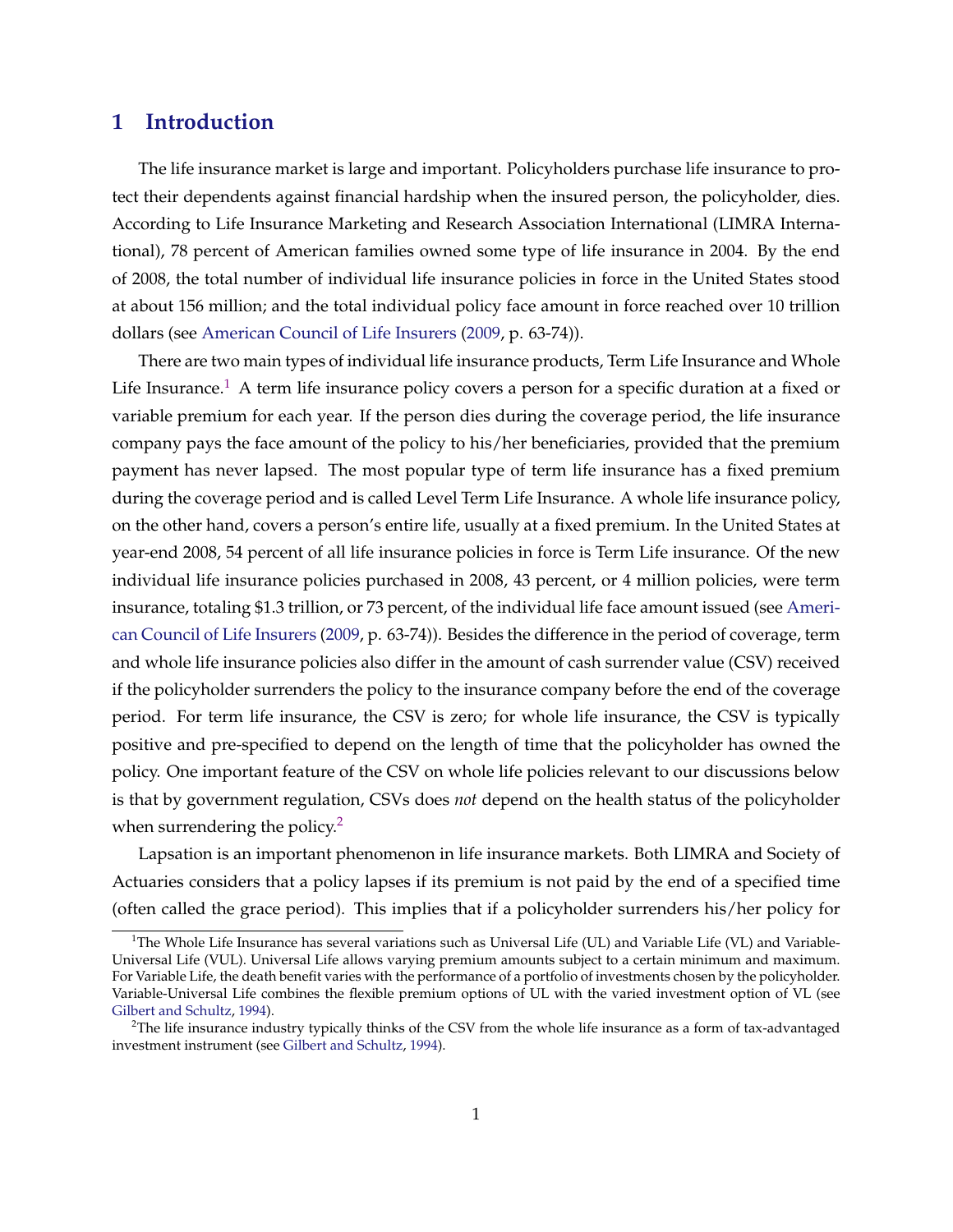<span id="page-2-0"></span>

|                                                   | 1998. | 1999 |  | 2000 2001 2002 2003 2004 2005 2006 2007 |  |         |         | 2008 |
|---------------------------------------------------|-------|------|--|-----------------------------------------|--|---------|---------|------|
| By Face Amount                                    |       |      |  | 8.3 8.2 9.4 7.7 8.6 7.6 7.0 6.6 6.3     |  |         | 6.4 7.6 |      |
| By Number of Policies 6.7 7.1 7.1 7.6 9.6 6.9 7.0 |       |      |  |                                         |  | 6.9 6.9 | 6.6     |      |

Table 1: Lapstion Rates of Individual Life Insurance Policies, Calculated by Face Amount and by Number of Policies: 1998-2008.

Source: [American Council of Life Insurers](#page-45-0) [\(2009\)](#page-45-0)

cash surrender value, it is also considered as a lapsation. According to [Life Insurance Marketing](#page-46-0) [and Research Association, International](#page-46-0) [\(2009,](#page-46-0) p. 11), the life insurance industry calculates the annualized lapsation rate as follows:

Annualized Policy Lapse Rate =  $100 \times \frac{\text{Number of policies Lapsed During the Year}}{\text{Number of Physics Lapsed During the } \frac{1}{200}}$ Number of Policies Exposed to Lapse During the Year.

The number of policies exposed to lapse is based on the length of time the policy is exposed to the risk of lapsation during the year. Termination of policies due to death, maturity, or conversion are not included in the number of policies lapsing and contribute to the exposure for only the fraction of the policy year they were in force. Table 1 provides the lapsation rates of individual life insurance policies, calculated according to the above formula, both according to face amount and the number of policies for the period of 1998-2008. Of course, the lapsation rates also differ significantly by age of the policies. For example, [Life Insurance Marketing and Research Association,](#page-46-0) [International](#page-46-0) [\(2009,](#page-46-0) p. 18) showed that the lapsation rates are about 2-4% per year for policies that have been in force for more than 11 years in 2004-2005.

Our interest in the empirical question of why life insurance policyholders lapse their policies is primarily driven by recent theoretical research on the effect of the life settlement market on consumer welfare. A life settlement is a financial transaction in which a policyholder sells his/her life insurance policy to a third party – the life settlement firm – for more than the cash value offered by the policy itself. The life settlement firm subsequently assumes responsibility for all future premium payments to the life insurance company, and becomes the new beneficiary of the life insurance policy if the original policyholder dies within the coverage period.<sup>3</sup> The life settlement industry is quite recent, growing from just a few billion dollars in the late 1990s to about \$12-\$15 billion in 2007, and according to some projections (made prior to the 2008 financial

<sup>3</sup>The legal basis for the life settlement market seems to be the Supreme Court ruling in *[Grigsby v. Russell](http://supreme.justia.com/us/222/149/case.html)* [222 U.S. 149, 1911], which upheld that for life insurance an "insurable interest" only needs to be established at the time the policy becomes effective, but does not have to exist at the time the loss occurs. The life insurance industry has typically included a two-year contestability period during which transfer of the life insurance policy will void the insurance.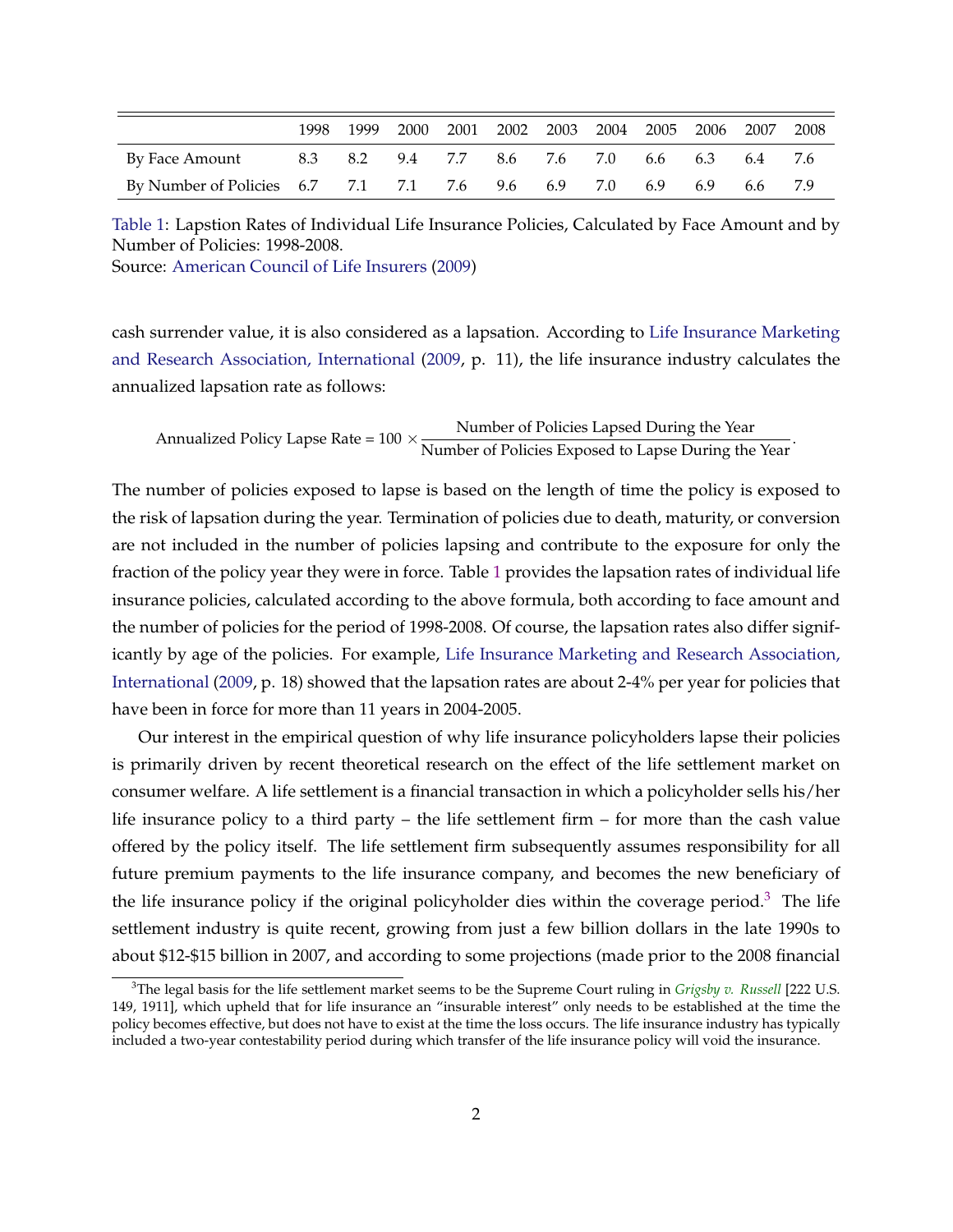crisis), is expected to grow to more than \$150 billion in the next decade (see [Chandik,](#page-45-0)  $2008$ ).<sup>4</sup>

In recent theoretical research, [Daily, Hendel and Lizzeri](#page-45-0) [\(2008\)](#page-45-0) and [Fang and Kung](#page-45-0) [\(2010a\)](#page-45-0) showed that, if policyholders' lapsation is driven by their loss of bequest motives, then consumer welfare is unambiguously lower with life settlement market than without. However, [Fang and](#page-45-0) [Kung](#page-45-0) [\(2010b\)](#page-45-0) showed that if policyholders' lapsation is driven by income or liquidity shocks, then life settlement may potentially improve consumer welfare. The reason for the difference in the welfare result is as follows. Life insurance is typically a long-term contract with one-sided commitment in which the life insurance companies commit to a typically constant stream of premium payments whereas the policyholder can lapse anytime. Because the premium profile is typically constant, the contracts are typically front-loaded, that is, in the early part of the policy period, the premium payments exceed the actuarially fair value of the risk insured. In the later part of the policy period, the premium payments are less than the actuarially fair value. As a result, whenever a policyholder lapses his/her policy after holding it for several periods, the life insurance company pockets the so-called *lapsation profits,* which is factored into the pricing of the life insurance policy to start with due to competition. The key effect of the settlement firms on the life insurers is that the settlement firms will effectively take away the lapsation profits, forcing the life insurers to adjust the policy premiums and possibly the whole structure of the life insurance policy under the consideration that lapsation profits do not exist. In the theoretical analysis, we show that life insurers may respond to the threat of life settlement by limiting the degree of reclassification risk insurance, which certainly reduces consumer welfare. However, the settlement firms are providing cash payments to policyholders when the policies are sold to the life settlement firms. The welfare loss from the reduction in extent of reclassification risk insurance has to be balanced against the welfare gain to the consumers when they receive payments from the settlement firms when their policies are sold. If policyholders sell their policies due to income shocks, then the cash payments are received at a time of high marginal utility of income, and the balance of the two effects may result in a net welfare gain for the policyholders. If policyholders sell their policies as a result of losing bequest motives, the balance of the two effects on net result in a welfare loss. Thus, to inform policy-makers on how the emerging life settlement market should be regulated, an empirical understanding of why policyholders lapse is of crucial importance.

For this purpose, we present and empirically implement a dynamic discrete choice model of life insurance decisions. The model is "semi-structural" and is designed to bypass data limitations

<sup>&</sup>lt;sup>4</sup>The life settlement industry actively targets wealthy seniors 65 years of age and older with life expectancies from 2 to up to 12-15 years. This differs from the earlier viatical settlement market developed during the 1980s in response to the AIDS crisis, which targeted persons in the 25-44 age band diagnosed with AIDS with life expectancy of 24 months or less. The viatical market largely evaporated after medical advances dramatically prolonged the life expectancy of an AIDS diagnosis.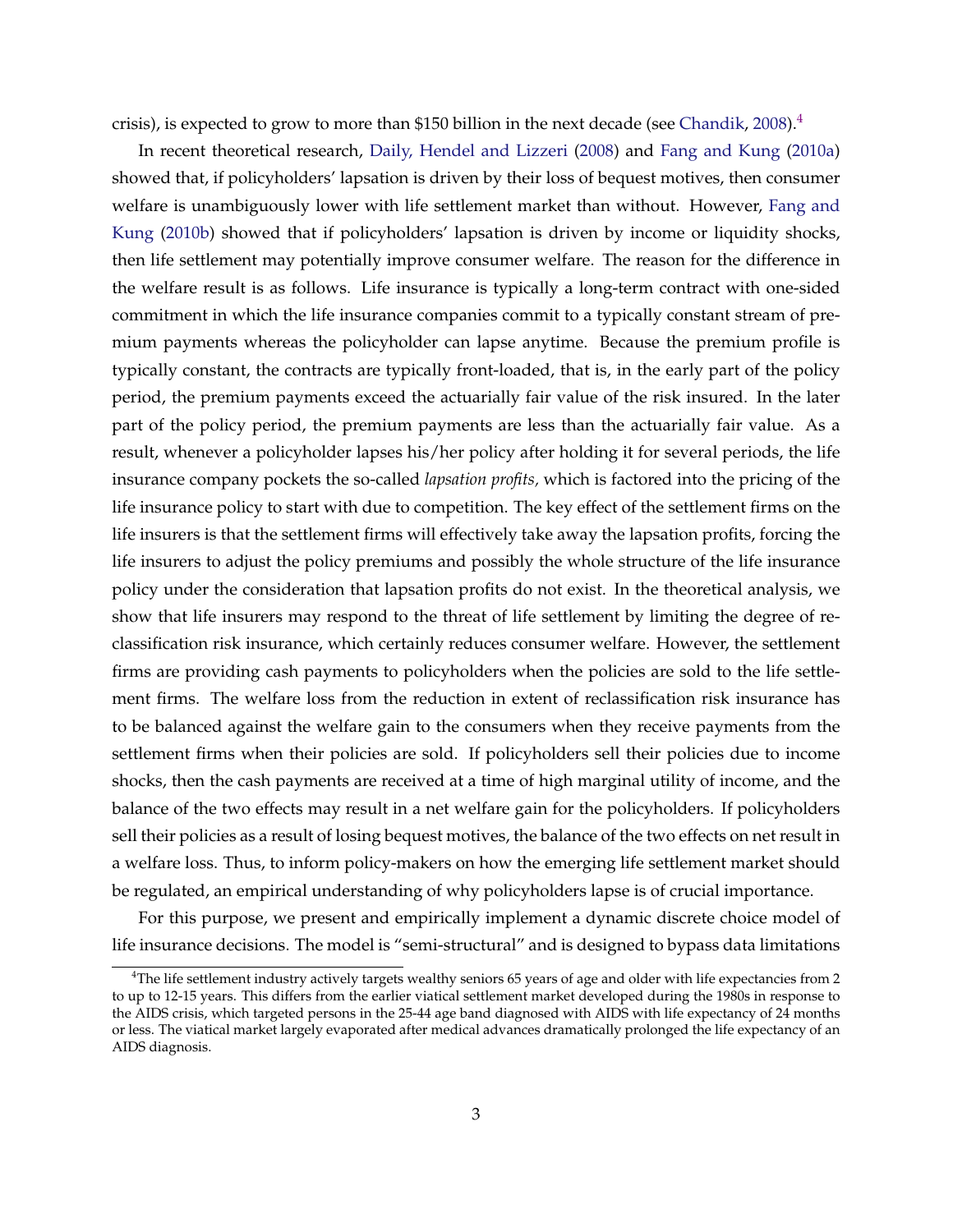where researchers only observe whether an individual has made a new life insurance decision (i.e., purchased a new policy, or added to/changed an existing policy) but do not observe what the actual policy choice is nor the choice set from which the new policy is selected. We empirically implement the model using the limited life insurance holding information from the Health and Retirement Study (HRS) data. An important feature of our model is the incorporation of serially correlated unobservable state variables. In our empirical analysis, we show ample evidence that such serially correlated unobservable state variables are important for explaining some key features in the data.

Methodologically, we deal with serially correlated unobserved state variables using posterior distributions of the unobservables simulated from Sequential Monte Carlo (SMC) methods.<sup>5</sup> Relative to the few existing papers in the economics literature that have used similar SMC methods, our paper is, to the best of our knowledge, the first to incorporate multi-dimensional serially correlated unobserved state variables. In order to give the three unobservable state variables in our empirical model their desired interpretations as unobserved income, health and bequest motive shocks, this paper proposes two channels through which we can anchor these unobservables to their related observable variables.

Our estimates for the model with serially correlated unobservable state variables are sensible and yield implications about individuals' life insurance decisions consistent with the both intuition and existing empirical results. In a series of counterfactual simulations reported in Table [15,](#page-41-0) we find that a large fraction of life insurance lapsations are driven by i.i.d choice specific shocks, particularly when policyholders are relatively young. But as the remaining policyholders get older, the role of such i.i.d. shocks gets less important, and more of their lapsations are driven either by income, health or bequest motive shocks. Income and health shocks are relatively more important than bequest motive shocks in explaining lapsation when policyholders are young, but as they age, the bequest motive shocks play a more important role.

The remainder of the paper is structured as follows. In section [2](#page-5-0) we describe the data set used in our empirical analysis and how we constructed key variables, and we also provide the descriptive statistics. In Section [3](#page-13-0) we describe the empirical model of life insurance decisions. In section [4](#page-19-0) we provide some preliminary reduced-form and static structural models describing the relationship between life insurance decisions and individuals' observable characteristics. In section [5](#page-24-0) we expand the model to explicitly account for dynamics, and we use counterfactual simulations to investigate the effects of income and bequest shocks to lapsation patterns. In section

<sup>5</sup> See also [Norets](#page-46-0) [\(2009\)](#page-46-0) which develops a Bayesian Markov Chain Monte Carlo procedure for inference in dynamic discrete choice models with serially correlated unobserved state variables. [Kasahara and Shimotsu](#page-46-0) [\(2009\)](#page-46-0) and [Hu and](#page-46-0) [Shum](#page-46-0) [\(2009\)](#page-46-0) present the identification results for dynamic discrete choice models with serially correlated unobservable state variables.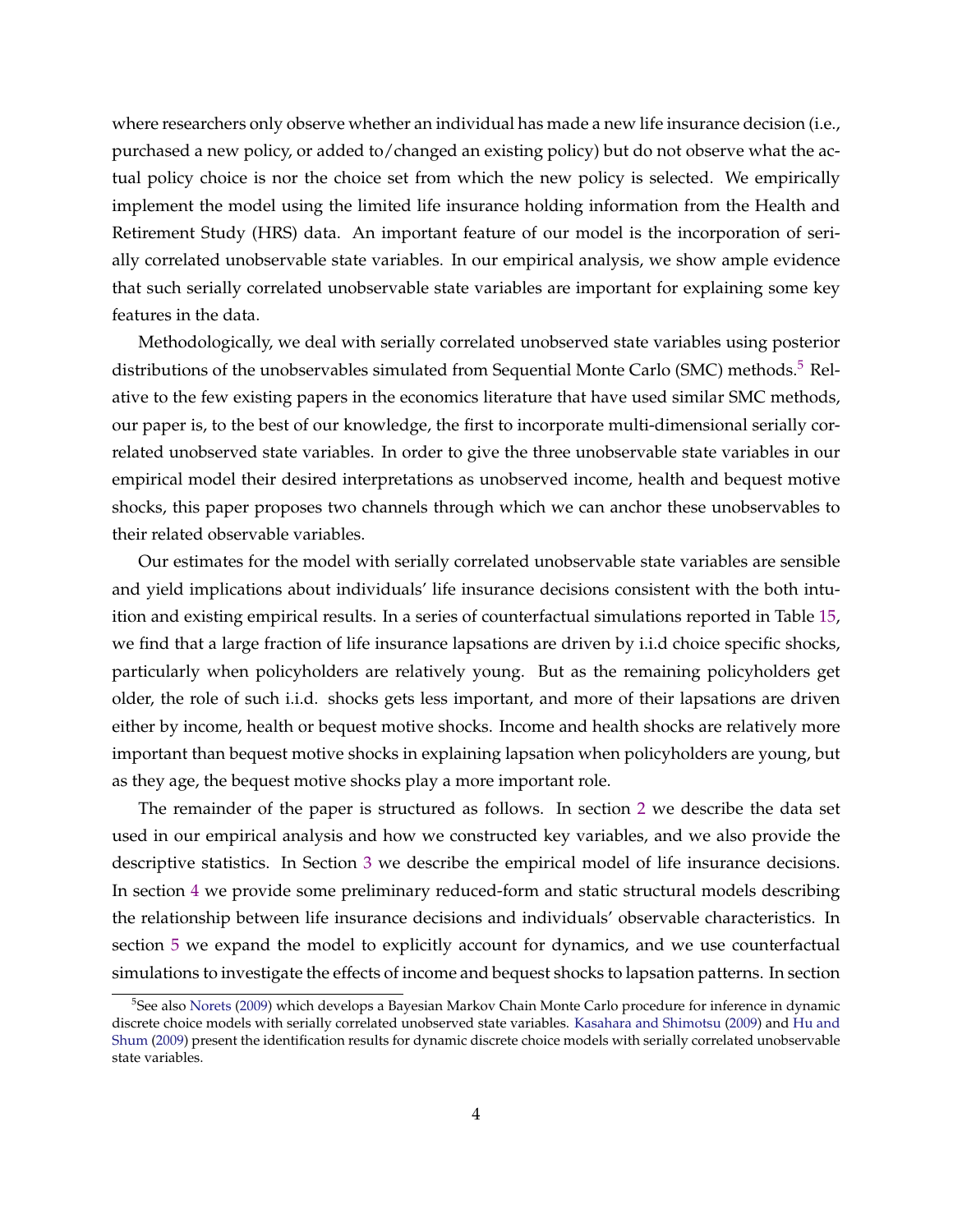<span id="page-5-0"></span>[6](#page-30-0) we extend the dynamic model to include serially correlated unobserved state variables, and describe a method to account for them in estimation. In Section [7](#page-38-0) we report our counterfactual experiments using the model with unobservables. In section [8](#page-43-0) we conclude.

### **2 Data**

We use data from the Health and Retirement Study (HRS). The HRS is a nationally representative longitudinal survey of older Americans which began in 1992 and has been conducted every two years thereafter. The HRS is particularly well suited for our study for two reasons. First, the HRS contains rich information about income, health, family structure, and life insurance ownership. If family structure can be interpreted as a measure of bequest motive, then we have all the key factors motivating our analysis. Second, the HRS respondents are generally quite old: between 50 to 70 years of age in their first interview. As we described in the introduction, the life settlements industry typically targets policyholders in this age range or older, so it is precisely the lapsation behavior of this group that we are most interested in.

Our original sample consists of 4,512 male respondents who were successfully interviewed in both the 1994 and 1996 HRS waves, and who were between the ages of 50 and 70 in 1996. We chose 1996 as the period to begin decision modeling because starting in 1996 the HRS began to ask questions about whether or not the respondent lapsed any life insurance policies and whether or not the respondent obtained any new life insurance policies since the last interview. These questions are used in the construction of the decision variable in the structural model. We use only respondents who were also interviewed in 1994 so we can know whether or not they owned life insurance in 1994.

We follow these respondents until 2006. Any respondent who missed an interview for any reason other than death between 1996 and 2006 was dropped from the sample. Any respondent with a missing value on life insurance ownership any time during this period was also dropped. This leaves us a sample of 3,567 males. We also dropped 243 individuals who never reported owning life insurance during all the waves of HRS data. Our final analysis sample thus consists of 3,324 in wave 1996 and the survivors among them in subsequent waves, 3,195 in wave 1998, 3022 in wave 2000, 2,854 in wave 2002, 2,717 in wave 2004 and 2,558 in wave 2006. Table [2](#page-6-0) describes how we come to our final estimation sample.

**Construction of Variables Related to Life Insurance Decisions.** Except for the variables related to life insurance decision, all other variables used in our analysis are taken directly from the RAND distribution of the HRS. Here we describe the questions in HRS we use to construct the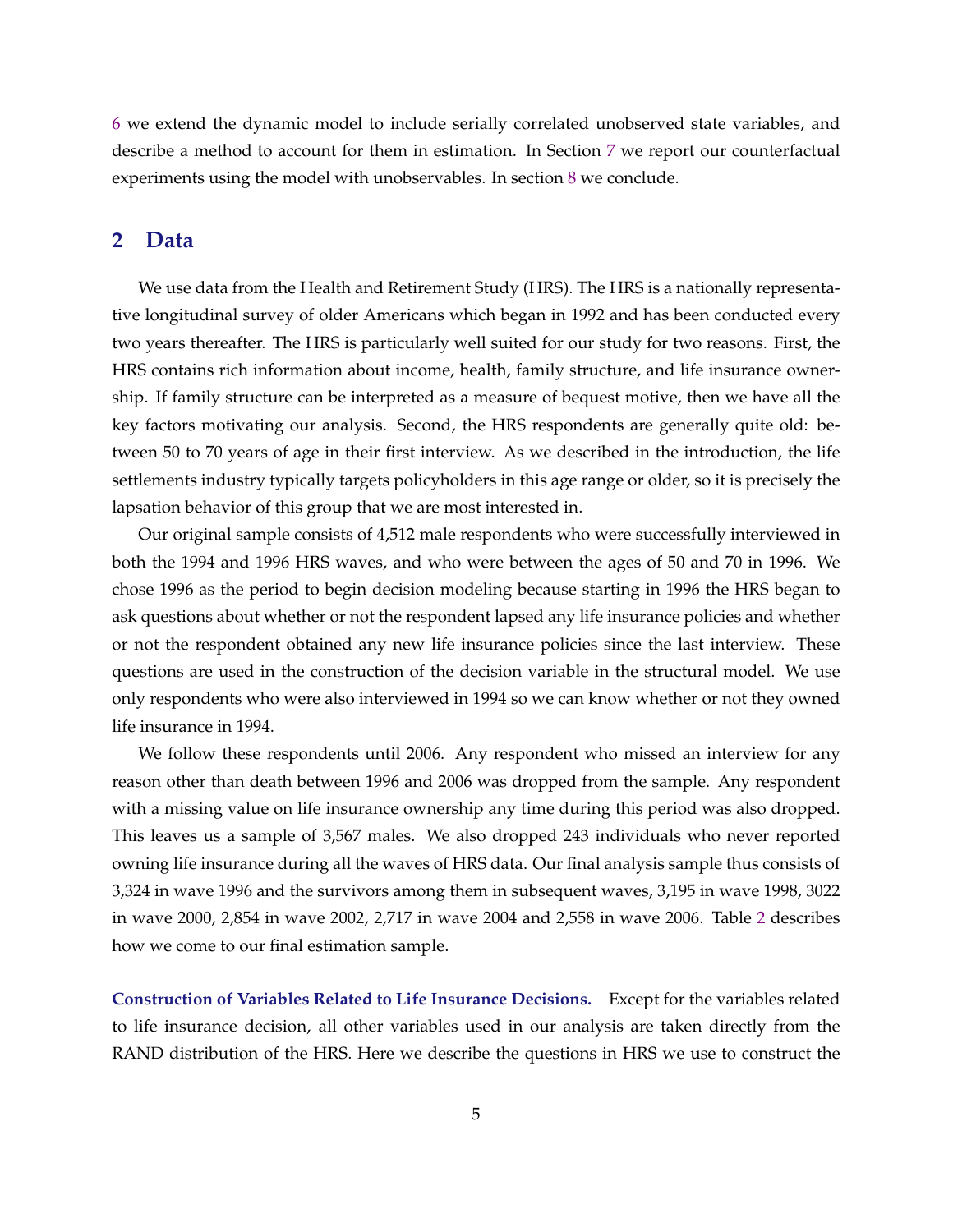<span id="page-6-0"></span>

| <b>Selection Criterion</b>                                                                     | Sample Size |
|------------------------------------------------------------------------------------------------|-------------|
| All individuals who responded to both 1994 and 1996 HRS interviews                             | 17,354      |
| males who were aged between 50 and 70 in 1996 (wave 3)                                         | 4,512       |
| did not having any missing interviews from 1994 to 2006                                        | 3,696       |
| did not have any missing values for reported life insurance ownership status from 1994 to 2006 | 3,567       |
| reported owning life insurance at least once from 1996 to 2006                                 | 3.324       |

### Table 2: Sample Selection Criterion and Sample Size

Note: The selection criteria are cumulative.

life-insurance related variables.

∙ For whether or not an individual owned life insurance in the current wave, we use the individual's response to the following HRS survey question, which is asked in all waves:

**[Q1]** "Do you currently have any life insurance?"

∙ For whether or not an individual obtained a policy since the previous wave, we use the individual's response to the following HRS question, which is asked all waves starting in 1996:

**[Q2]** "Since (previous wave interview month-year) have you obtained any new life insurance policies?"

If the respondent answers "yes," we consider him to have obtained a new policy.

∙ For whether or not an individual lapsed a policy since last wave, we use the individual's response to the following HRS question:

**[Q3]** "Since (previous wave interview month-year) have you allowed any life insurance policies to lapse or have any been cancelled?"

We also use the response to another survey question:

**[Q4]** "Was this lapse or cancellation something you chose to do, or was it done by the provider, your employer, or someone else?"

If the respondent answers "yes" to the first question *and* answers "my decision" to the second question, we consider him to have lapsed a policy.

In the notation of the model we presented in the previous section, we construct an individual's period- $t$  (or wave- $t$ ) decisions as follows: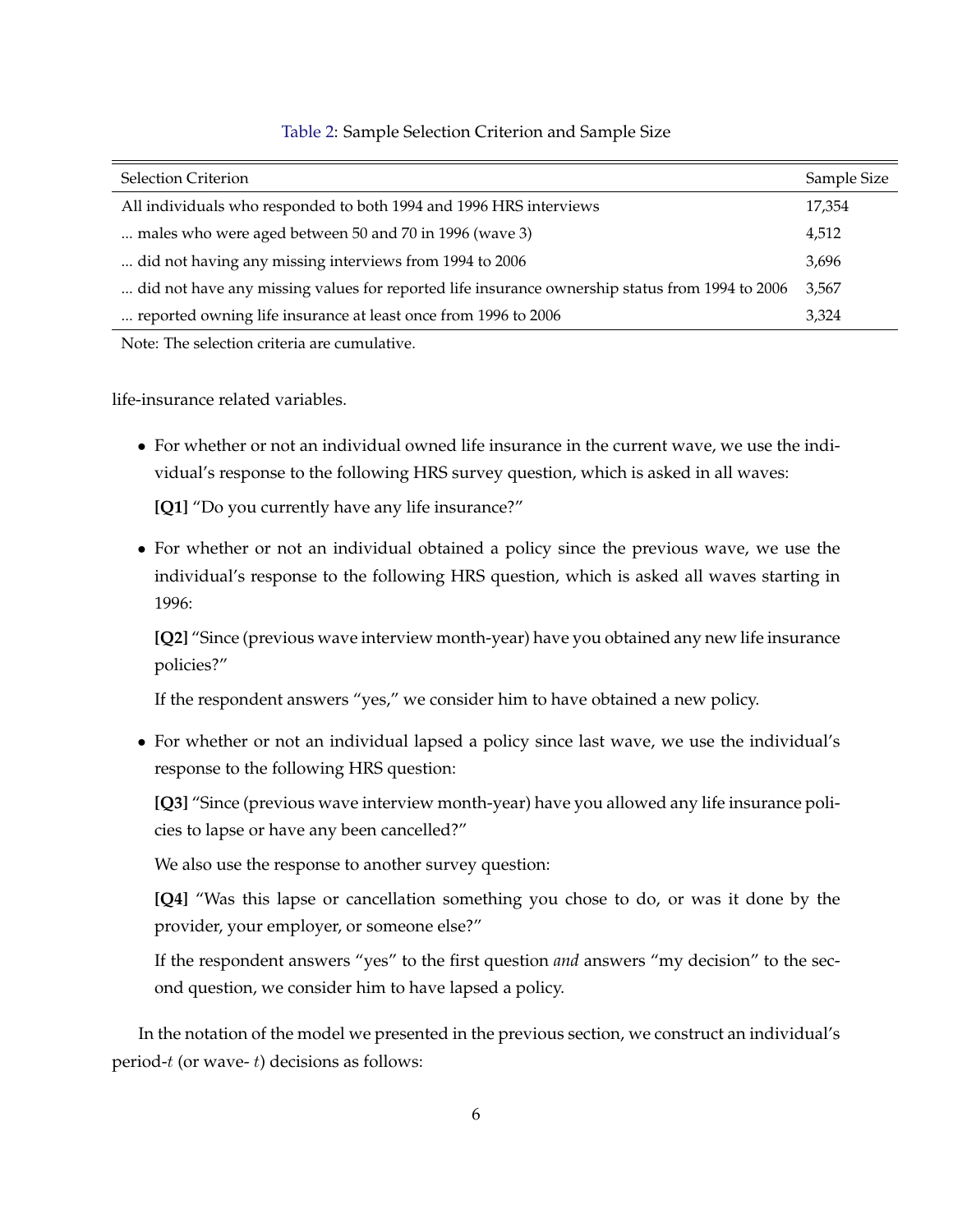- For the individual who reported not having life insurance in the previous wave  $(d_{t-1} = 0)$ , we let  $d_t = 0$  if the individual reports not having life insurance this wave; and  $d_t = 1$  if the individual reports having life insurance this wave ("yes" to Q1). Because the individual does not own life insurance in period  $t-1$  but does in period  $t$ , we interpret that he chose the optimal policy in period  $t$  given his state variables at  $t$ .
- For the individual who reported having life insurance in the previous wave  $(d_{t-1} > 1)$ , we let  $d_t = 0$  if the individual reports not having life insurance this wave ("no" to Q1). We let  $d_t = 1$  (i.e. the individual re-optimizes his life insurance) if the individual reports having life insurance this wave ("yes" to Q1) *and* he obtained new life insurance policy ("yes" to Q2), **OR** if the individual answered "yes" to Q1, reported lapsing (i.e. answered "yes" to Q3) and reported that lapse was his own decision (answered "my own decision" to Q4). Note that under this construction, we have interpreted the "lapsing or obtaining" of any policies as an indication that the respondent re-optimized his life insurance coverage. Finally, we let  $d_t = 2$ (i.e. he kept his previous life insurance policy unchanged) if the individual reports having life insurance this wave ("yes" to Q1) *and* the individual did not report yes to obtaining new policy ("no" to Q2) *and* the individual did not lapse any existing policy (either report "no" to Q3 or reported "yes" to Q3 but did not report "my decision" to Q4).

**Information About the Details of Life Insurance Holdings in the HRS Data.** HRS also has questions regarding the face amount and premium payments for life insurance policies. However, there are several problems with incorporating these variables into our empirical analysis. First, the questions differ across waves. In the 1994 wave, questions were asked regarding total face amount and premium for term life policies; but for whole life policies only total face amount was collected. $6$  From 2000 on, the HRS asked about the combined face value for all policies, combined face value for whole life policies, and the combined premium payments for whole life policies. Note that the premium for term life policies were not collected from 2000 on. Second, there is a very high incidence of missing data regarding life insurance premiums and face amounts. In our selected sample, 40.3% of our selected sample (1340 individuals) have at least one instance of missing face amount in waves when he reported owning life insurance. The incidence of missing values in premium payments is even higher. Third, even for those who reported face amount and premium payments for their life insurance policies, we do not know the choice set they faced when purchasing their policies.

 $6$ The questions in 1994 wave related to premium and face amount are: [W6768]. About how much do you pay for (this term insurance/these term insurance policies) each month or year? [W6769]. Was that per month, year, or what? [W6770]. What is the current face value of all the term insurance policies that you have? [W6773]. What is the current face value of (this [whole life] policy/these [whole life] policies?)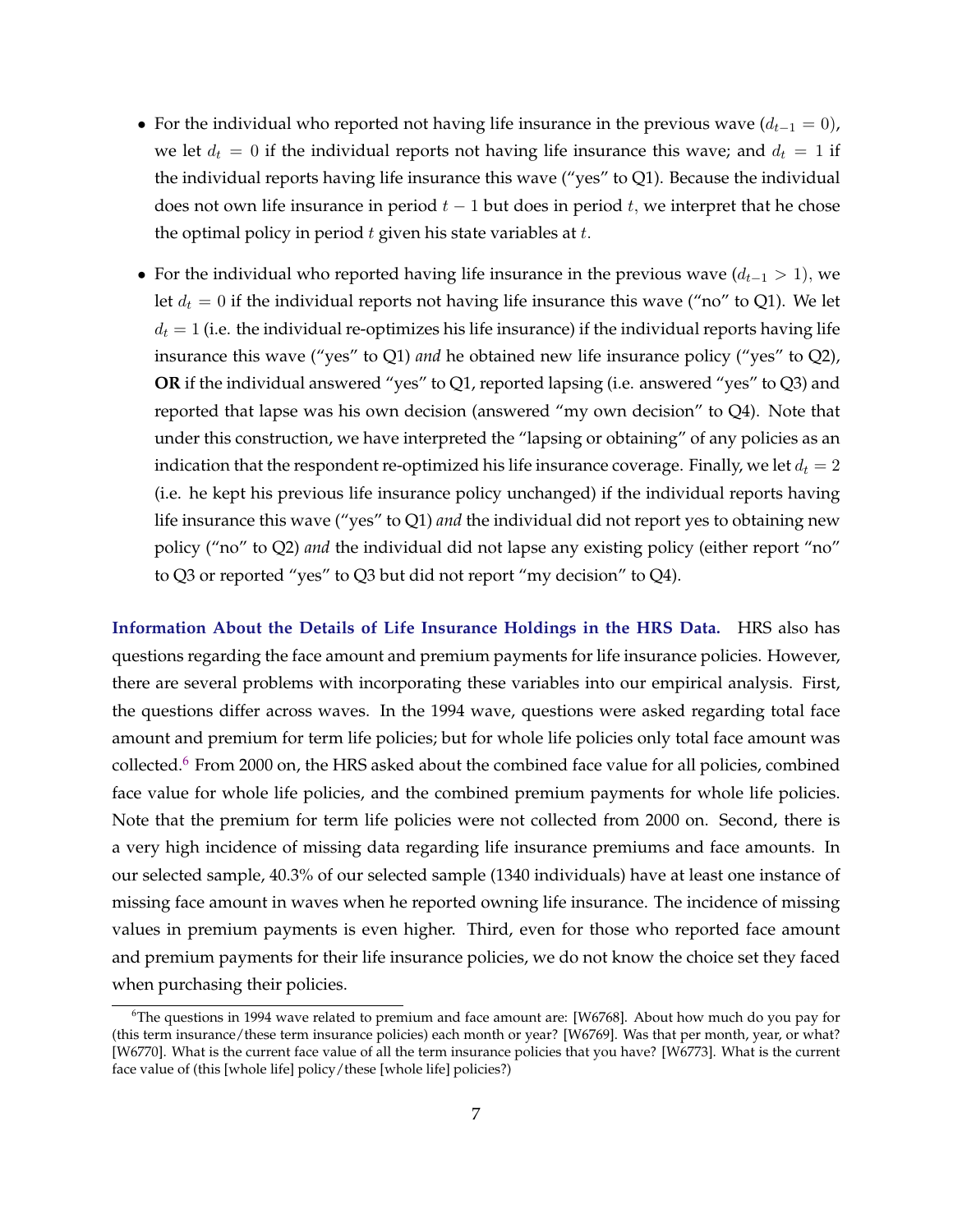For these reasons, we decide to only model the individuals' life insurance decisions regarding whether to re-optimize, lapse or maintaining an existing policy, and only use the observed information about the above decisions in estimating the model.

### **2.1 Descriptive Statistics**

**Patterns of Life Insurance Coverage and its Transitions.** Table [3](#page-9-0) provides the life insurance coverage and patterns of transition between coverage and no coverage in the HRS data. Panel A shows that among the 3,324 live respondents in 1996, 88.1% are covered by life insurance; among the 3,195 who survived to the 1998 wave, 85.7% owned life insurance, etc. Over the waves, the life insurance coverage rates among the live respondents seem to exhibit a declining trend, with the coverage rate among the 2,558 who survived to the 2006 wave being about 78.6%.

Panel B and C show, however, that there are substantial transition between the coverage and no coverage. Panel B shows that among the 512 individuals who did not have life insurance coverage in 1994, almost a half (47.5%) obtained coverage in 1996; in later waves between 25.6% to 33.7% of individuals without life insurance in the previous wave ended up with coverage in the next wave. Panel C shows that there is also substantial lapsation among life insurance policyholders. In our data, between-wave lapsation rates range from 4.6% to 10.2%. Considering that our sample is relatively old and the tenures of holding life insurance policies in the HRS sample are also typically longer, these lapsation rates are in line with the industry lapsation rates reported in the introduction (see Table [1\)](#page-2-0).

Panel D shows that even among those individuals who own life insurance in both the previous wave and the current wave, a substantial fraction has changed the face amount of their coverage, or in the words of our model, re-optimized. Between 6.0% to 9.5% of the sample who have insurance coverage in adjacent waves reported changing the face amount of their coverages by their "own decisions".

**Summary Statistics of State Variables, by Life Insurance Coverage Status.** Table [4](#page-10-0) summarizes the key state variables for the sample used in our empirical analysis. It shows that the average age of the live respondents in our sample is 61.1, which increases by *less than* two years in the next waves. This is as expected, because those who did not survive to the next wave because of death tend to be older than average. The mean of log household income in our sample is quite stable around 10.58 to 10.73, with slight increase over the waves, possibly because low income individuals tend to die earlier. The next six rows report the mean of the incidence of health conditions, including high blood pressure, diabetes, cancer, lung disease, heart disease and stroke. It shows clear signs of health deterioration for the surviving samples over the years. The sum of the above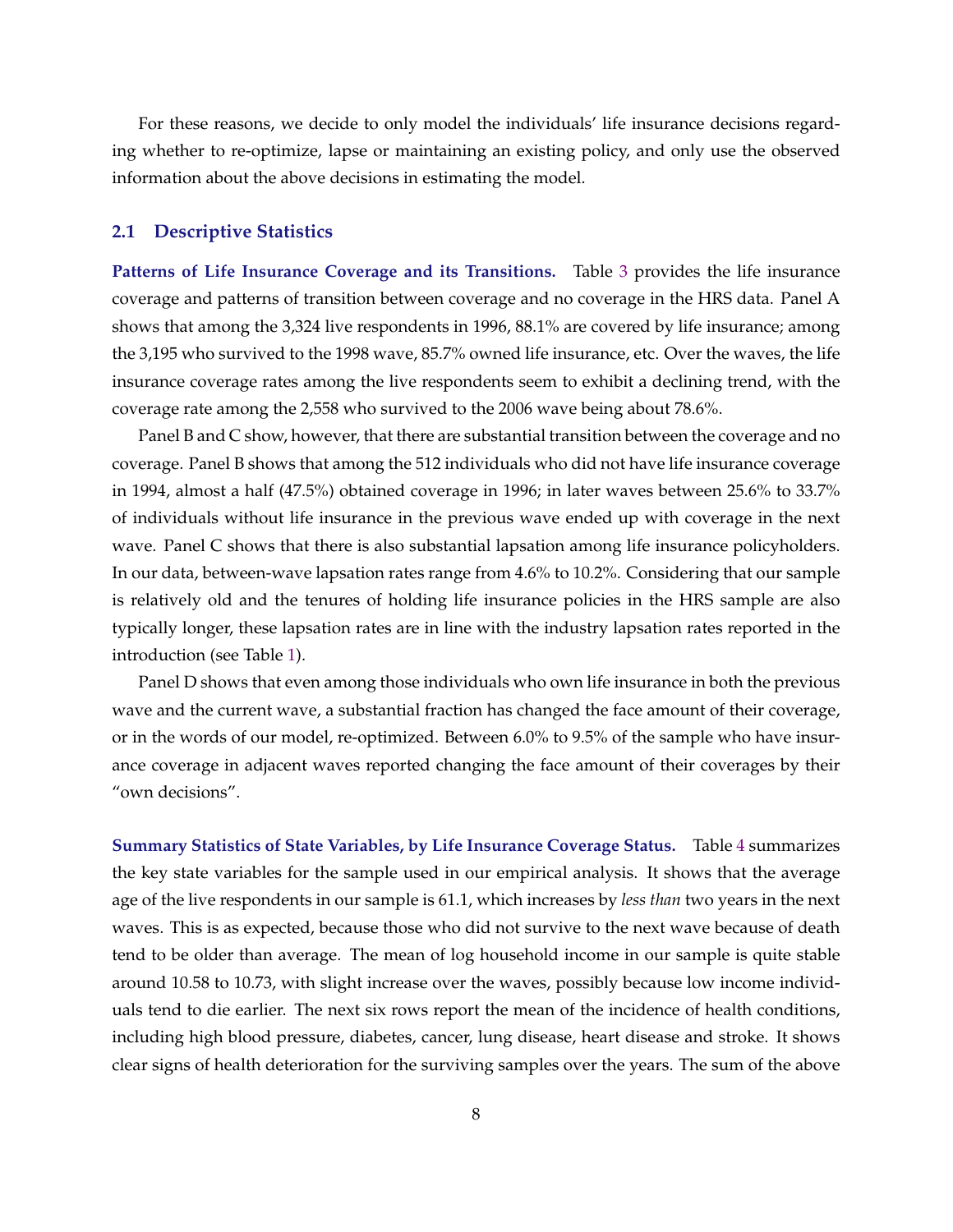<span id="page-9-0"></span>

|                                                    |       |       |       | Wave    |                                         |                                                      |
|----------------------------------------------------|-------|-------|-------|---------|-----------------------------------------|------------------------------------------------------|
|                                                    | 1996  | 1998  | 2000  | 2002    | 2004                                    | 2006                                                 |
|                                                    |       |       |       |         | Panel A: Life Insurance Coverage Status |                                                      |
| Currently covered by life insurance                | 2,927 | 2,739 | 2,524 | 2,313   | 2,187                                   | 2,011                                                |
|                                                    | 88.1% | 85.7% | 83.5% | 81.0%   | 80.5%                                   | 78.6%                                                |
| No life insurance coverage                         | 397   | 456   | 498   | 541     | 530                                     | 547                                                  |
|                                                    | 11.9% | 14.3% | 16.5% | 19.0%   | 19.5%                                   | 21.4%                                                |
| Total live respondents                             | 3,324 | 3,195 | 3,022 | 2,854   | 2,717                                   | 2,558                                                |
|                                                    |       |       |       |         | Panel B: Life Insurance Coverage Status |                                                      |
|                                                    |       |       |       |         |                                         | Conditional on No Coverage in Previous Wave          |
| Life insurance coverage this wave                  | 243   | 125   | 130   | 150     | 163                                     | 123                                                  |
|                                                    | 47.5% | 33.4% | 31.9% | 33.7%   | 32.7%                                   | 25.6%                                                |
| No life insurance coverage this wave               | 269   | 249   | 277   | 295     | 336                                     | 357                                                  |
|                                                    | 52.5% | 66.6% | 68.1% | 66.3%   | 67.3%                                   | 74.4%                                                |
| Total live respondents with no coverage last wave  | 512   | 374   | 407   | 445     | 499                                     | 480                                                  |
|                                                    |       |       |       |         | Panel C: Life Insurance Coverage Status |                                                      |
|                                                    |       |       |       |         |                                         | Conditional on Coverage in Previous Wave             |
| Life insurance coverage this wave                  | 2,684 | 2,614 | 2,394 | 2,163   | 2,024                                   | 1,888                                                |
|                                                    | 95.4% | 92.7% | 91.5% | 89.8%   | 91.3%                                   | 90.9%                                                |
| No life insurance coverage this wave               | 128   | 207   | 221   | 246     | 194                                     | 190                                                  |
|                                                    | 4.6%  | 7.3%  | 8.5%  | 10.2%   | 8.7%                                    | 9.1%                                                 |
| Total respondents with coverage last wave          | 2,812 | 2,821 | 2,615 | 2,409   | 2,218                                   | 2,078                                                |
|                                                    |       |       |       |         |                                         | Panel D: Whether Changed Coverage Amount Conditional |
|                                                    |       |       |       |         |                                         | on Coverage in Both Current and Previous Waves       |
| Did not change coverage amount                     | 2,430 | 2,395 | 2,233 | 2,034   | 1,881                                   | 1,769                                                |
|                                                    | 90.5% | 91.6% | 93.3% | 94.0%   | 92.9%                                   | 93.7%                                                |
| Changed coverage amount                            | 254   | 219   | 161   | 129     | 143                                     | 119                                                  |
|                                                    | 9.5%  | 8.4%  | 6.7%  | $6.0\%$ | $7.1\%$                                 | 6.3%                                                 |
| Total live respondents with coverage in both waves | 2,684 | 2,614 | 2,394 | 2,163   | 2,024                                   | 1,888                                                |

## Table 3: Life Insurance Coverage and Transition Patterns in HRS: 1996-2006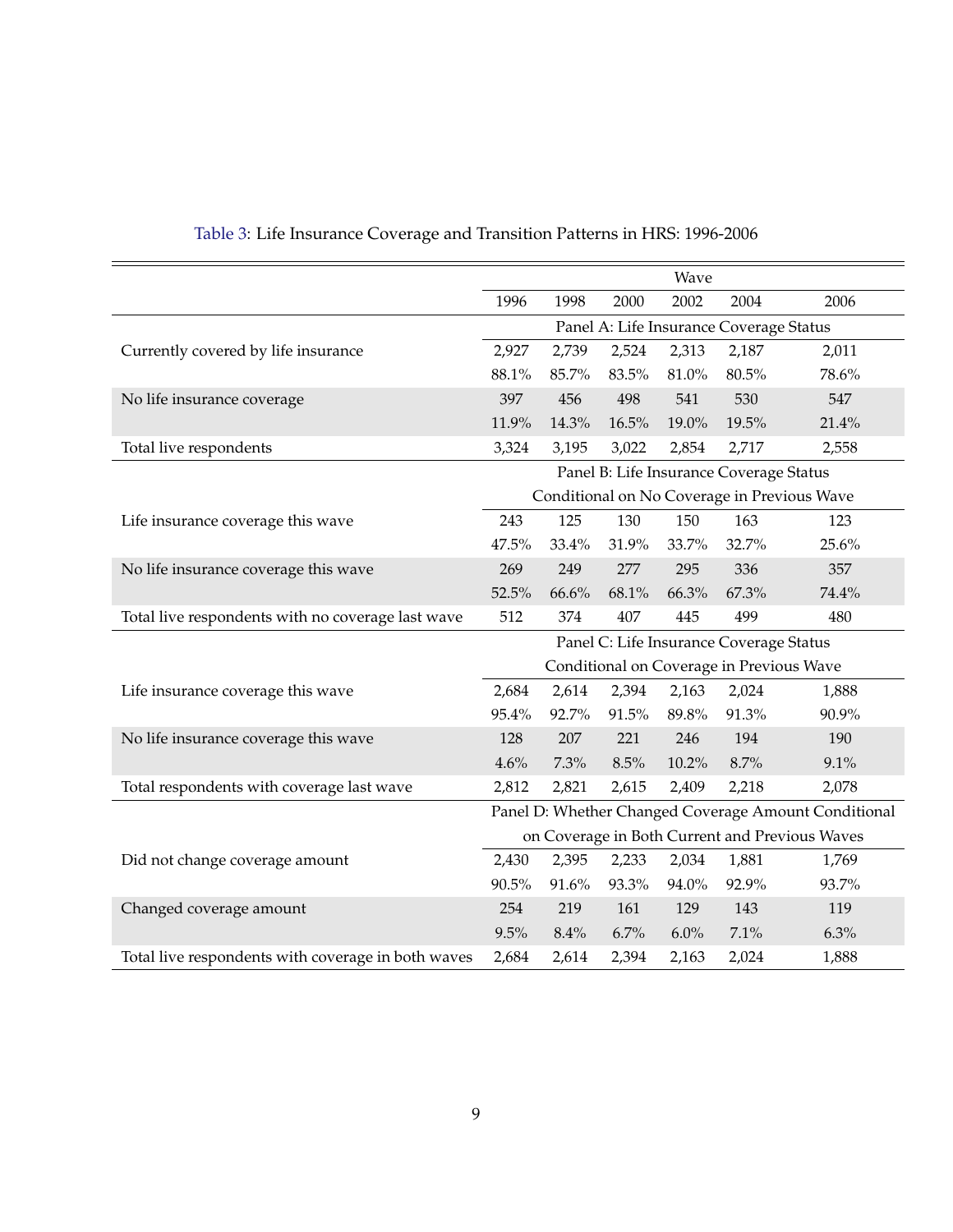| くうりょう                                        |
|----------------------------------------------|
| )<br>}<br>$-127$<br>$\overline{\phantom{a}}$ |
| $+2$<br>1                                    |
| ことまて<br>١<br> <br> <br> <br>I                |
|                                              |

<span id="page-10-0"></span>

| Variable Description                              |         |            |         | Wave    |         |         |
|---------------------------------------------------|---------|------------|---------|---------|---------|---------|
|                                                   | 1996    | 1998       | 2000    | 2002    | 2004    | 2006    |
| Age of respondent                                 | 61.101  | 63.035     | 64.924  | 66.851  | 68.788  | 70.676  |
|                                                   | (4.353) | (4.343)    | (4.306) | (4.285) | (4.285) | (4.250) |
| Log household income                              | 10.581  | 10.586     | 10.623  | 10.611  | 10.688  | 10.726  |
|                                                   | (1.301) | (1.208)    | (1.205) | (1.204) | (1.038) | (0.915) |
| Whether ever diagnosed with high blood pressure   | 0.4025  | 0.4372     | 0.4768  | 0.5175  | 0.5686  | 0.6200  |
|                                                   | (0.490) | (0.496)    | (0.499) | (0.500) | (0.495) | (0.485) |
| Whether ever diagnosed with diabetes              | 0.1438  | 0.1593     | 0.1757  | 0.2064  | 0.2275  | 0.2525  |
|                                                   | (0.351) | (0.366)    | (0.381) | (0.405) | (0.419) | (0.435) |
| Whether ever diagnosed with cancer                | 0.0599  | 0.0811     | 0.1006  | 0.1286  | 0.1590  | 0.1873  |
|                                                   | (0.237) | (0.273)    | (0.300) | (0.335) | (0.366) | (0.390) |
| Whether ever diagnosed with lung disease          | 0.0713  | 0.0782     | 0.0797  | 0.0886  | 0.1089  | 0.1177  |
|                                                   | (0.257) | (0.268)    | (0.271) | (0.284) | (0.312) | (0.322) |
| Whether ever diagnosed with heart disease         | 0.1901  | 0.2144     | 0.2349  | 0.2670  | 0.3047  | 0.3432  |
|                                                   | (0.392) | (0.410)    | (0.424) | (0.442) | (0.460) | (0.475) |
| Whether ever diagnosed with stroke                | 0.0493  | 0.0579     | 0.0652  | 0.0711  | 0.0828  | 0.0985  |
|                                                   | (0.217) | (0.234)    | (0.247) | (0.257) | (0.276) | (0.298) |
| Whether ever diagnosed with psychological problem | 0.0601  | $0.0717\,$ | 0.0791  | 0.0876  | 0.0935  | 0.1005  |
|                                                   | (0.238) | (0.258)    | (0.270) | (0.283) | (0.291) | (0.301) |
| Whether ever diagnosed with arthritis             | 0.3904  | 0.4460     | 0.4831  | 0.5311  | 0.5793  | 0.6208  |
|                                                   | (0.488) | (0.497)    | (0.500) | (0.499) | (0.494) | (0.485) |
| Sum of above conditions                           | 1.3676  | 1.5459     | 1.6952  | 1.8980  | 2.1244  | 2.3405  |
|                                                   | (1.241) | (1.292)    | (1.311) | (1.337) | (1.395) | (1.421) |
| Whether married                                   | 0.8502  | 0.8429     | 0.8441  | 0.8444  | 0.8436  | 0.8323  |
|                                                   | (0.357) | (0.364)    | (0.363) | (0.363) | (0.363) | (0.374) |
| # of live respondents                             | 3,324   | 3,195      | 3,022   | 2,854   | 2,717   | 2,558   |
| Note: Standard deviations are in parenthesis.     |         |            |         |         |         |         |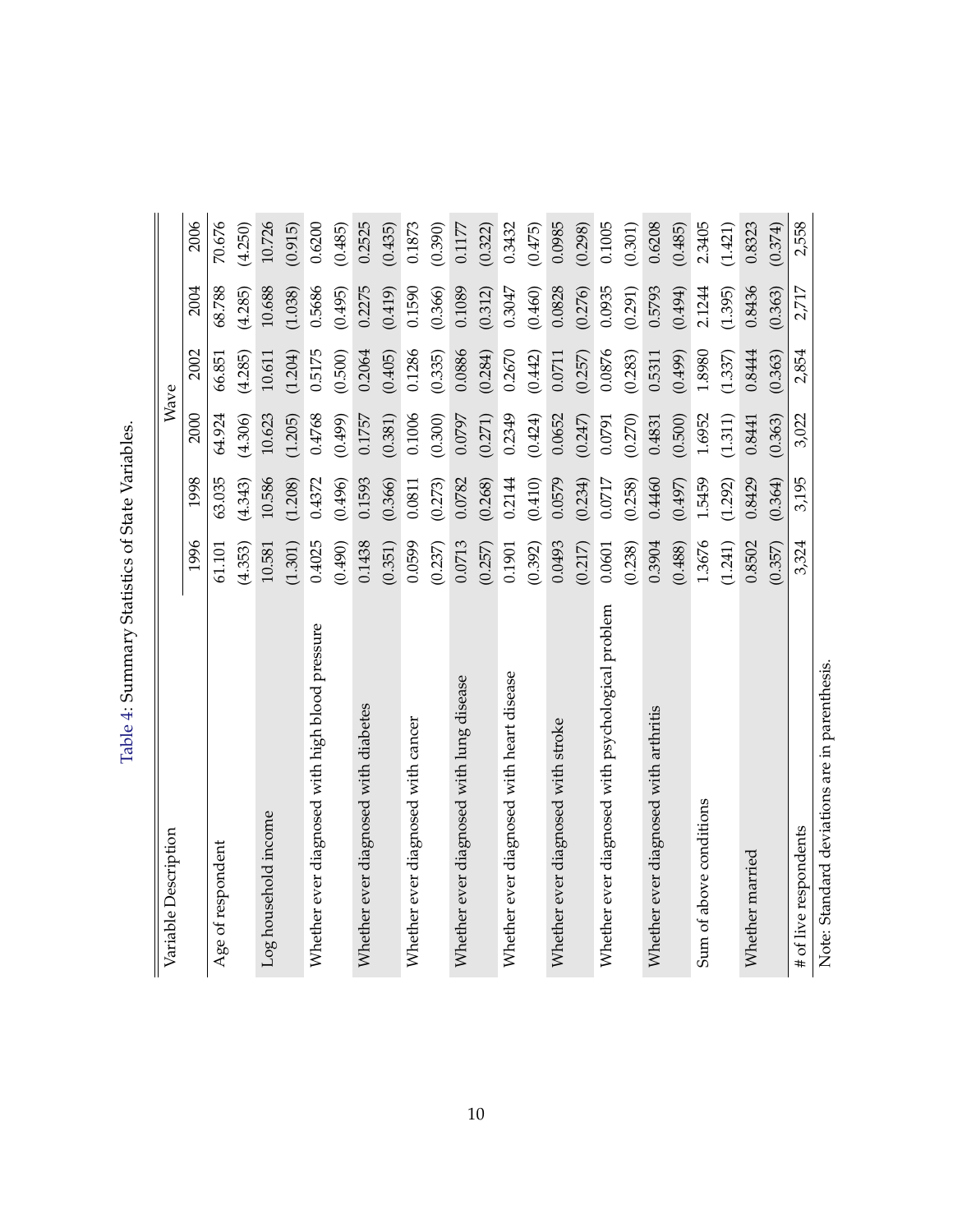| Table 5: Summary Statistics of State Variables Conditional on Having Life Insurance |             |
|-------------------------------------------------------------------------------------|-------------|
|                                                                                     |             |
|                                                                                     |             |
|                                                                                     |             |
|                                                                                     |             |
|                                                                                     | .<br>.<br>. |
|                                                                                     |             |

<span id="page-11-0"></span>

| Variable Description                               |         |         | Wave    |         |         |         |
|----------------------------------------------------|---------|---------|---------|---------|---------|---------|
|                                                    | 1996    | 1998    | 2000    | 2002    | 2004    | 2006    |
| Age of respondent                                  | 61.070  | 62.989  | 64.839  | 66.825  | 68.765  | 70.688  |
|                                                    | (4.339) | (4.323) | (4.318) | (4.284) | (4.311) | (4.260) |
| Log household income                               | 10.689  | 10.700  | 10.714  | 10.690  | 10.754  | 10.779  |
|                                                    | (1.156) | (1.081) | (1.090) | (1.130) | (0.947) | (0.857) |
| Whether ever diagnosed with high blood pressure    | 0.3980  | 0.4356  | 0.4794  | 0.5210  | 0.5697  | 0.6146  |
|                                                    | (0.490) | (0.496) | (0.500) | (0.500) | (0.495) | (0.487) |
| Whether ever diagnosed with diabetes               | 0.1326  | 0.1475  | 0.1616  | 0.1937  | 0.2163  | 0.2392  |
|                                                    | (0.339) | (0.355) | (0.368) | (0.395) | (0.412) | (0.427) |
| Whether ever diagnosed with cancer                 | 0.0591  | 0.0792  | 0.1010  | 0.1345  | 0.1632  | 0.1914  |
|                                                    | (0.236) | (0.270) | (0.301) | (0.341) | (0.370) | (0.393) |
| Whether ever diagnosed with lung disease           | 0.0687  | 0.0748  | 0.0773  | 0.0865  | 0.1040  | 0.1144  |
|                                                    | (0.253) | (0.263) | (0.267) | (0.281) | (0.305) | (0.318) |
| Whether ever diagnosed with heart disease          | 0.1845  | 0.2107  | 0.2338  | 0.2655  | 0.3050  | 0.3431  |
|                                                    | (0.388) | (0.408) | (0.423) | (0.442) | (0.461) | (0.475) |
| Whether ever diagnosed with stroke                 | 0.0430  | 0.0518  | 0.0590  | 0.0644  | 0.0759  | 0.0910  |
|                                                    | (0.203) | (0.222) | (0.236) | (0.246) | (0.265) | (0.288) |
| Whether ever diagnosed with psychological problem  | 0.0499  | 0.0632  | 0.0669  | 0.0774  | 0.0864  | 0.0919  |
|                                                    | (0.218) | (0.243) | (0.250) | (0.267) | (0.281) | (0.289) |
| Whether ever diagnosed with arthritis              | 0.3898  | 0.4392  | 0.4774  | 0.5357  | 0.5812  | 0.6236  |
|                                                    | (0.488) | (0.496) | (0.500) | (0.499) | (0.493) | (0.485) |
| Sum of above conditions                            | 1.3256  | 1.5020  | 1.6565  | 1.8785  | 2.1015  | 2.3093  |
|                                                    | (1.206) | (1.261) | (1.300) | (1.332) | (1.377) | (1.395) |
| Whether married                                    | 0.8719  | 0.8638  | 0.8594  | 0.8591  | 0.8619  | 0.8458  |
|                                                    | (0.334) | (0.343) | (0.348) | (0.348) | (0.345) | (0.361) |
| # of live respondents with life insurance coverage | 2,927   | 2,739   | 2,524   | 2,313   | 2,187   | 2,011   |
| Note: Standard deviations are in parenthesis.      |         |         |         |         |         |         |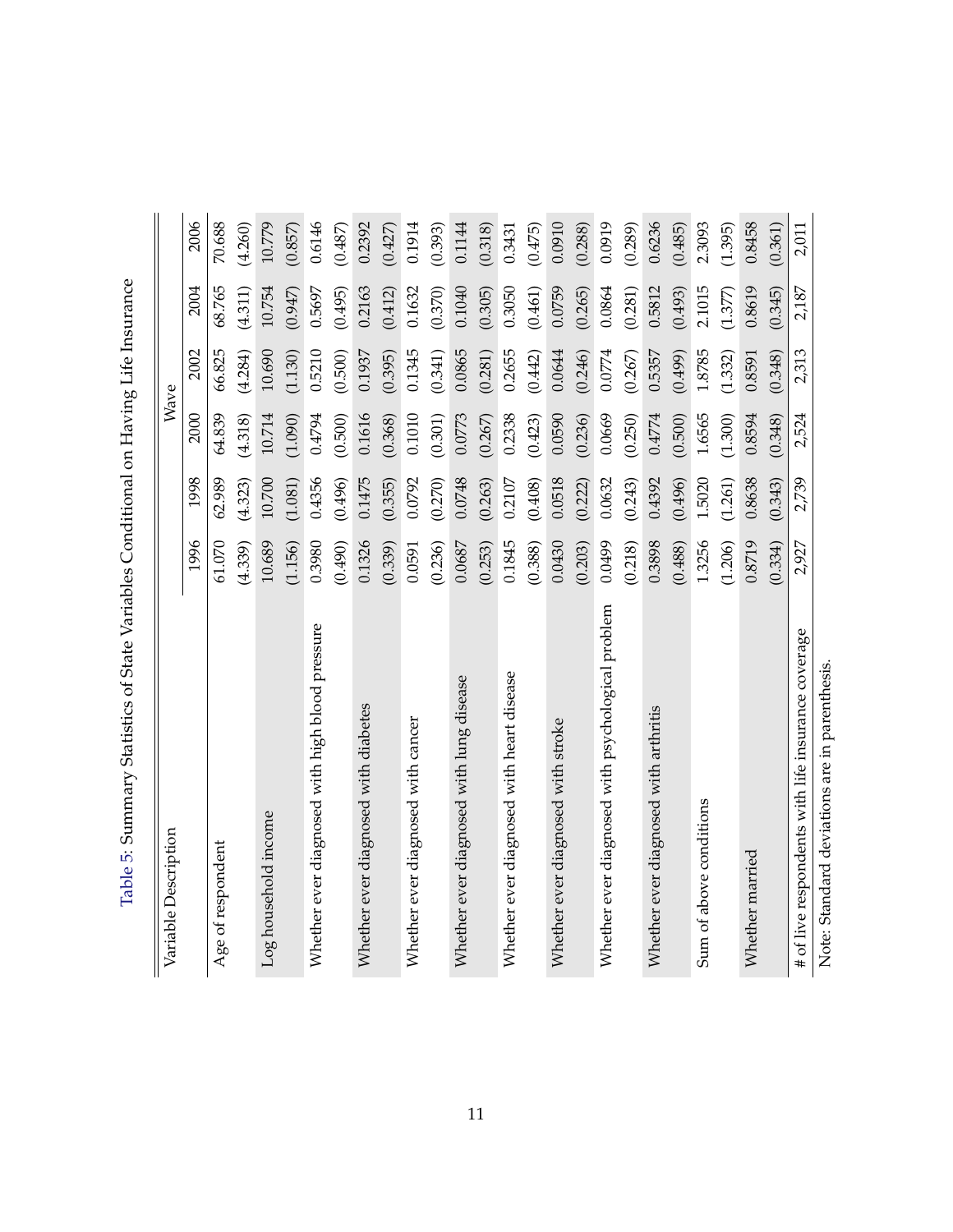<span id="page-12-0"></span>

| Variable Description                                  |         |         |         | Wave    |         |         |
|-------------------------------------------------------|---------|---------|---------|---------|---------|---------|
|                                                       | 1996    | 1998    | 2000    | 2002    | 2004    | 2006    |
| Age of respondent                                     | 61.330  | 63.307  | 65.357  | 66.965  | 68.887  | 70.629  |
|                                                       | (4.448) | (4.454) | (4.219) | (4.290) | (4.175) | (4.216) |
| Log household income                                  | 9.790   | 9.905   | 10.162  | 10.273  | 10.418  | 10.535  |
|                                                       | (1.905) | (1.637) | (1.591) | (1.431) | (1.316) | (1.081) |
| Whether ever diagnosed with high blood pressure       | 0.4358  | 0.4474  | 0.4639  | 0.5028  | 0.5642  | 0.6399  |
|                                                       | (0.496) | (0.498) | (0.499) | (0.500) | (0.496) | (0.480) |
| Whether ever diagnosed with diabetes                  | 0.2267  | 0.2302  | 0.2469  | 0.2606  | 0.2736  | 0.3016  |
|                                                       | (0.419) | (0.421) | (0.432) | (0.439) | (0.446) | (0.459) |
| Whether ever diagnosed with cancer                    | 0.0654  | 0.0921  | 0.0984  | 0.1035  | 0.1415  | 0.1718  |
|                                                       | (0.248) | (0.289) | (0.298) | (0.305) | (0.349) | (0.378) |
| Whether ever diagnosed with lung disease              | 0.0907  | 0.0987  | 0.0924  | 0.0980  | 0.1302  | 0.1298  |
|                                                       | (0.288) | (0.299) | (0.290) | (0.298) | (0.337) | (0.336) |
| Whether ever diagnosed with heart disease             | 0.2317  | 0.2368  | 0.2410  | 0.2736  | 0.3038  | 0.3437  |
|                                                       | (0.422) | (0.426) | (0.428) | (0.446) | (0.460) | (0.475) |
| Whether ever diagnosed with stroke                    | 0.0957  | 0.0943  | 0.0964  | 0.0998  | 0.1113  | 0.1261  |
|                                                       | (0.294) | (0.293) | (0.295) | (0.300) | (0.315) | (0.332) |
| Whether ever diagnosed with psychological problem     | 0.1360  | 0.1228  | 0.1406  | 0.1312  | 0.1226  | 0.1316  |
|                                                       | (0.343) | (0.329) | (0.348) | (0.338) | (0.328) | (0.338) |
| Whether ever diagnosed with arthritis                 | 0.3955  | 0.4868  | 0.5120  | 0.5120  | 0.5717  | 0.6106  |
|                                                       | (0.489) | (0.500) | (0.500) | (0.500) | (0.495) | (0.488) |
| Sum of above conditions                               | 1.6776  | 1.8092  | 1.8916  | 1.9815  | 2.2189  | 2.4552  |
|                                                       | (1.434) | (1.438) | (1.350) | (1.357) | (1.463) | (1.507) |
| Whether married                                       | 0.6901  | 0.7171  | 0.7671  | 0.7819  | 0.7679  | 0.7824  |
|                                                       | (0.463) | (0.451) | (0.423) | (0.413) | (0.423) | (0.413) |
| # of live respondents without life insurance coverage | 397     | 456     | 498     | 541     | 530     | 547     |
| Note: Standard deviations are in parenthesis.         |         |         |         |         |         |         |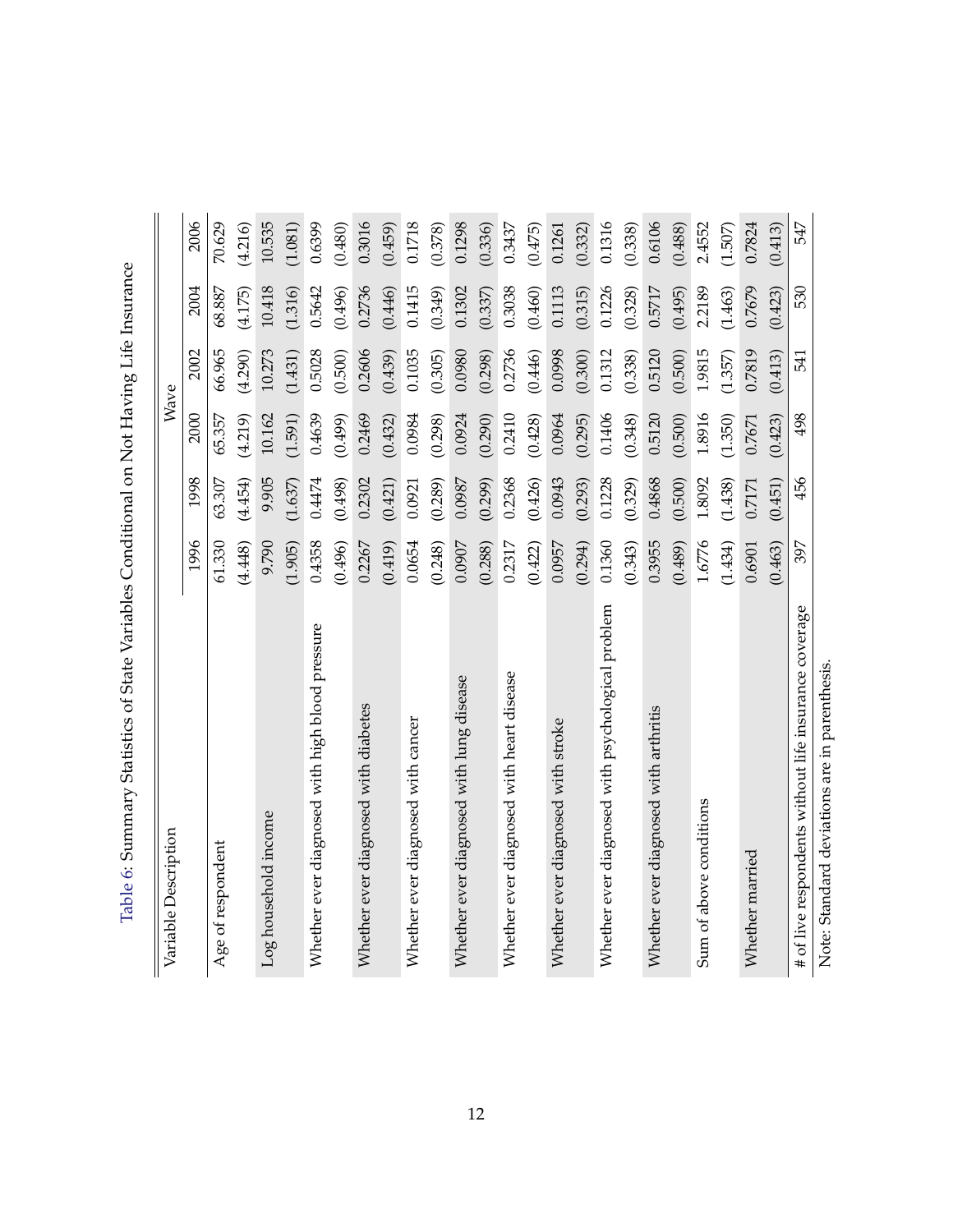<span id="page-13-0"></span>six health conditions steadily increase from 1.37 in 1996 to 2.34 in 2006. Finally, the marital status of the surviving sample seems to be quite stable, with the fraction married being in the range of 83% to 85%.

Tables [5](#page-11-0) and [6](#page-12-0) summarize the mean and standard deviation of the state variables by the life insurance coverage status. There does not seem to be much of a difference in ages between those with and without life insurance coverage, but the mean log household income is significantly higher for those with life insurance than those without. Moreover, those with life insurance tend to be healthier than those without life insurance, and they are much more likely to be married than those without.

## **3 An Empirical Model of Life Insurance Decisions**

In this section we present a discrete choice model of how individuals make life insurance decisions. We will later implement the dynamic structural model. Our model is simple, yet rich enough to capture the dynamic intuition behind the life insurance models of [Hendel and Lizzeri](#page-46-0) [\(2003\)](#page-46-0) and [Fang and Kung](#page-45-0) [\(2010a\)](#page-45-0).

Time is discrete and indexed by  $t = 1, 2, ...$  In the beginning of each period t, an individual  $i$ either has or does not have an existing life insurance policy. If the individual enters period  $t$  without an existing policy, then he chooses between not owning life insurance  $(d_{it} = 0)$  or optimally purchasing a new policy ( $d_{it} = 1$ ). If the individual enters period t with an existing policy, then, besides the above two choices, he can additionally choose to keep his existing policy  $(d_{it} = 2)$ . If an individual who has life insurance in period  $t-1$  decides not to own life insurance in period  $t$ , we interpret it as lapsation of coverage. As we describe in Section [2,](#page-5-0) the choice  $d_{it} = 1$  for an individual who previously owns a policy is interpreted more broadly: an individual is considered to have re-optimized his existing policy if he reported purchasing a new policy or choosing to lapse an existing policy. The key intrepretation for choice  $d_{it} = 1$  is that the individual re-optimized his life insurance holdings.

**Flow Payoffs from Choices.** Now we describe an individual's payoffs from each of these choices. First, let  $x_{it} \in \mathcal{X}$  denote the vector of *observable* state variables of individual *i* in period *t*, and let  $z_{it} \in \mathcal{Z}$  denote the vector of *unobservable* state variables.<sup>7</sup> These characteristics include variables that affect the individual's preference for or cost to owning life insurance, such as income, health and bequest motives. We normalize the utility from not owning life insurance (i.e.,  $d_{it} = 0$ ) to 0;

<sup>&</sup>lt;sup>7</sup>We present the model here assuming the presence of both the observed and unobserved state variables. In Section  $5$ , we will also estimate a model with only observed state variables. In that case, we should simply ignore the unobserved state vector  $z_{it}$ .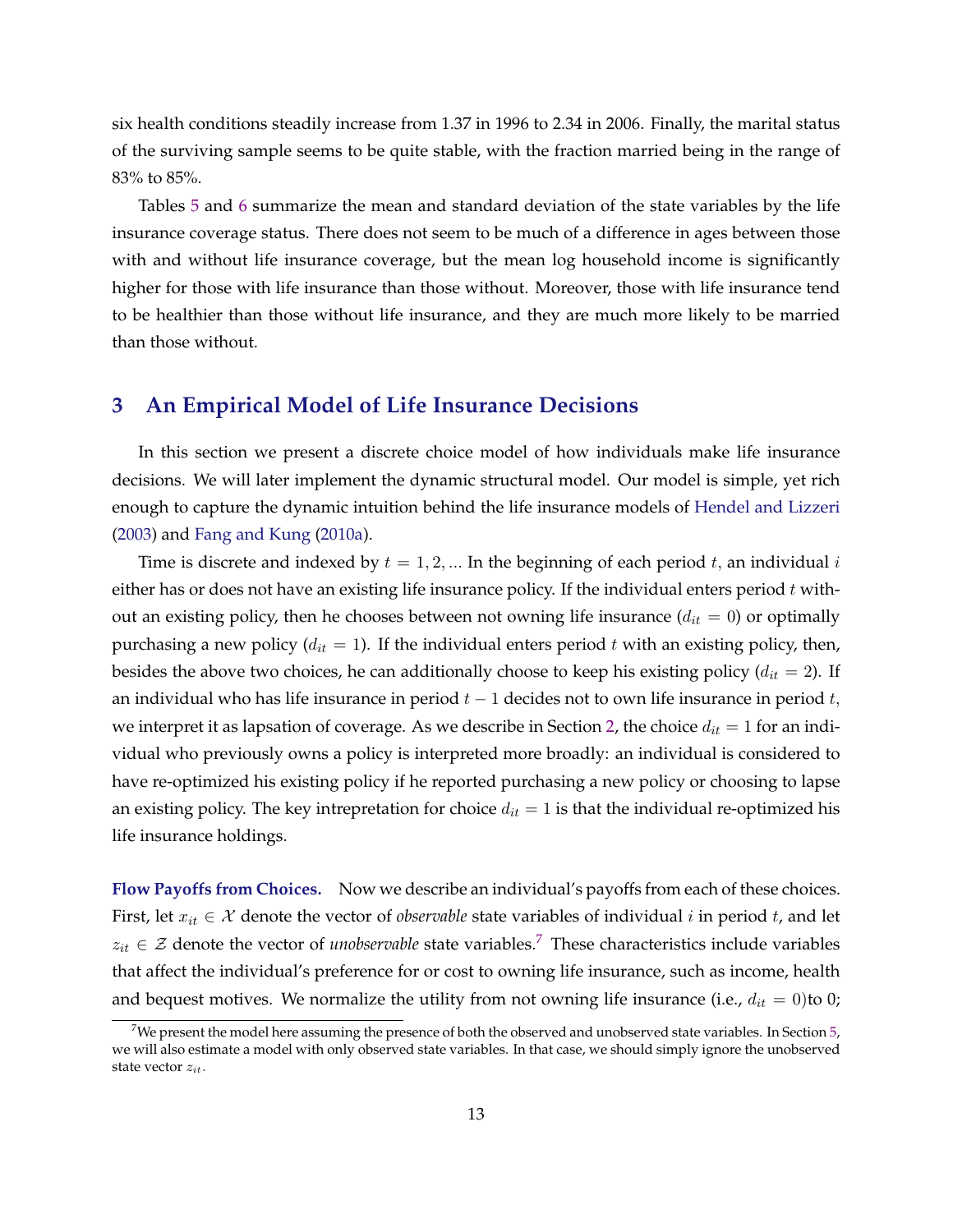<span id="page-14-0"></span>that is,

$$
u_0(x_{it}, z_{it}) = 0 \text{ for all } (x_{it}, z_{it}) \in \mathcal{X} \times \mathcal{Z}.
$$
 (1)

The utility from optimally purchasing a new policy in state  $(x_{it}, z_{it})$ , i.e.,  $d_{it} = 1$ , regardless of whether he previously owned a life insurance policy, is assumed to be:

$$
u_1(x_{it}, z_{it}) + \varepsilon_{1it}, \tag{2}
$$

where  $\varepsilon_{1it}$  is an idiosyncratic choice specific shock, drawn from to a type I extreme value distribution. In our empirical analysis, we will specify  $u_1(x_{it}, z_{it})$  as a flexible polynomial of  $x_{it}$  and  $z_{it}$ .

Now we consider the flow utility for an individual  $i$  entering period  $t$  with an existing policy which was last re-optimized at at period  $\hat{t}$ . That is, let  $\hat{t} = \sup \{s | s < t, d_{is} = 1\}$ . Let  $(\hat{x}_{it}, \hat{z}_{it})$  $(x_{i\hat{i}}, z_{i\hat{i}})$  denote the state vector that *i* was in when he last re-optimized his life insurance. We assume that the flow utility individual  $i$  obtains from continuing an existing policy purchased when his state vector was  $(\hat{x}_{it}, \hat{z}_{it})$  is given by

$$
u_2(x_{it}, z_{it}, \hat{x}_{it}, \hat{z}_{it}, \varepsilon_{2it}) = u_1(x_{it}, z_{it}) - c((x_{it}, z_{it}), (\hat{x}_{it}, \hat{z}_{it})) + \varepsilon_{2it}, \tag{3}
$$

where  $c(\cdot)$  can be considered a *sub-optimality penalty*, which may also include adjustment costs (see discussion below in Section [3.1\)](#page-16-0), that possibly depends on the "distance"  $|(x_{it}, z_{it}), (\hat{x}_{it}, \hat{z}_{it})|$  between the current state  $(x_{it}, z_{it})$  and the state in which the existing policy was purchased  $(\hat{x}_{it}, \hat{z}_{it})$ . The adjustment can be positive or negative, depending on the factors that have changed. For example, if the individual was married when he purchased the existing policy but is not married now, then, all other things equal, the adjustment is likely to be negative; he would have less incentive to keep the existing policy. On the other hand, if the individual's health has deteriorated substantially, then obtaining a new policy could be prohibitively costly, in which case the adjustment is likely to be positive; he would have more incentive to keep the existing policy which was purchased during a healthier state.

To summarize, we model the life insurance choice as the decision to either: 1) hold no life insurance, 2) purchase a new insurance policy which is optimal for the current state, or 3) continue with an existing policy. By decomposing the ownership decision into continuation vs. re-optimzation, our model is able to capture the intuition that an individual who has suffered a negative shock to a factor that positively affects life insurance ownership (such as income or bequest motive) may still be likely to keep his insurance if the policy was initially purchased a long time ago during a better health state.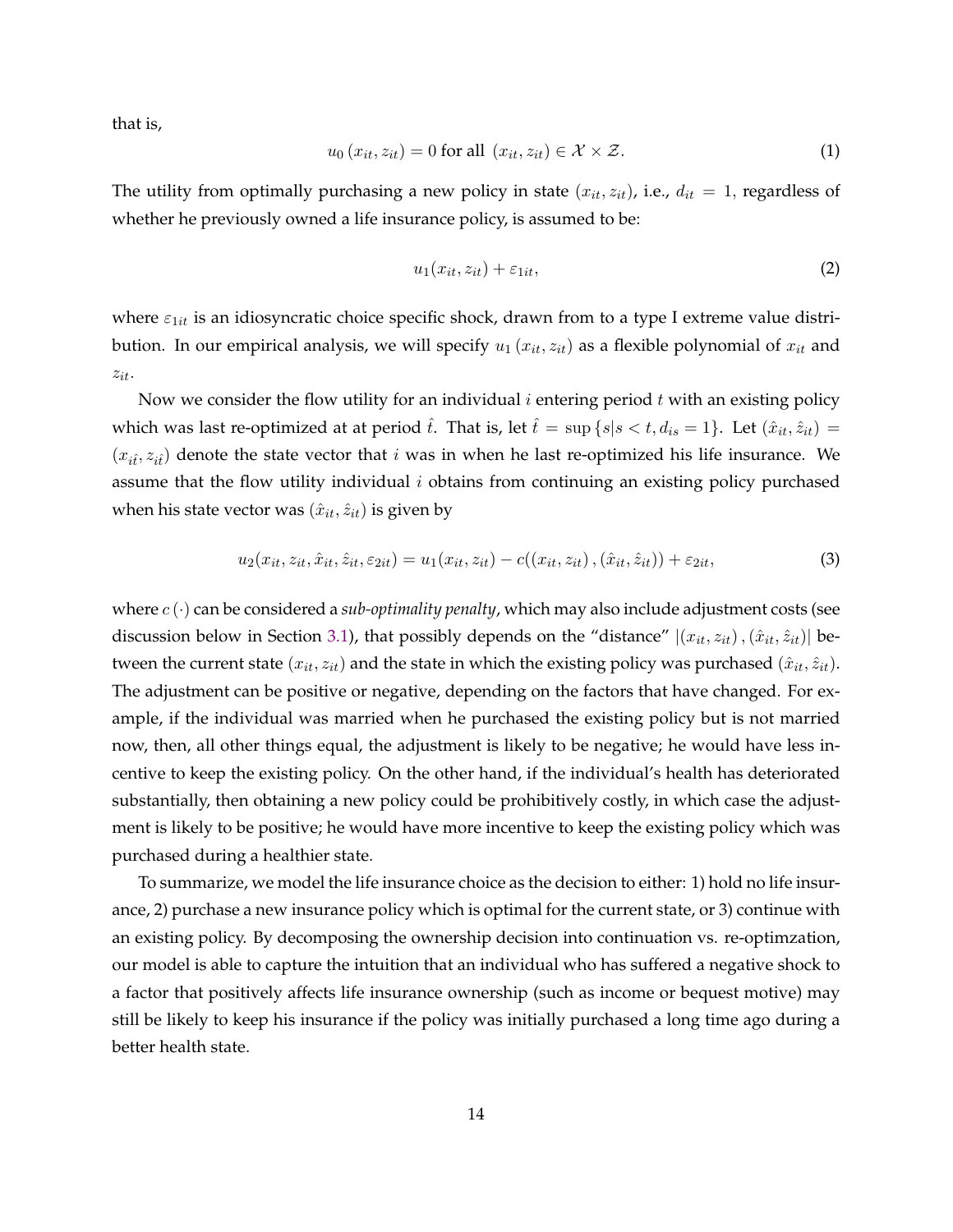<span id="page-15-0"></span>Moreover, the decomposition of the ownership decision allows us to examine two separate motives for lapsation: lapsation because the individual no longer needs *any* life insurance, and lapsation because the policyholder's personal situation, i.e.  $(x_{it}, z_{it})$ , has changed such that new coverage terms are required.

**Parametric Assumptions on**  $u_1$  and  $c$  **Functions.** In our empirical implementation of the model, we let the observed state vector  $x_{it}$  include age, log household income, sum of the number of health conditions and marital status, and we let the unobserved state vector  $z_{it}$  include  $z_{1it}$ ,  $z_{2it}$ and  $z_{3it}$  which respectively represent the unobserved components of income, health and bequest motives.<sup>8</sup> In Section [6](#page-30-0) below, we will describe how we anchor these unobservables to their intended interpretations and how we use sequential Monte Carlo method to simulate their posterior distributions.

The primitives of our model are thus given by the utility function of optimally purchasing life insurance  $u_1$ , and the sub-optimality adjustment function  $c$ . Our specification for  $u_1(x_{it}, z_{it})$  in our empirical analysis is given by

$$
u_1(x_{it}, z_{it}) = \theta_0 + \theta_1 \text{AGE}_{it} + \theta_2 (\text{LOGINCOME}_{it} + z_{1it})
$$

$$
+ \theta_3 (\text{CONDITIONS}_{it} + z_{2it}) + \theta_4 (\text{MARRED}_{it} + z_{3it}), \qquad (4)
$$

and our specification for  $c(|(x_{it}, z_{it}), (\hat{x}_{it}, \hat{z}_{it})|)$  is:

$$
c((x_{it}, z_{it}), (\hat{x}_{it}, \hat{z}_{it})) = \theta_5 + \theta_6 (\text{AGE}_{it} - \text{AGE}_{it}) + \theta_7 (\text{AGE}_{it} - \widehat{\text{AGE}}_{it})^2
$$
  
+
$$
\theta_8 (\text{LOGINCOME}_{it} + z_{1it} - \text{LOGINCOME}_{it} - \hat{z}_{1it}) + \theta_9 (\text{LOGINCOME}_{it} + z_{1it} - \text{LOGINCOME}_{it} - \hat{z}_{1it})^2
$$
  
+
$$
\theta_{10} (\text{CONDITIONS}_{it} + z_{2it} - \text{CONDITIONS}_{it} - \hat{z}_{2it}) + \theta_{11} (\text{CONDITIONS}_{it} + z_{2it} - \text{CONDITIONS}_{it} - \hat{z}_{2it})^2
$$
  
+
$$
\theta_{12} |\text{MARRIED}_{it} + z_{3it} - \text{MARRIED}_{it} - \hat{z}_{3it}|.
$$
  
(5)

**Transitions of the State Variables.** The state variables which the an individual must keep track of depend on whether the individual is currently a policyholder. If he currently does not own a policy, his state variable is simply his current state vector  $(x_{it}, z_{it})$ ; if he currently owns a policy, then his state variables include both his *current state vector*  $(x_{it}, z_{it})$  and the state vector  $(\hat{x}_{it}, \hat{z}_{it})$  at

 $8$ We do not include information regarding children also as potentially determinants of bequest motive for the following reasons. If we include the "number of children" as one of the state variables, there is pratically no variation in our data set due to the ages of the individuals in our sample. Thus the effect of the variable "number of children" will be soaked into the constant term. However, if we include "age of the youngest child" or "number of dependent children" (i.e. children below age 18), we would have to include the ages of all children as part of the state variables, which significantly increases the dimensionality of our problem and make it untractible computationally.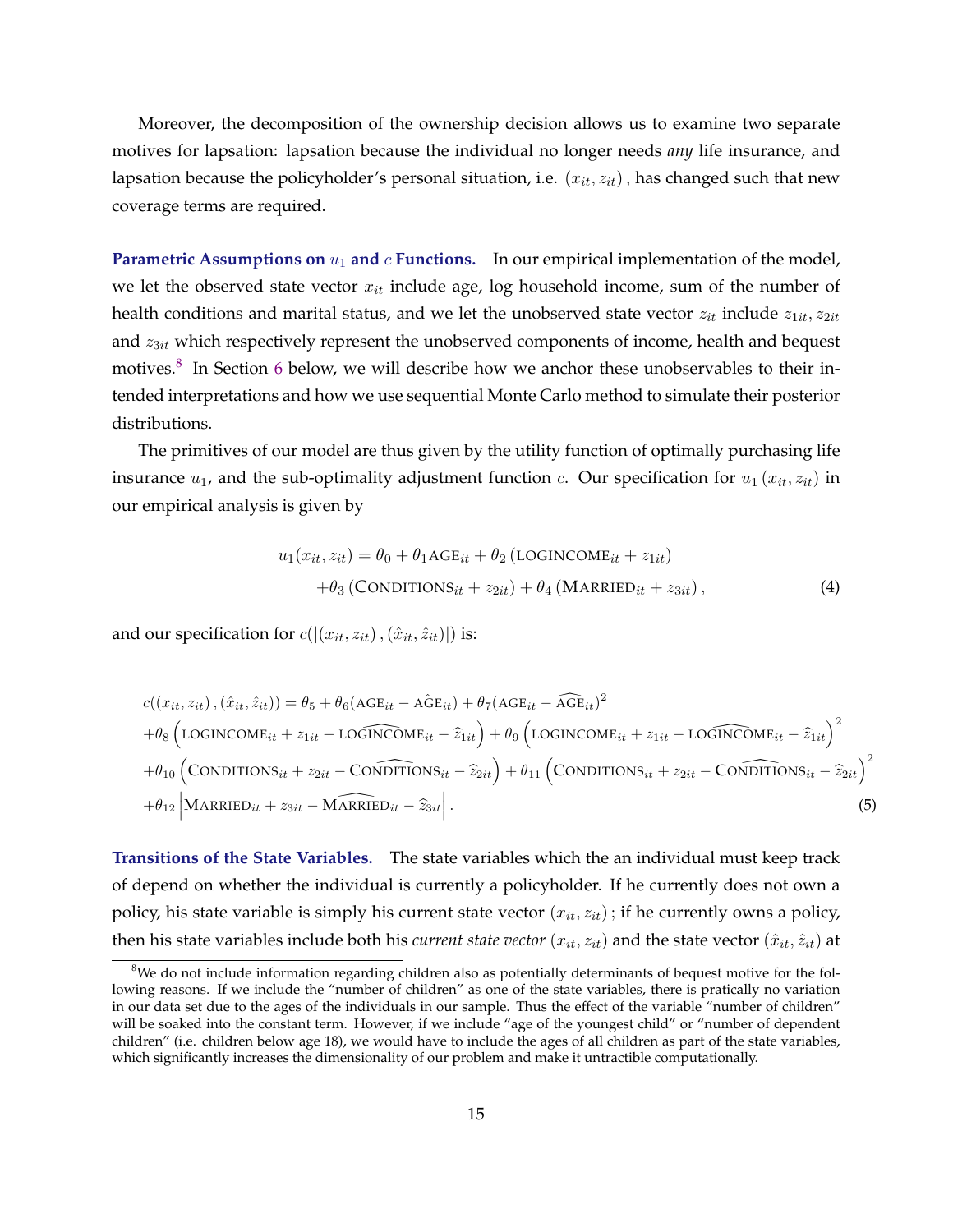<span id="page-16-0"></span>which he purchased the policy he currently owns.

In our empirical analysis, we assume that the current state vectors  $(x_{it}, z_{it})$  evolve exogenously (i.e., not affected by the individual's decision) according to a joint distribution given by

$$
(x_{it+1}, z_{it+1}) \sim f(x_{it+1}, z_{it+1} | x_{it}, z_{it}).
$$

In particular, for the observed state vector  $x_{it}$ , which includes age, log household income, sum of the number of health conditions and marital status, we estimate their evolution directly from the data. For the unobserved state vector  $z_{it}$ , we will use sequential Monte Carlo methods to simulate its evolution (see Section [6.2](#page-31-0) below for details).

The evolution of the state vector  $(\hat{x}_{it}, \hat{z}_{it})$  is endogenous, and it is given as follows. If the individual does not own life insurance at period *t*, which we denote by setting  $(\hat{x}_{it}, \hat{z}_{it}) = \emptyset$ , then

$$
(\hat{x}_{it+1}, \hat{z}_{it+1}) | (\hat{x}_{it}, \hat{z}_{it}) = \emptyset = \begin{cases} (x_{it}, z_{it}) & \text{if } d_{it} = 1 \\ \emptyset & \text{if } d_{it} = 0 \end{cases}
$$
 (6)

where  $\emptyset$  denotes that the individual remains with no life insurance.

If the individual owns life insurance at period t purchased at state  $(\hat{x}_{it}, \hat{z}_{it})$ , then

$$
(\hat{x}_{it+1}, \hat{z}_{it+1}) | (\hat{x}_{it}, \hat{z}_{it}) \neq \emptyset = \begin{cases} \emptyset \text{ if } d_{it} = 0 \\ (x_{it}, z_{it}) \text{ if } d_{it} = 1 \\ (\hat{x}_{it}, \hat{z}_{it}) \text{ if } d_{it} = 2. \end{cases}
$$
 (7)

### **3.1 Discussion**

**Dynamic Discrete Choice Model without the Knowledge of the Choice and Choice Set.** As we mentioned in Section [2,](#page-5-0) we do not have complete information about the exact life insurance policies owned by the individuals, and for those whose life insurance policy we do know about, we do not know the choice set from which they choose. However, we do know whether an individual has re-optimized his life insurance policy holdings (i.e., purchase a new life insurance policy, or changed the amount of his existing coverage), or has dropped coverage etc.

The data restrictions we face are fairly typically for many applications.<sup>9</sup> For example, in the

<sup>&</sup>lt;sup>9</sup>[McFadden](#page-46-0) [\(1978\)](#page-46-0) and [Fox](#page-45-0) [\(2007\)](#page-45-0) studied problems where the researcher only observes the choices of decisionmakers from a subset of choices. [McFadden](#page-46-0) [\(1978\)](#page-46-0) showed that in a class of discrete-choice models where choice specific error terms have a block additive generalized extreme value (GEV) distributions, the standard maximum likelihood estimator remains consistent. [Fox](#page-45-0) [\(2007\)](#page-45-0) proposed using semiparametric multinomial maximum-score estimator when estimation uses data on a subset of the choices available to agents in the data-generating process, thus relaxing the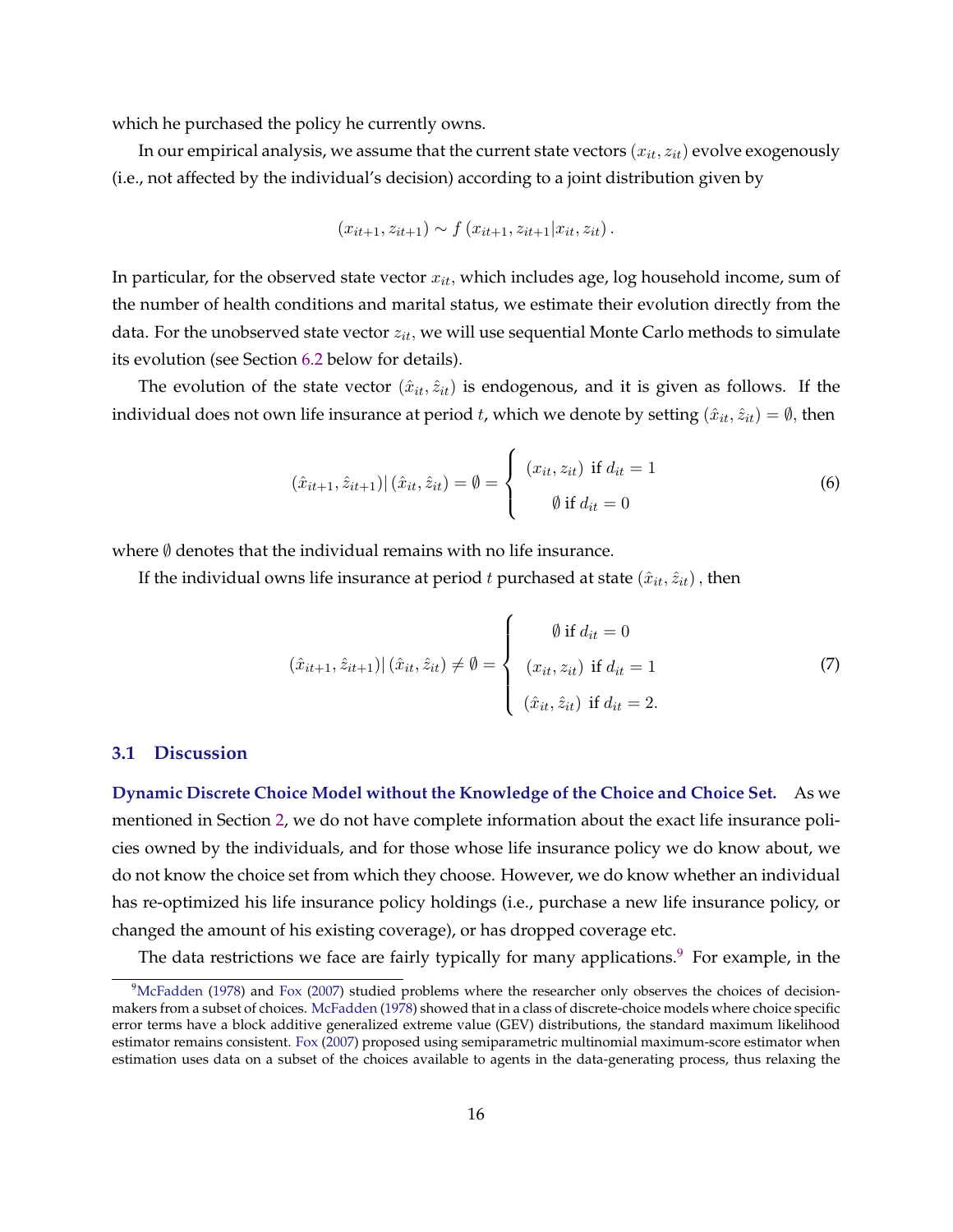<span id="page-17-0"></span>study of housing market, it is possible that all we observe is whether a family moved to a new house, remained in the same house, or decided to rent; but we may not observe the characteristics (including purchase price) of the new house the family moved into, or the characteristics of the house/apartment the family rented.

Our formulation provides an indirect utility approach to deal with such data limitations. Suppose that when individual  $i'$ s state vector is  $(x_{it}, z_{it})$  , he has a choice set  $\mathcal{L}\left(x_{it}, z_{it}\right)$  denoting all the possible life insurance policies that he could choose from. Note that  $\mathcal{L}(x_{it}, z_{it})$  depends on  $i$ 's state vector  $(x_{it}, z_{it})$ , which captures the notion that life insurance premium and face amount typically depend on at least some of the characteristics of the insured. Let  $\ell \in \mathcal{L}(x_{it}, z_{it})$  denote one such available policy. Let  $u^*(\ell; x_{it}, z_{it})$  denote individual  $i's$  flow utility from purchasing policy  $\ell$ . If he were to choose to own a life insurance, his choice of the life insurance contract from his available choice set will be determined by the solution to the following problem:

$$
V(x_{it}, z_{it}) = \max_{\ell \in \mathcal{L}(x_{it}, z_{it})} \left\{ u^*(\ell; x_{it}, z_{it}) + \varepsilon_{1it} + \beta E \left[ V(x_{it+1}, z_{it+1}) | \ell, x_{it}, z_{it} \right] \right\}.
$$
 (8)

Let  $\ell^*(x_{it}, z_{it})$  denote the solution. Then the flow utility  $u_1(x_{it}, z_{it})$  we specified in [\(2\)](#page-14-0) can be interpreted as the *indirect* flow utility, i.e.,

$$
u_1(x_{it}, z_{it}) = u^* \left( \ell^*(x_{it}, z_{it}) \, ; x_{it}, z_{it} \right). \tag{9}
$$

It should be pointed out that, under the above indirect flow utility interpretation of  $u_1(x_{it}, z_{it})$ , in order for the error term  $\varepsilon_{1it}$  in [\(2\)](#page-14-0) to be distributed as i.i.d extreme value as assumed, we need to make the assumption that  $\varepsilon_{it}$  in (8) does *not* vary across  $\ell \in \mathcal{L}(x_{it}, z_{it})$ . This seems to be a plausible assumption.

**Interpretations of the Sub-Optimality Penalty Function**  $c(\cdot)$ . The sub-optimality penalty function  $c(\cdot)$  we introduced in [\(3\)](#page-14-0) admits a potential interpretation that changing an existing life insurance policy may incur adjustment costs. To see this, consider an individual whose current state vector is  $(x_{it}, z_{it})$  and owns a life insurance policy he purchased at  $\hat{t}$  when his state vector was  $(x_{i\hat{i}}, z_{i\hat{i}})$ . Suppose that he decides to change (lapse or modify) his current policy and re-optimize, but there is an adjustment cost of  $\kappa > 0$  for changing. Thus, the flow utility from lapsing into no coverage for this individual will be

$$
u_0(x_{it}, z_{it}) = -\kappa.
$$

distributional assumptions on the error term required for [McFadden](#page-46-0) [\(1978\)](#page-46-0).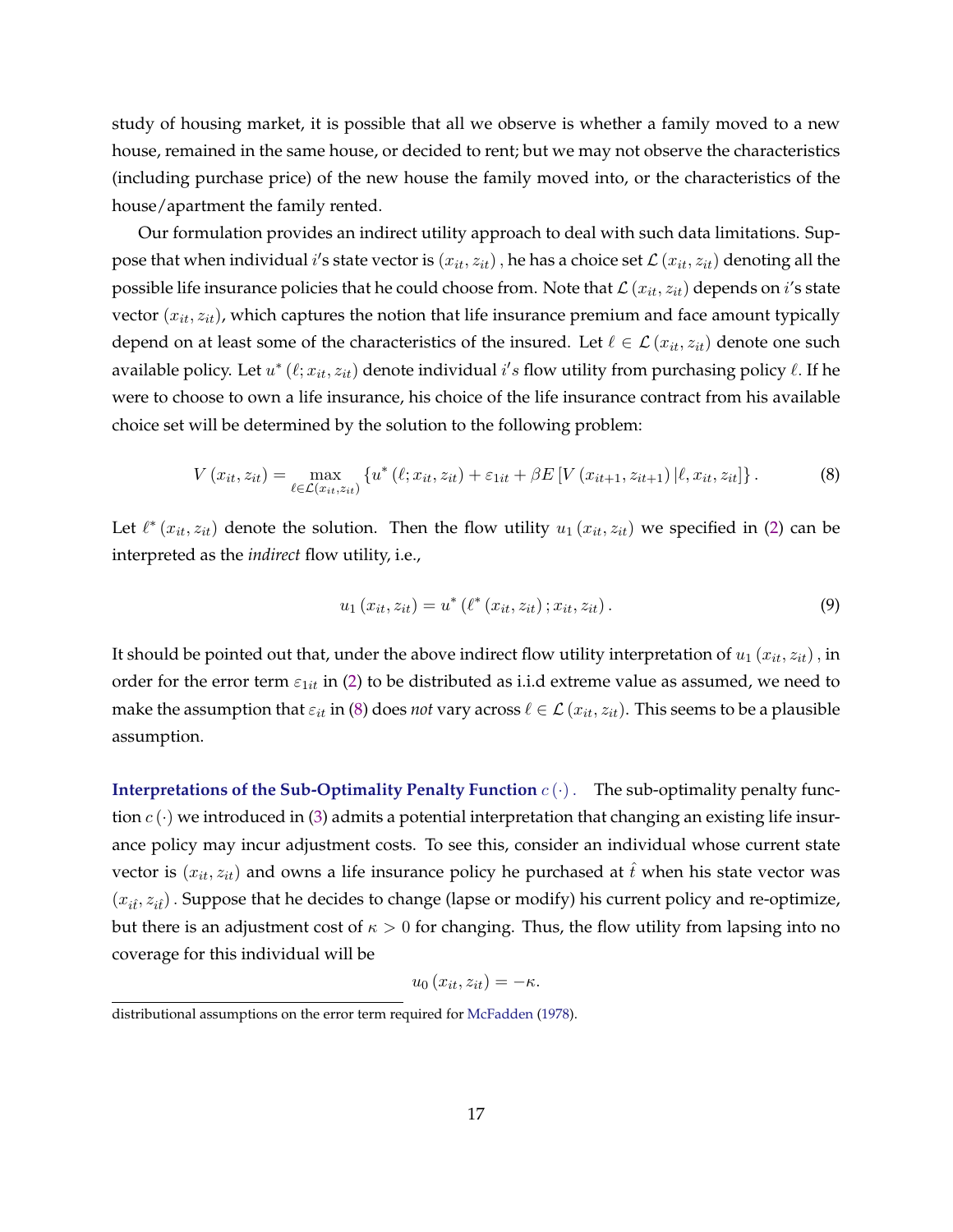The flow utility from re-optimizing, using the notation from [\(9\)](#page-17-0), will be

$$
u_1(x_{it}, z_{it}) - \kappa = u^* (\ell^*(x_{it}, z_{it}); x_{it}, z_{it}) - \kappa.
$$

And the flow utility from keeping the existing policy is

$$
u_2(x_{it}, z_{it}, \hat{x}_{it}, \hat{z}_{it}) = u^* \left( \ell^* \left( \hat{x}_{it}, \hat{z}_{it} \right); x_{it}, z_{it} \right) = u^* \left( \ell^* \left( x_{it}, z_{it} \right); x_{it}, z_{it} \right)
$$
  
sub-optimality penalty  

$$
-\left[ u^* \left( \ell^* \left( x_{it}, z_{it} \right); x_{it}, z_{it} \right) - u^* \left( \ell^* \left( \hat{x}_{it}, \hat{z}_{it} \right); x_{it}, z_{it} \right) \right].
$$
 (10)

where we used the notation  $\ell^*(\hat{x}_{it}, \hat{z}_{it})$  to denote the optimal policy for state vector  $(\hat{x}_{it}, \hat{z}_{it})$ . Note that the term  $[u^*(\ell^*(x_{it}, z_{it}); x_{it}, z_{it}) - u^*(\ell^*(\hat{x}_{it}, \hat{z}_{it}); x_{it}, z_{it})]$  indeed measures the utility loss from holding a policy  $\ell^*(\hat{x}_{it}, \hat{z}_{it})$  that was optimal for state vector  $(\hat{x}_{it}, \hat{z}_{it})$ , but sub-optimal when state vector is  $(x_{it}, z_{it})$ .

If we were to normalize the flow utility from not owning life insurance  $u_0(x_{it}, z_{it}) = 0$ , we essentially have

$$
c(x_{it}, z_{it}; x_{it}; z_{it}) = [u^* (\ell^* (x_{it}, z_{it}); x_{it}, z_{it}) - u^* (\ell^* (\hat{x}_{it}, \hat{z}_{it}); x_{it}, z_{it})] - \kappa.
$$

That is, our sub-optimality penalty  $c(\cdot)$  indeed incorporates the adjustment cost  $\kappa$  as a component. It should be clear from the above discussion that the adjust cost  $\kappa$  could easily be made a function of both  $(x_{it}, z_{it})$  and  $(x_{it}, z_{it})$ . We will not be able to separate the sub-optimality penalty  $[u^*(\ell^*(x_{it}, z_{it}) ; x_{it}, z_{it}) - u^*(\ell^*(x_{it}, z_{it}) ; x_{it}, z_{it})]$  from  $\kappa(x_{it}, z_{it}; x_{it}, z_{it})$ .

Given the presence of adjust cost  $\kappa$ , we would expect that an existing policyholders will hold on to his policy until the sub-optimality penalty  $[u^*(\ell^*(x_{it}, z_{it}); x_{it}, z_{it}) - u^*(\ell^*(x_{it}, z_{it}); x_{it}, z_{it})]$ exceeds the adjustment cost  $\kappa$ , if we ignore decisions driven by i.i.d preference shocks  $\varepsilon_{1it}$  and  $\varepsilon_{2it}$ .

**Limitations of the "Indirect Flow Utility" Approach.** While the "indirect flow utility" approach we adopted in this paper to deal with the lack of information regarding individuals' actual choices of life insurance policies and their relevant choice set is useful for our purpose of understanding why policyholders lapse their coverage (as we will demonstrate later), it has a major limitation. The indirect flow utilities  $u_1(x_{it}, z_{it})$  and  $u_2(x_{it}, z_{it}, \hat{x}_{it}, \hat{z}_{it})$  defined in [\(9\)](#page-17-0) and (10) respectively, are derived only under the *existing life insurance market structure*. As a result, the estimated indirect flow utility functions are *not* primitives that are invariant to counterfactual policy changes that may affect the equilibrium of the life insurance market. Of course, this limitation is also present in other dynamic discrete choice models where the flow utility functions can have the interpretation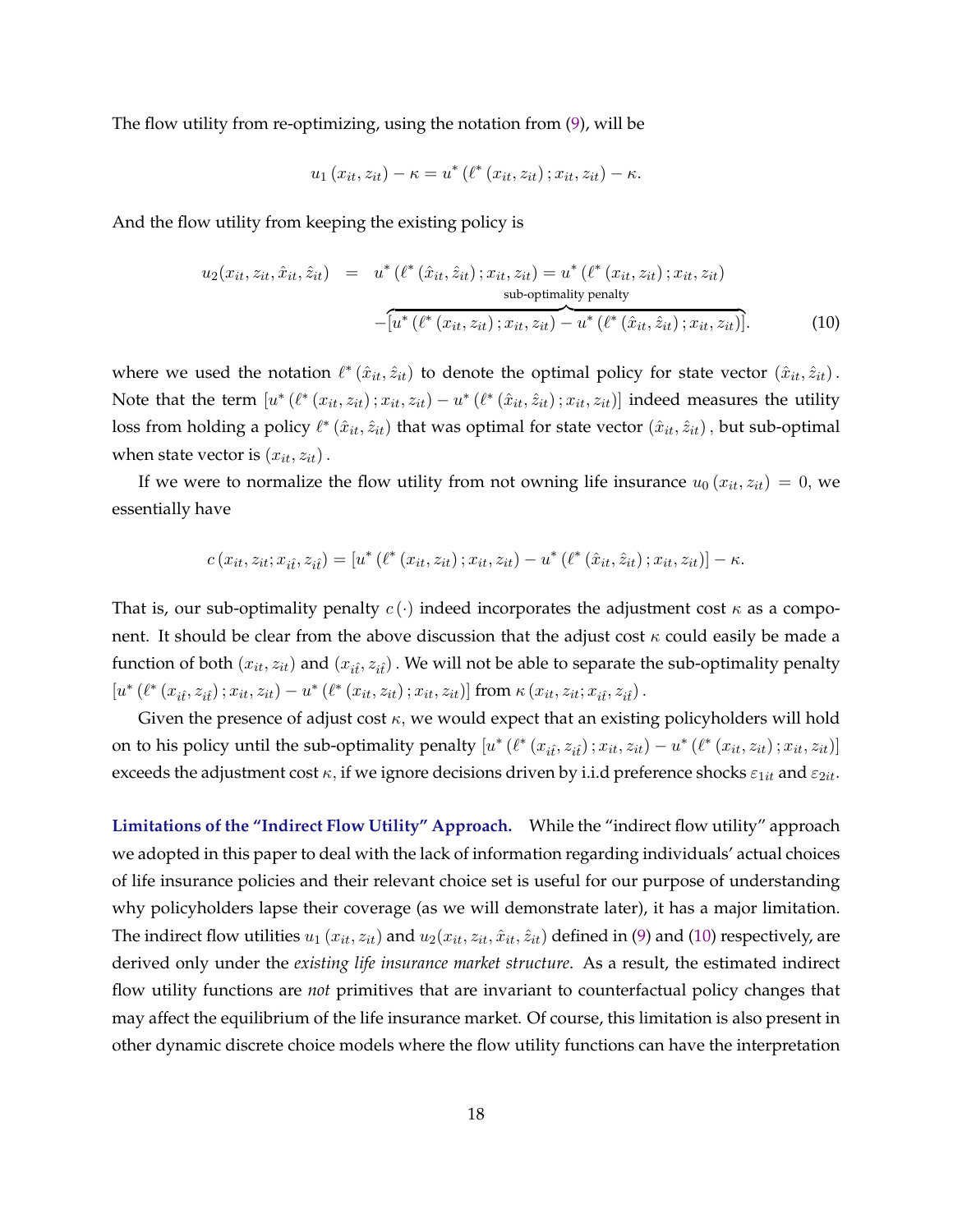| Variable                    | Coefficient     | Std. Error |
|-----------------------------|-----------------|------------|
| Constant                    | 1.1188**        | 0.5591     |
| Age                         | $-0.0399$ * * * | 0.0077     |
| Logincome                   | $0.0912$ ***    | 0.0313     |
| Number of Health Conditions | $-0.0809$ * * * | 0.0296     |
| Married                     | 0.1308          | 0.0979     |
| Observations                | 2,717           |            |
| Log likelihood              | $-1.721.3$      |            |

<span id="page-19-0"></span>Table 7: Reduced-Form Logit Regression on the Probability of Buying Life Insurance, Conditional on Having No Life Insurance in the Previous Wave

∗∗ significant at 5% level

∗ ∗ ∗ significant at 1% level

as reduced-form, indirect utility function of a more detailed choice problem.<sup>10</sup>

### **4 Preliminary Results**

Before we estimate the dynamic structural model, we here present some preliminary empirical results documenting the relationship between life insurance coverage and observed state variables, such as age, log household income, number of health conditions and marital status, and their changes. We first present the reduced-form, Logit regressions, that examine the determinants of life insurance decisions; we then estimate a static version of the dynamic model we presented in Section [3](#page-13-0) (i.e., assuming that the discount factor  $\beta = 0$ ).

### **4.1 Reduced-Form Determinants of the Life Insurance Decisions**

Table 7 presents the coefficient estimates of a Logit regression on the probability of purchasing life insurance among those who did not have coverage in the previous wave. It shows that the richer, younger, healthier and married individuals are more likely to purchase life insurance coverage than the poorer, older, unhealthier and widowed individuals. Table [8](#page-20-0) presents the estimates of a multinomial Logit regression for the probability of lapsing, changing coverage, or

 $10$ For example, in many I.O. papers a reduced-form flow profit function is assumed.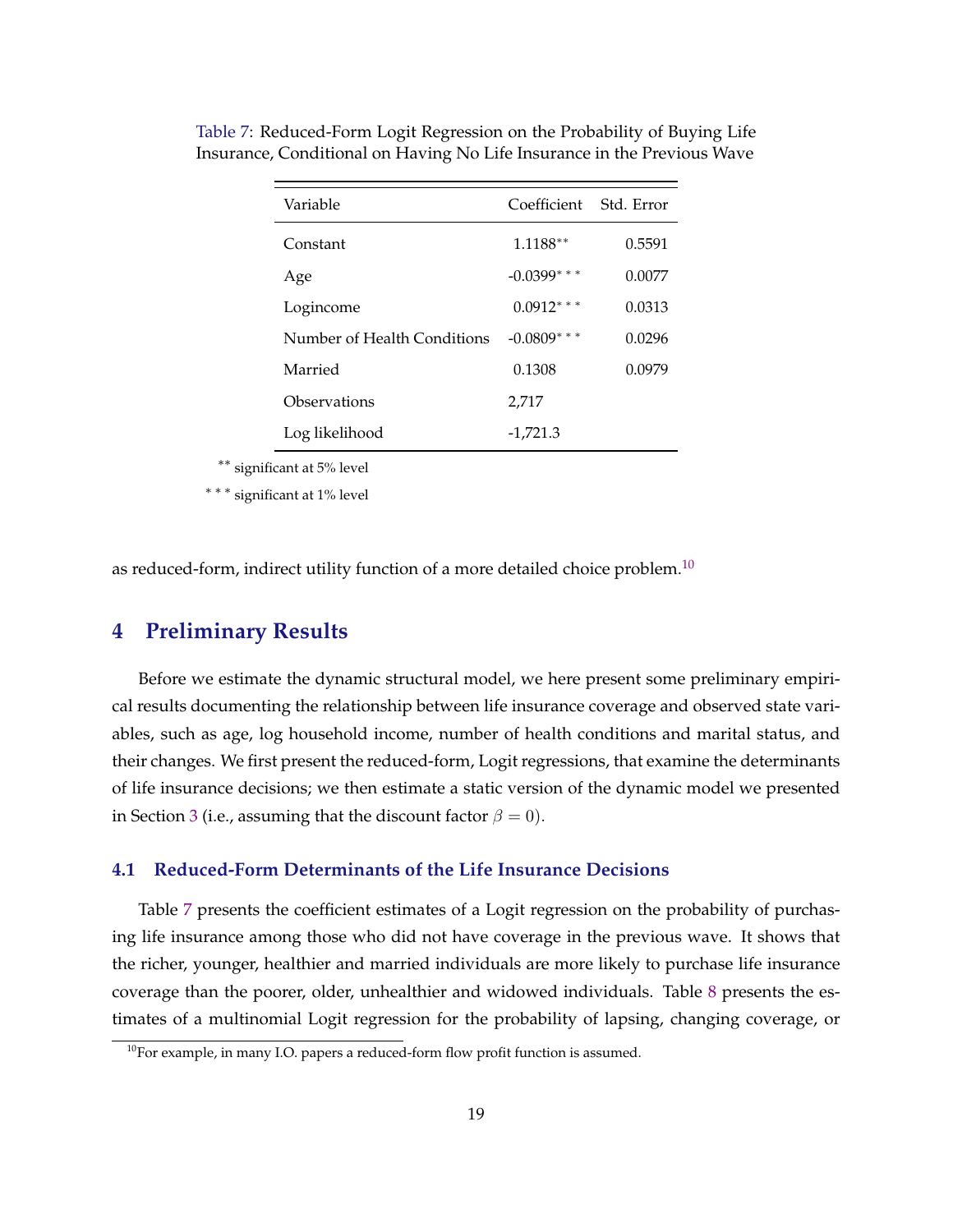|                                  |               | Change existing coverage |               | Maintain existing coverage |
|----------------------------------|---------------|--------------------------|---------------|----------------------------|
| Variable                         | Coefficient   | Std. Err.                | Coefficient   | Std. Err.                  |
| Constant                         | $-0.4950$     | 0.8921                   | 1.5084**      | 0.6135                     |
| Age                              | $-0.0728$ *** | 0.0094                   | $-0.0434$ *** | 0.0066                     |
| Logincome                        | $0.4588$ ***  | 0.0578                   | $0.2571$ ***  | 0.0396                     |
| Number of Health Conditions      | $-0.0446$     | 0.0391                   | $-0.0377$     | 0.0267                     |
| Married                          | $0.3609$ ***  | 0.1322                   | $0.3589$ ***  | 0.0870                     |
| $\Delta$ age                     | $-0.0522$     | 0.0587                   | $0.2005$ ***  | 0.0418                     |
| $\Delta$ age <sup>2</sup>        | 0.0060        | 0.0046                   | $-0.0075**$   | 0.0032                     |
| $\triangle$ logincome            | $-0.1428$ *** | 0.0457                   | $-0.0422$     | 0.0305                     |
| $\Delta$ logincome <sup>2</sup>  | $0.0175***$   | 0.0054                   | $0.0102***$   | 0.0037                     |
| $\Delta$ conditions              | 0.1138        | 0.1361                   | 0.0134        | 0.0875                     |
| $\Delta$ conditions <sup>2</sup> | $-0.0832$     | 0.0513                   | $-0.0199$     | 0.0283                     |
| $\Delta$ married                 | 0.3138        | 0.1989                   | $-0.0769$     | 0.1385                     |
| Observations                     | 14,953        |                          |               |                            |
| Log likelihood                   | $-7,577.6$    |                          |               |                            |

<span id="page-20-0"></span>Table 8: Reduced-Form Multinomial Logit Regression on the Probability of Lapsing, Changing Coverage, or Maintaining Coverage, Conditional on Owning Life Insurance in the Previous Wave†

† *Notes:* Conditional on owning life insurance, the three choices are to lapse all coverage, to change the existing coverage, or to maintain the existing coverage. The base outcome is set to lapsation. For any variable  $x$ ,  $\Delta x$  is the difference between the current value of  $\bar{x}$  and the value of  $x$  which occurred during the last period in which the respondent changed his coverage.

∗ significant at 10% level

∗∗ significant at 5% level

∗ ∗ ∗ significant at 1% level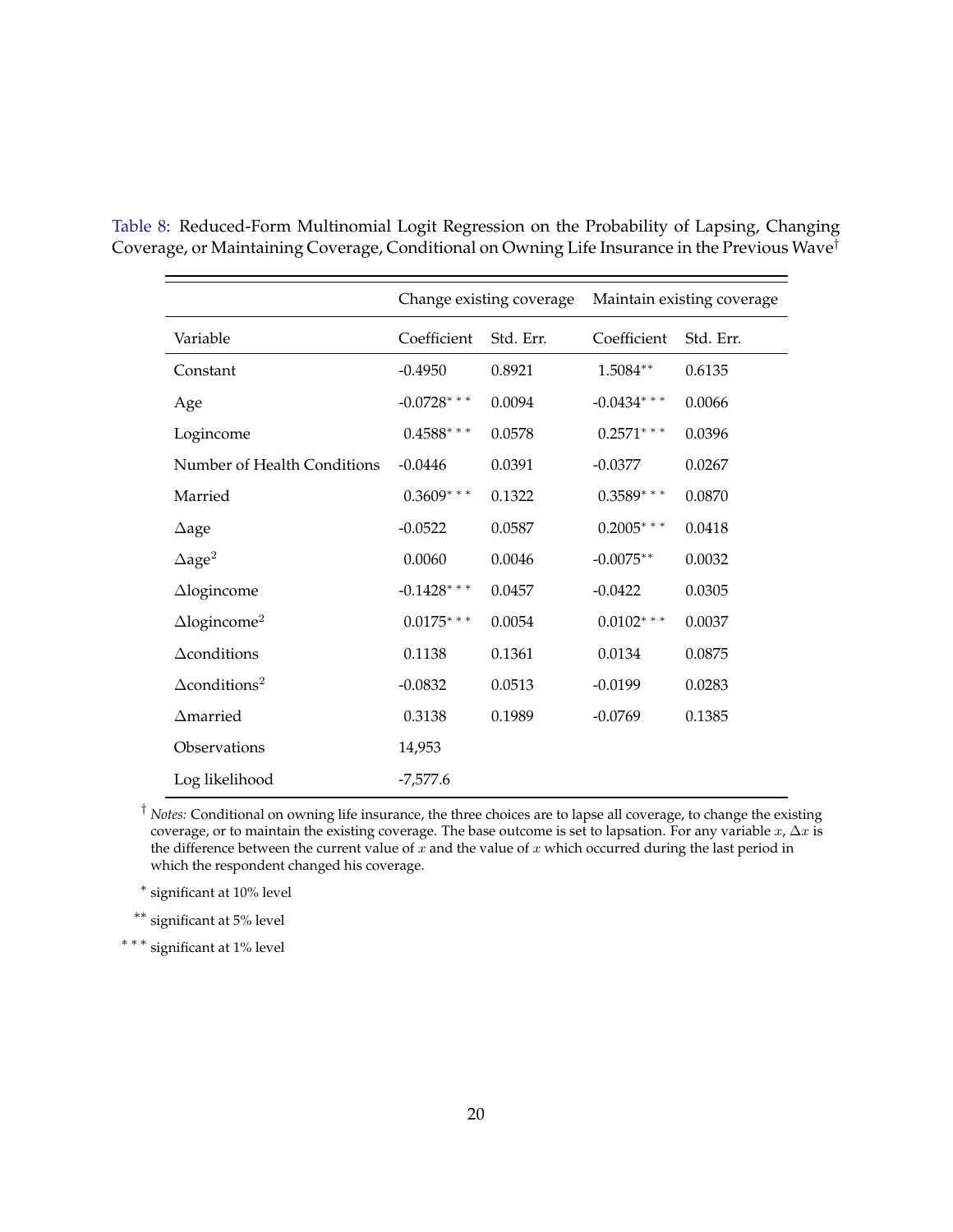maintaining the previous coverage. The omitted category is lapsing all coverage. The estimates show that richer individuals are more likely to either maintain the current coverage or changing existing coverage than to lapse all coverage; individuals who experienced negative income shocks are more likely to lapse all coverages; individuals who are either divorced or widowed are more likely to lapse all coverages; finally, individuals who have experienced an increase in the number of health conditions are somewhat more likely to lapse all coverage, though the effect is not statistically significant.

### **4.2 Estimates from a Static Model without Unobserved State Variables**

Now we consider the structural framework described in section [3,](#page-13-0) but assume that individuals are myopic (i.e.,  $\beta = 0$ ) and that there are no unobserved state variables (i.e. only  $x_{it}$  enters the problem). We present the estimates from the static model to give preliminary evidence that income, health, and bequest motives are statistically and economically significant drivers of life insurance decisions. Moreover, we show that changes to these factors, in particular income and bequest motive, are significant drivers of lapsation.

In this static model without unobserved state variables, under the assumption that  $\varepsilon_{1it}$  and  $\varepsilon_{2it}$  are drawn from independent type 1 extreme value distributions, the choice probabilities are simple to derive. For individuals without life insurance in the beginning of period  $t$ , their choice probabilities for  $d_{it} \in \{0, 1\}$  are given by:

$$
\Pr\{d_{it} = 0 | x_{it}, \hat{x}_{it} = \emptyset\} = \frac{1}{1 + \exp[u_1(x_{it})]},
$$
  

$$
\Pr\{d_{it} = 1 | x_{it}, \hat{x}_{it} = \emptyset\} = \frac{\exp[u_1(x_{it})]}{1 + \exp[u_1(x_{it})]}.
$$

For individuals who own life insurance in the beginning of period  $t$ , which are purchased in previous waves when state vector is  $\hat{x}_{it}$ , their choice probabilities for  $d_{it} \in \{0, 1, 2\}$  are given by:

$$
\Pr\{d_{it} = 0 | x_{it}, \hat{x}_{it} \neq \emptyset\} = \frac{1}{1 + \exp[u_1(x_{it})] + \exp[u_2(x_{it}, \hat{x}_{it})]},
$$
\n
$$
\Pr\{d_{it} = 1 | x_{it}, \hat{x}_{it} \neq \emptyset\} = \frac{\exp[u_1(x_{it})]}{1 + \exp[u_1(x_{it})] + \exp[u_2(x_{it}, \hat{x}_{it})]},
$$
\n
$$
\Pr\{d_{it} = 2 | x_{it}, \hat{x}_{it} \neq \emptyset\} = \frac{\exp[u_2(x_{it}, \hat{x}_{it})]}{1 + \exp[u_1(x_{it})] + \exp[u_2(x_{it}, \hat{x}_{it})]}.
$$

We can estimate the parameters  $\theta_1$  through  $\theta_{12}$  for functions  $u_1(\cdot)$  and  $c(\cdot)$  as parameterized by [\(4\)](#page-15-0) and [\(5\)](#page-15-0) using maximum likelihood.

The results are presented in table [9.](#page-22-0) The estimated coefficients for the function  $u_1(\cdot)$  as speci-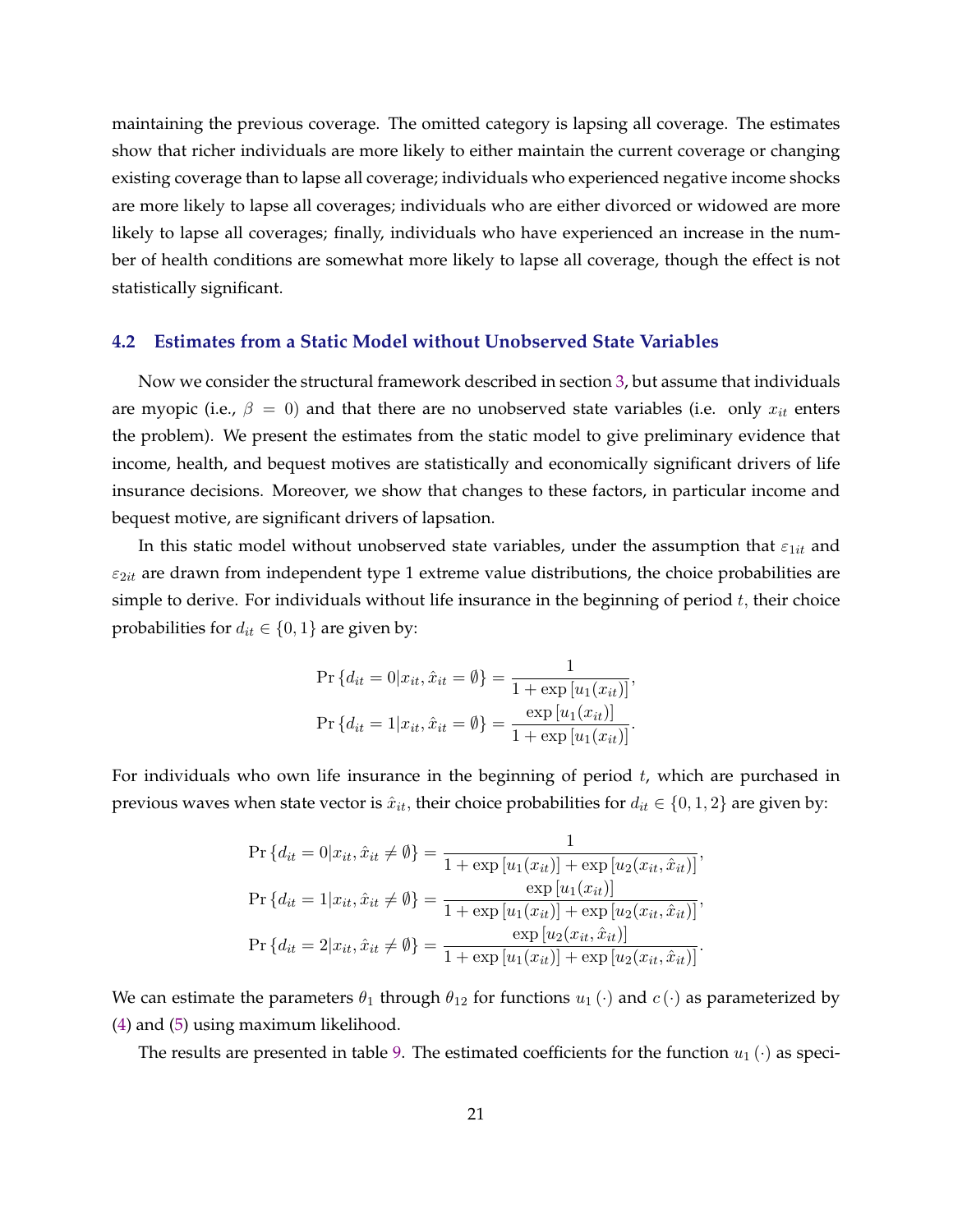|                                                     | Estimate                                | Std. Error |  |  |
|-----------------------------------------------------|-----------------------------------------|------------|--|--|
|                                                     | Panel A: Coefficients for $u_1(x_{it})$ |            |  |  |
| Constant                                            | $0.5905$ ***                            | 0.1167     |  |  |
| Age                                                 | $-0.0448$ * * *                         | 0.0013     |  |  |
| Logincome                                           | $0.1784$ ***                            | 0.0077     |  |  |
| Conditions                                          | $-0.0710***$                            | 0.0055     |  |  |
| Married                                             | $0.2766$ ***                            | 0.0198     |  |  |
| Panel B: Coefficients for $c(x_{it}, \hat{x}_{it})$ |                                         |            |  |  |
| Constant                                            | $-1.7909$ ***                           | 0.0279     |  |  |
| $\Delta$ age                                        | $-0.2320$ * * *                         | 0.0100     |  |  |
| $\Delta$ age <sup>2</sup>                           | $0.0099***$                             | 0.0007     |  |  |
| $\Delta$ logincome                                  | 0.0090                                  | 0.0066     |  |  |
| $\Delta$ logincome <sup>2</sup>                     | $-0.0049$ ***                           | 0.0009     |  |  |
| $\Delta$ conditions                                 | $-0.0202$                               | 0.0145     |  |  |
| $\Delta$ conditions <sup>2</sup>                    | $-0.0024$                               | 0.0042     |  |  |
| $\Delta$ married                                    | $0.2094$ ***                            | 0.0334     |  |  |
| Log likelihood                                      | $-9,356.48$                             |            |  |  |

<span id="page-22-0"></span>Table 9: Estimation Results from the Static Discrete Choice Model

 $\overline{\phantom{0}}$ 

 $\qquad \qquad$ 

† *Notes:* Conditional on owning life insurance, the three choices are to lapse all coverage, to change the existing coverage, or to maintain the existing coverage. The base outcome is set to lapsation. For any variable  $x$ ,  $\Delta x$  is the difference between the current value of  $\bar{x}$  and  $\hat{x}$ , which is the value of  $x$  at the time when the respondent changed his coverage.

∗ ∗ ∗ significant at 1% level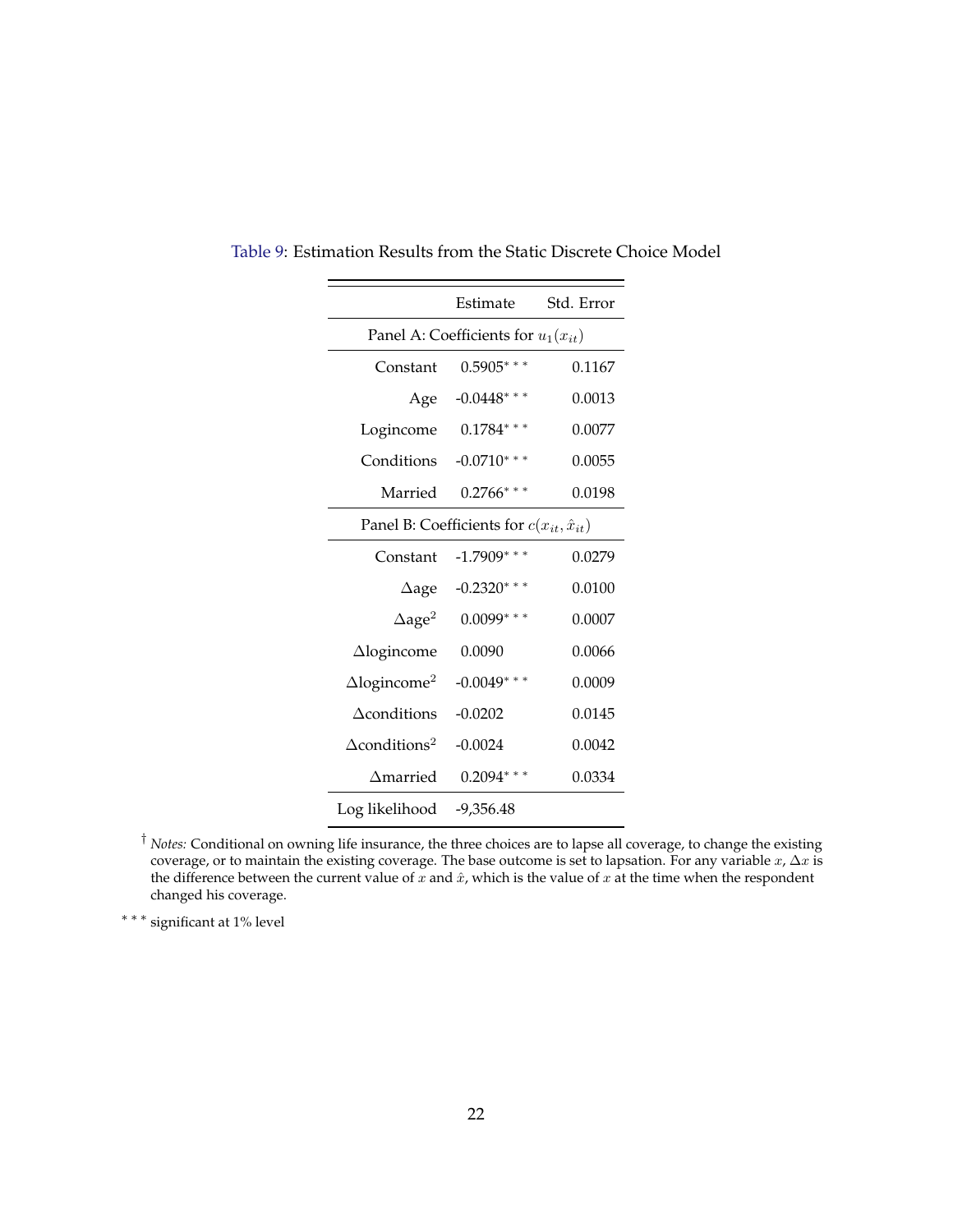fied in [\(4\)](#page-15-0) indicate that married and higher-income individuals have more to gain from optimally purchasing new insurance, whereas older and less healthy individuals have less to gain. This is consistent with the interpretation that the cost of re-optimizing one's life insurance increases when one gets older and has poorer health, whereas marriage is a bequest factor that leads to the purchase of life insurance; and individuals with higher incomes are also more likely to purchase life insurance, partly because higher income makes any given amount of coverage more affordable and partly because individuals with higher incomes would like to leave more bequests to their dependents.

The large, negative constant term in the sub-optimality adjustment function  $c(\cdot)$  indicates that policyholders are likely to keep their existing policies even if the state of the world changed significantly from when they last re-optimized. This is consistent with an interpretation of high adjustment costs. This could be driven either by search costs or the existence whole-life policies which build up a cash value which is uncontrolled for in our model.

The negative coefficients on  $\Delta AGE \equiv AGE_t - \widehat{A}GE_t$  and  $\Delta$ CONDITIONS tell us that as the policyholder gets older, or becomes less healthy, it becomes more costly to re-optimize, though the effect of  $\Delta$ CONDITIONS is not statistically significant. Moreover, the negative effect of  $\Delta$ AGE on  $c(\cdot)$  is nonlinear, though in reasonable ranges of  $\Delta$ AGE the positive coefficient estimate on  $(\Delta$ AGE) $^2$  will not over-ride the overall negative effect of  $\Delta$ AGE on  $c(\cdot)$ . These estimates are again consistent with the interpretation of age and health as cost factors related to the purchase of new policies. The positive coefficient estimate on  $\Delta$  logINCOME indicate that policyholders are more likely to stay with their existing policy when income has declined, but more likely to re-optimize when income has risen (the quadratic term reverses the sign of the linear term in only less than 1% of our observations). Finally, the coefficient on Δmarried indicates that a policyholder whose marital status has changed is more likely to re-optimize than to continue an existing policy.

It will be useful now to look at the quantitative predictions of our model. Let us first look at the own or not own decision margin for existing policyholders. For the average married respondent in our data set in 1996, a 10% drop in household income, everything else equal, increases the chance of lapsing to no life insurance by about 1.7%. If this same individual instead goes from married to not married, he is 50% more likely to drop all insurance coverage. A 10% drop in household income is far more likely than the loss of a marriage, however, so let us instead ask what happens if income drops by 85%, which is about as likely in our data as losing the marriage. Such a drop in income increases the likelihood of lapsing to nothing by about 34%.

Now let us consider the "re-optimize" vs. "continue the existing policy" decision margin. For the average individual in 1996, if the current income is 10% higher than the income at the time of last re-optimization, the likelihood of re-optimizing increases by only 0.21%. Even if current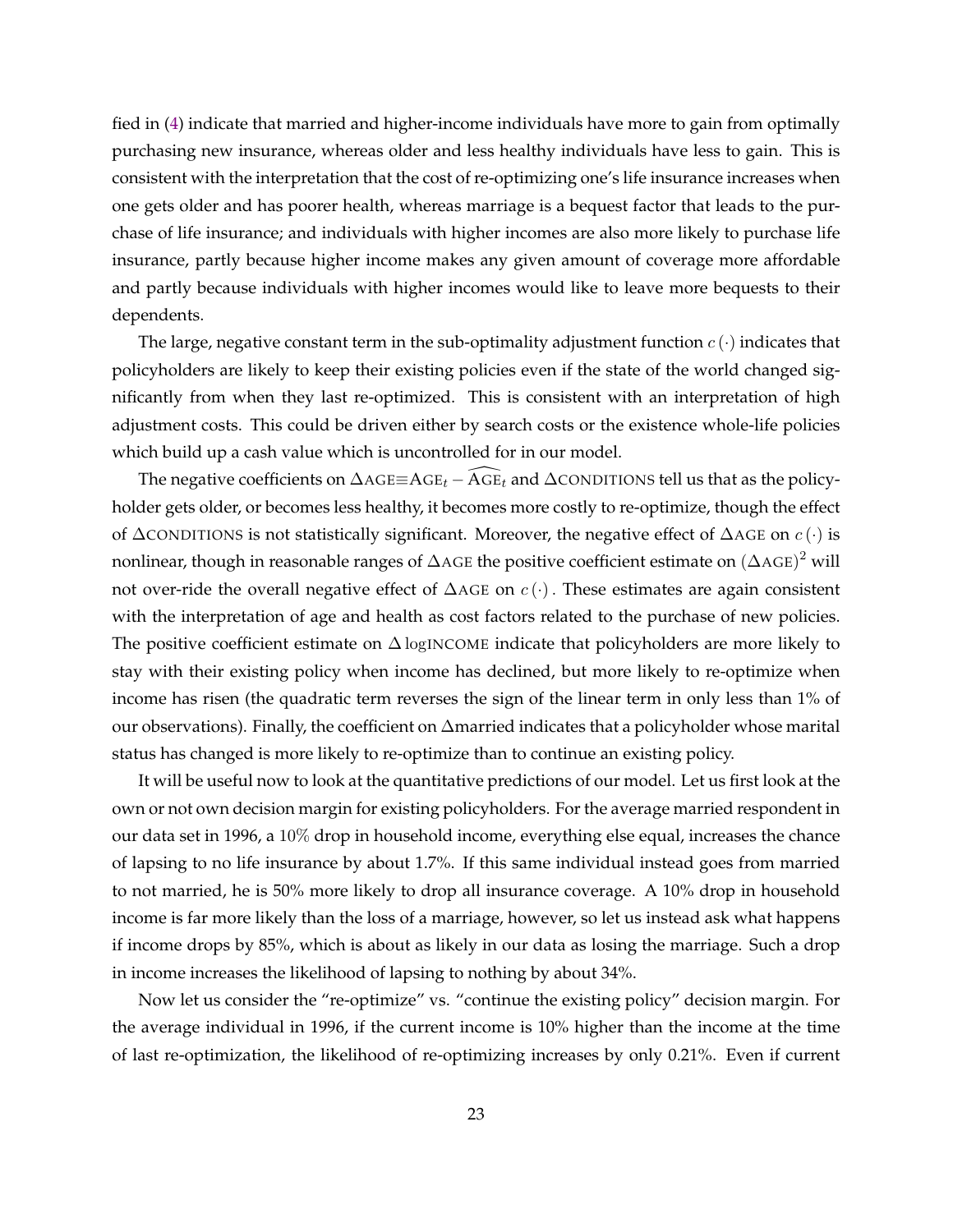<span id="page-24-0"></span>income is double the income at the time of last re-optimization, the likelihood of re-optimizing increases by only 1.24%. If, on the other hand, the respondent was married when he last reoptimized but is not married now, his chances of re-optimizing increase by 15%.

To summarize, we have shown that lapsation works over two channels: lapsation due to no longer needing life insurance, and lapsation due to re-optimization of an existing policy. We have also shown that changes to income and marital status are statistically significant drivers in both these channels. Changes to income and marital status are shown to be important drivers of lapsation along the "own a policy" vs. "not own a policy" margin, but only marital status seems to have an economically significant effect along the "re-optimize" vs. "continue the existing policy" margin. We have also shown that re-optimization costs are high, so that many individuals prefer to keep existing policies even if their current state is far from their original state.

While informative, the static model is not equipped to answer the main question of our interest, how lapsation patterns would change if all variability to marital status or income were removed counterfactually. The reason is that a static model does not take into account the change in a policyholder's expectations that accompanies a change in the transition processes. For example, suppose that we make income much more volatile than it is. A reduced form model would predict a lot more lapsation, and also a lot more purchasing. But in a dynamic model, consumers correctly anticipate the riskiness of income, and will not respond as much to temporary shocks. To answer the question satisfactorily, we will now reintroduce dynamics into our framework in the next section.

## **5 Estimates from a Dynamic Discrete Choice Model Without Unobservable State Variables**

In this section, we present our estimation and simulation results for the dynamic structural model of life insurance decisions presented in Section [3.](#page-13-0) However, in order to illustrate the importance of unobserved state variables in the life insurance decisions (which we turn to in the next section), we deliberately do not include any unobserved state variables  $z_{it}$  in this section. The estimation and simulation results for a dynamic discrete choice model with unobserved state variables are presented in Section [6.](#page-30-0)

As described in Section [\(3\)](#page-13-0) the flow utilities are given by equations [\(1\)](#page-14-0)-[\(3\)](#page-14-0). Since we only include observed state variables in this section, we will for simplicity denote the transition distributions of the state variables  $x_{it}$  by  $P(x_{it}|x_{it-1})$ . Since  $x_{it}$  are observable, we estimate  $P(x_{it}|x_{it-1})$ separately and then take it as given. As we mentioned in Section [3,](#page-13-0) we assume that the evolution of the state variables  $x_{it}$  does not depend on the life insurance choices analyzed in this model.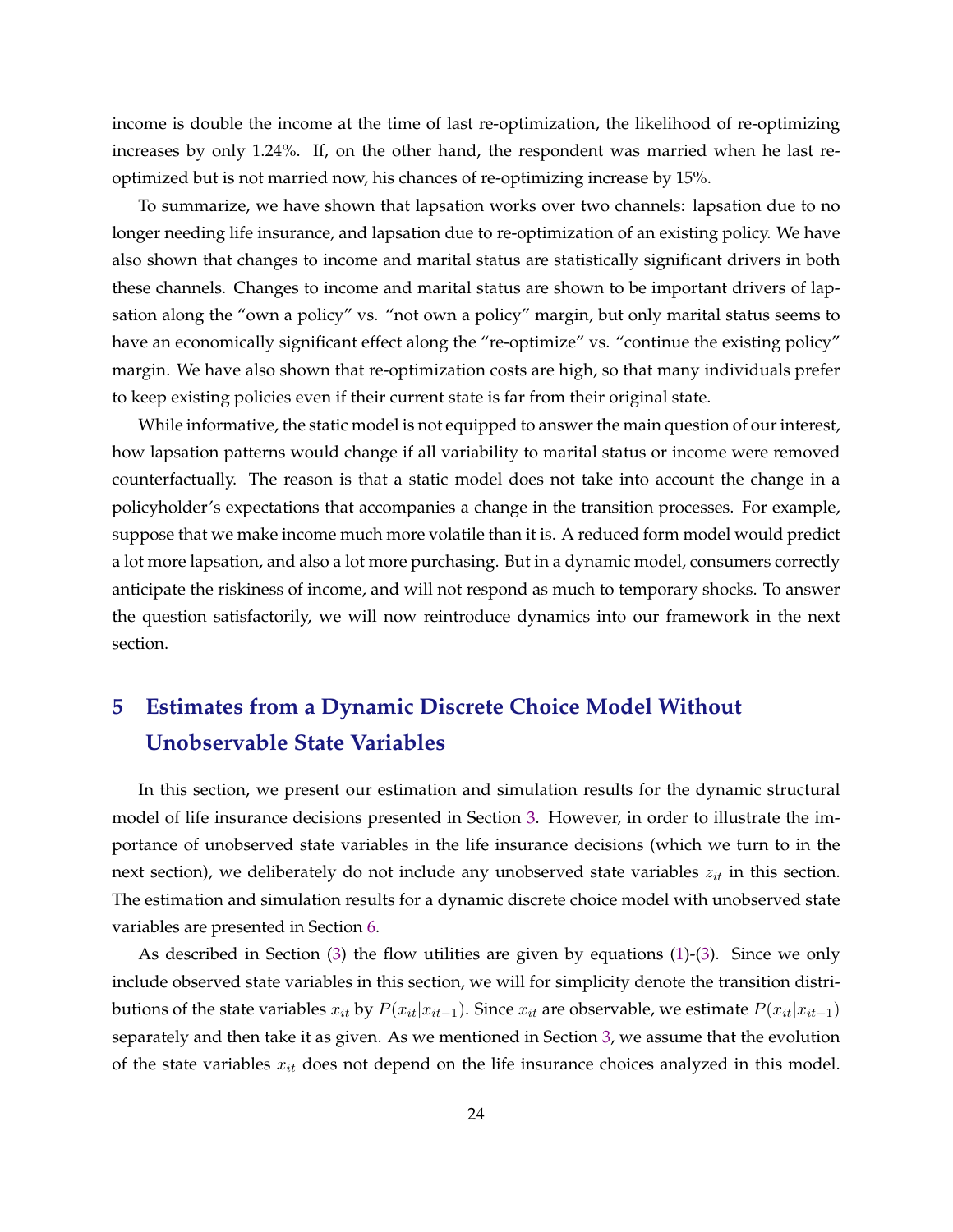However, The evolution of the "hatted" state variables, on the other hand, do depend on the choices. Specifically,  $\hat{x}_{it+1} = x_{it}$  if  $d_{it} = 1$ ;  $\hat{x}_{it+1} = \hat{x}_{it}$  if  $d_{it} = 2$ ; and  $\hat{x}_{it+1} = \emptyset$  if  $d_{it} = 0$ . As usual we use  $\hat{x}_{it} = \emptyset$  to denote an individual who does not own life insurance at the beginning of period 𝑡. Finally, we assume that the *yearly* discount factor is 0.9, and thus the per period (two years) discount factor in our model is  $\beta = 0.81$ , and we assume that the time horizon is finite. We choose age 80 as the last year in the decision horizon, because that is the oldest age in our data set. Thus, an individual of age 80 chooses myopically according to  $u_1(x_{it})$  and  $u_2(x_{it}, \hat{x}_{it})$ .

At period t, let  $V_{0t}(x_{it})$  be the present value from choosing  $d_{it} = 0$  (no life insurance); and let  $V_{1t}(x_{it})$  be the present value from choosing  $d_{it} = 1$  (re-optimize), and let  $V_{2t}(x_{it}, \hat{x}_{it})$  be the present value to choosing  $d_{it} = 2$  (keep existing policy) for those who owned policies previously purchased at state  $\hat{x}_{it}$ . To derive these choice-specific value functions, it is useful to first derive the inclusive continuation values from being in a give state vector. Let  $V_t(x_{it}, \hat{x}_{it})$  denote the period-t inclusive value for being in state  $x_{it}$  and having an existing policy purchased when the state vector is  $\hat{x}_{it}$ , and let  $W_t(x_{it})$  denote the period-t inclusive value for being in state  $x_{it}$  and not having any existing life insurance. Under the assumption of additively separable choice specific shocks drawn from i.i.d. type 1 extreme value distributions and using  $G(\cdot)$  to denote the joint distribution of the random vector  $\varepsilon_t \equiv (\varepsilon_{0t}, \varepsilon_{1t}, \varepsilon_{2t})$  ,  $V_t(x_{it}, \hat{x}_{it})$  and  $W_t(x_{it})$  can be expressed as:

$$
V_t(x_{it}, \hat{x}_{it}) = \int \max \left\{ V_{0t}(x_{it}) + \varepsilon_{0t}, V_{1t}(x_{it}) + \varepsilon_{1t}, V_{2t}(x_{it}, \hat{x}_{it}) + \varepsilon_{2t} \right\} dG(\varepsilon_t)
$$
  
=  $\log \left[ \exp V_{0t}(x_{it}) + \exp V_{1t}(x_{it}) + \exp V_{2t}(x_{it}, \hat{x}_{it}) \right] + 0.57722,$  (11)

$$
W_t(x_{it}) = \int \max \left\{ V_{0t}(x_{it}) + \varepsilon_{0t}, V_{1t}(x_{it}) + \varepsilon_{1t} \right\} dG(\varepsilon)
$$

$$
= \log \left[ \exp V_{0t}(x_{it}) + \exp V_{1t}(x_{it}) \right] + 0.57722,
$$
 (12)

where 0.57722 is the Euler constant. Then, the choice-specific present value functions can be written as follows:

$$
V_{0t}(x_{it}) = \beta \int W_{t+1}(x_{it+1}) dP(x_{it+1}|x_{it}), \qquad (13)
$$

$$
V_{1t}(x_{it}) = u_1(x_{it}) + \beta \int V_{t+1}(x_{it+1}, x_{it}) dP(x_{it+1}|x_{it}), \qquad (14)
$$

$$
V_{2t}(x_{it}, \hat{x}_{it}) = u_2(x_{it}, \hat{x}_{it}) + \beta \int V_{t+1}(x_{it+1}, \hat{x}_{it}) dP(x_{it+1}|x_{it}). \tag{15}
$$

Since we assume that age 80 is the final period, we have  $V_{0,80}(x_{it}) = 0$ ,  $V_{1,80}(x_{it}) = u_1(x_{it})$  and  $V_{2,80}(x_{it}, \hat{x}_{it}) = u_2(x_{it}, \hat{x}_{it})$ . Using this, we can solve for the choice-specific value functions at each age through backward recursion.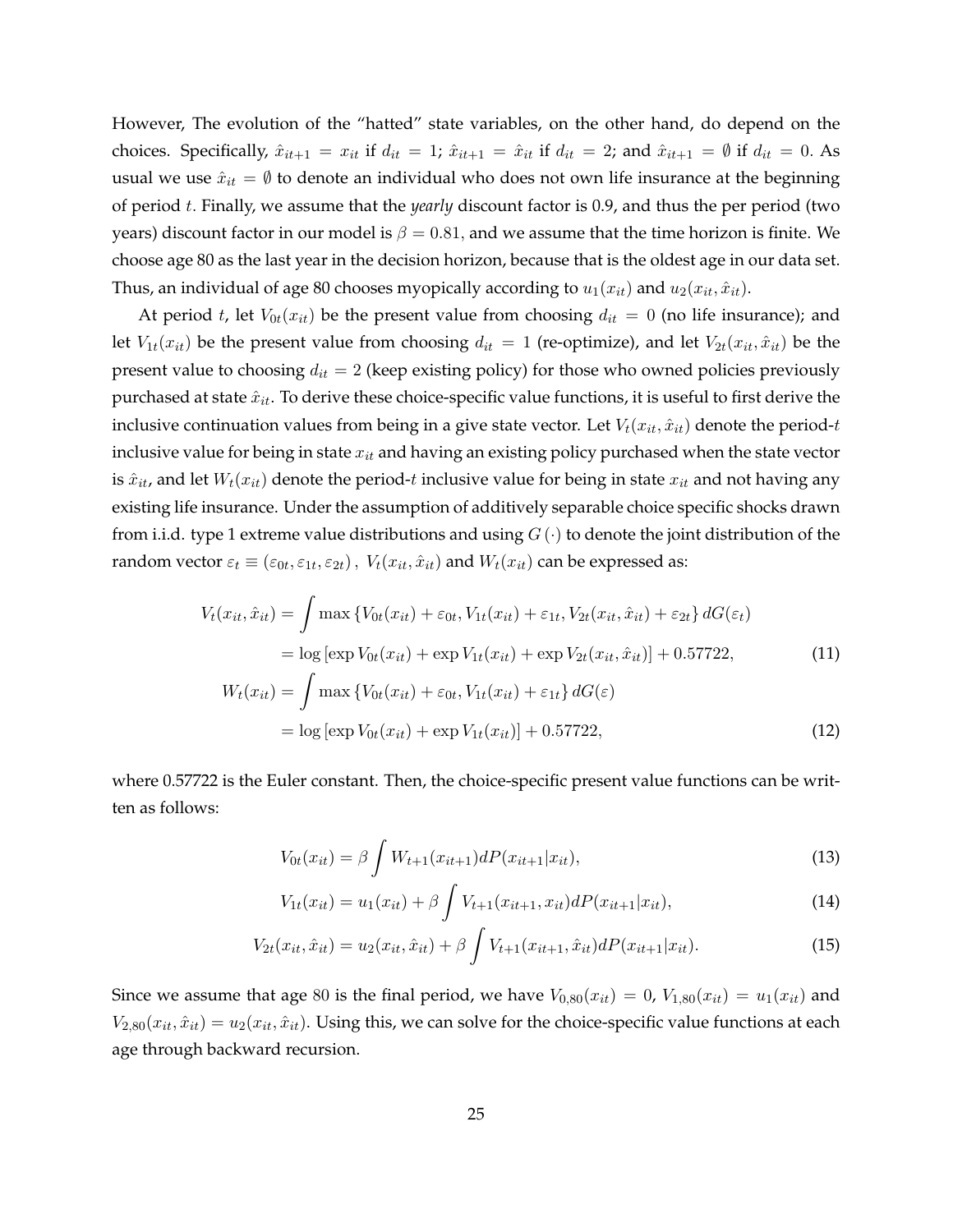The choice probabilities at each period  $t$  are then given as follows. For individuals without life insurance in the beginning of period t, their choice probabilities for  $d_{it} \in \{0,1\}$  are given by:

$$
\Pr\{d_{it} = 0 | x_{it}, \hat{x}_{it} = \emptyset\} = \frac{\exp V_{0t}(x_{it})}{\exp V_{0t}(x_{it}) + \exp V_{1t}(x_{it})},
$$
  

$$
\Pr\{d_{it} = 1 | x_{it}, \hat{x}_{it} = \emptyset\} = \frac{\exp V_{1t}(x_{it})}{\exp V_{0t}(x_{it}) + \exp V_{1t}(x_{it})}.
$$

For individuals who own life insurance in the beginning of period  $t$ , which are purchased in previous waves when state vector is  $\hat{x}_{it}$ , their choice probabilities for  $d_{it} \in \{0, 1, 2\}$  are given by:

$$
\Pr\{d_{it} = 0 | x_{it}, \hat{x}_{it} \neq \emptyset\} = \frac{\exp V_{0t}(x_{it})}{\exp V_{0t}(x_{it}) + \exp V_{1t}(x_{it}) + \exp V_{2t}(x_{it}, \hat{x}_{it})},
$$
\n
$$
\Pr\{d_{it} = 1 | x_{it}, \hat{x}_{it} \neq \emptyset\} = \frac{\exp V_{1t}(x_{it})}{\exp V_{0t}(x_{it}) + \exp V_{1t}(x_{it}) + \exp V_{2t}(x_{it}, \hat{x}_{it})},
$$
\n
$$
\Pr\{d_{it} = 2 | x_{it}, \hat{x}_{it} \neq \emptyset\} = \frac{\exp V_{2t}(x_{it}, \hat{x}_{it})}{\exp V_{0t}(x_{it}) + \exp V_{1t}(x_{it}) + \exp V_{2t}(x_{it}, \hat{x}_{it})}.
$$

We estimate the parameters using maximum likelihood. A simulation and interpolation method is used to compute and then integrate out the inclusive value terms. The numerical solution method we employ closely follows [Keane and Wolpin](#page-46-0) [\(1994\)](#page-46-0). Among the state variables, two of them are allowed to be continuous, current log income and the log income when the last reoptimization of life insurance occurred. The other state variables are discrete, but the size of the state space, not including log incomes, is also very large.<sup>11</sup> We thus use Keane and Wolpin's method for approximating the expected continuation values using only a subset of the state space.<sup>12</sup>

**Estimation Results.** Table [10](#page-27-0) presents the coefficient estimates for  $u_1(\cdot)$  and  $c(\cdot)$  for the dynamic discrete choice model without serially correlated unobservable state variables. Qualitatively the estimated coefficients are similar to those for the static model reported in Table [9,](#page-22-0) with one major exception. For the static model, the constant term in  $u_1(\cdot)$  is estimated to be positive and statistically significant; in contrast, in the dynamic model, the same constant is large, negative and statistically significant. The reason is that in a static model, in order to explain the high baseline rate of life insurance ownership as shown in Table [3,](#page-9-0) the flow utility from owning a life insurance

 $11$ The state variable "conditions" is the number of health conditions ever diagnosed, where the health conditions used are:1. high blood pressure; 2. diabetes; 3. cancer; 4. lung disease; 5. heart disease; 6. stroke; 7. psychological problem; 8. arthritis. Each of these 8 health conditions was carried around as a binary state variable (1 or 0) and the transitions for each of these were estimated separately. So, there were 2ˆ8 possible combinations of health conditions, but only 9 (0 through 8) possible values for "CONDITIONS" and "CONDITIONS".

 $12$ The subset we use for interpolation consists of 400 randomly drawn points in the state space. For the numerical integration over the state space, 40 random draws from the state space were used.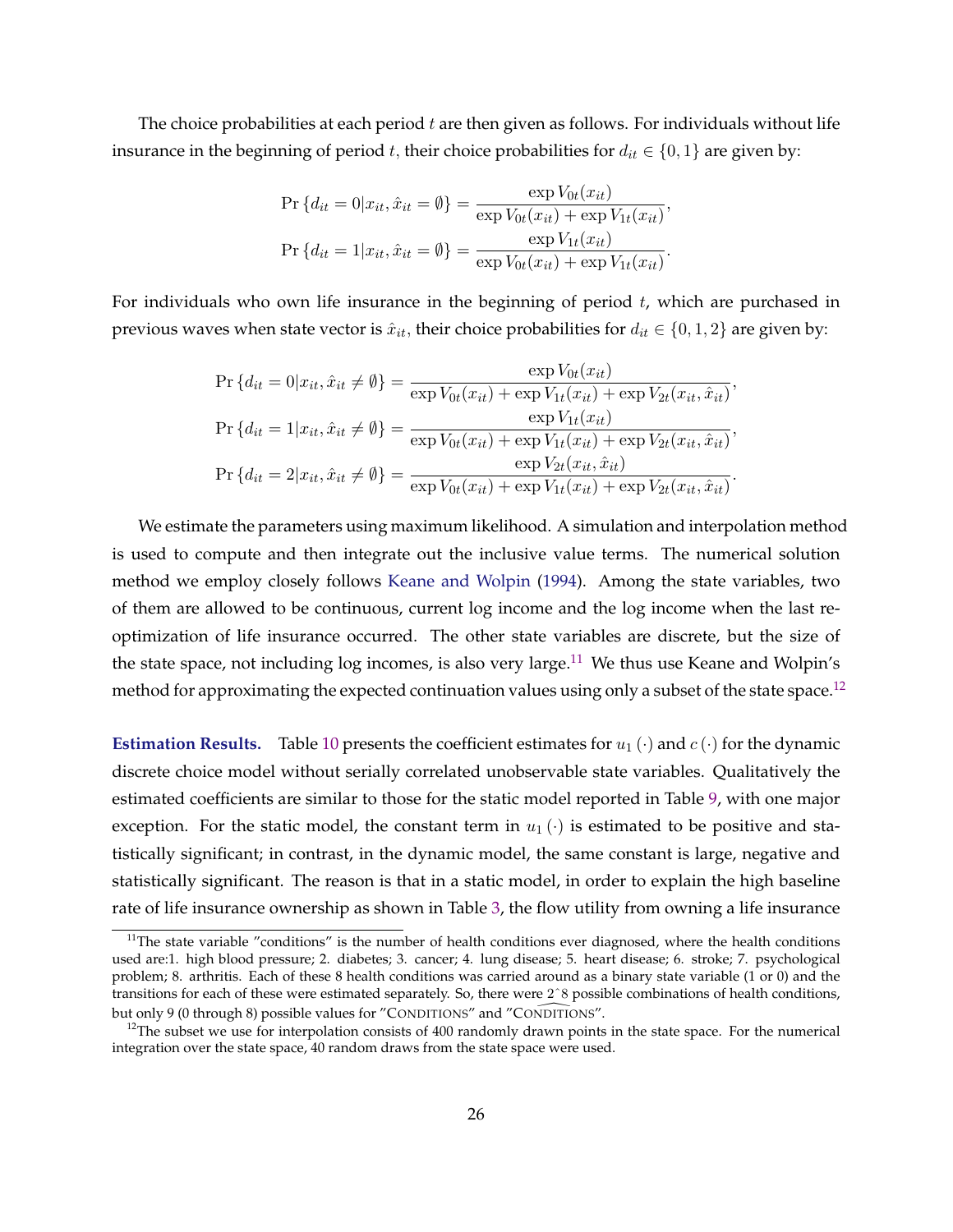|                                               | Estimate<br>Std. Error |        |  |  |  |  |  |
|-----------------------------------------------|------------------------|--------|--|--|--|--|--|
| Panel A: Coefficients for $u_1(x_{it})$       |                        |        |  |  |  |  |  |
| Constant                                      | $-2.0165$ ***          | 0.0694 |  |  |  |  |  |
| Age                                           | $-0.0169$ ***          | 0.0007 |  |  |  |  |  |
| Logincome                                     | $0.1428$ ***           | 0.0052 |  |  |  |  |  |
| Conditions                                    | $-0.0344$ ***          | 0.0032 |  |  |  |  |  |
| Married                                       | $0.1438***$            | 0.0124 |  |  |  |  |  |
| Panel B: Coefficients for $c(x_{it}, x_{it})$ |                        |        |  |  |  |  |  |
| Constant                                      | $-1.5993$ ***          | 0.0252 |  |  |  |  |  |
| $\Delta$ age                                  | $-0.1674$ ***          | 0.0047 |  |  |  |  |  |
| $\Delta$ age <sup>2</sup>                     | $0.0073***$            | 0.0002 |  |  |  |  |  |
| $\triangle$ logincome                         | $0.0156***$            | 0.0031 |  |  |  |  |  |
| $\Delta$ logincome <sup>2</sup>               | $-0.0032$ ***          | 0.0005 |  |  |  |  |  |
| $\Delta$ conditions                           | $-0.0120*$             | 0.0071 |  |  |  |  |  |
| $\Delta$ conditions <sup>2</sup>              | 0.0007                 | 0.0018 |  |  |  |  |  |
| $\Delta$ married                              | $0.0819***$            | 0.0133 |  |  |  |  |  |
| Log likelihood                                | -9,384.05              |        |  |  |  |  |  |

<span id="page-27-0"></span>Table 10: Estimation Results from Dynamic Model without Serially-Correlated Unobservables

<sup>†</sup> *Notes:* For any variable  $x$ ,  $\Delta x$  is the difference between the current value of  $x$  and  $\hat{x}$ , which is the value of  $x$  at the time when the respondent changed his coverage. The annual discount factor  $\beta$  is set at 0.9.

∗ significant at 10% level

∗ ∗ ∗ significant at 1% level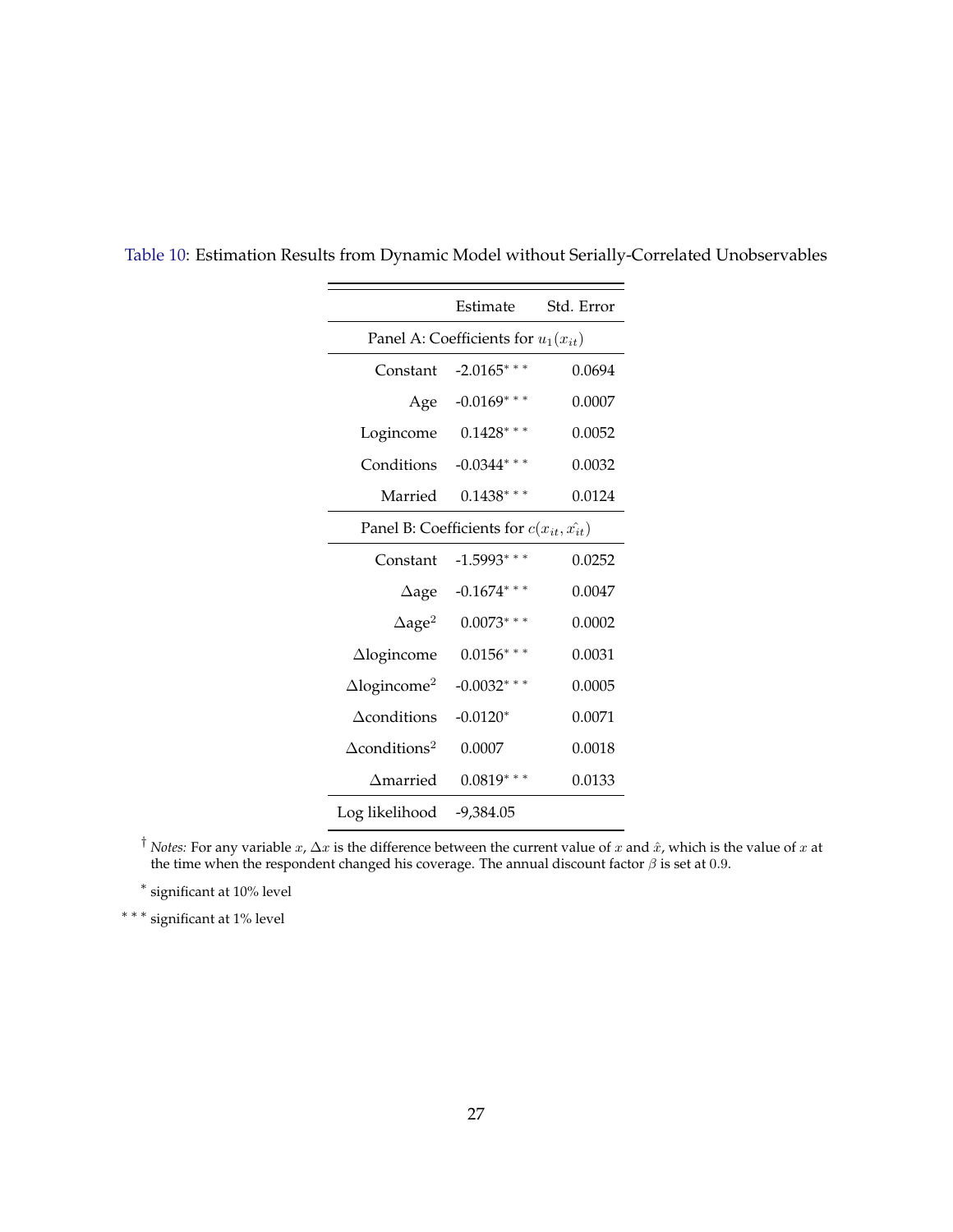must be high; in a dynamic model, owning life insurance could be attractive relative to not owning life insurance if the *continuation* value of owning life insurance is sufficiently large. Thus in a dynamic model, a positive constant in  $u_1(\cdot)$  is not needed to fit the high life insurance ownership rate observed in the data.

The large negative constant term estimated for  $c(\cdot)$  still indicates high adjustment costs for changing one's life insurance policy (see the discussion in Section [3.1\)](#page-16-0). In Panel B, same as the estimates for the static model reported in Table [9,](#page-22-0) the negative coefficients on  $\Delta AGE \equiv AGE_t - AGE_t$ and ΔCONDITIONS tell us that as the policyholder gets older, or becomes less healthy, it becomes more costly to re-optimize. Note that the negative coefficient on  $\Delta$ CONDITIONS is now statistically significant at 10% level. The finding that the less healthy policyholders are more likely to keep the existing policy, or alternatively, the healthier policyholders are more likely to re-optimize or lapse, is consistent with the predictions of adverse selection in lapsation decisions in [Hendel and Lizzeri](#page-46-0) [\(2003\)](#page-46-0) and is consistent with the empirical findings of [He](#page-46-0) [\(2010\)](#page-46-0).

**Model Fit.** To assess the performance of the dynamic model without unobservable state variables, we report in Panel A of Table [11](#page-29-0) the comparisons between the simulated model predictions regarding aggregate choice probabilities by wave and those in the data. It shows that the dynamic model without serially correlated unobservable state variables does a fairly good job at predicting the aggregate distribution of choices, but there appears to be a dynamic effect which our model is not capturing. Specifically, the actual data exhibits that, in the aggregate, there is an increasing likelihood over time of holding no life insurance, and a decreasing likelihood over time of keeping an existing policy. These two patterns do not appear to be fully captured by our model.

In Panel B of Table [11,](#page-29-0) we report the comparison between the simulated model predictions of the cumulative outcomes for individuals who owned life insurance in 1994 by wave and those in the data. In the actual data, the cumulative fraction of 1994 policyholders lapsing to no insurance steadily increases over time, going from 4.55% in 1996 to 23.40% by 2006. The model simulation is not able to replicate the initially low lapsation rates. The model also under-predicts by large margin the cumulative fraction of the 1994 policyholders who kept their policies.<sup>13</sup>

Because the dynamic model without serially correlated unobservable state variables fails to

<sup>&</sup>lt;sup>13</sup>In un-reported counterfactual simulations we find that elimination of marital shocks has a larger effect on lapsation patterns than elimination of income shock. Elimination of marital shocks reduces the share of policies lapsing to no insurance, as well as the share of policies which are re-optimized. Elimination of income shocks reduces the share of policies lapsing to none, but increases the share of policies which are re-optimized. The increase in re-optimization is due to the fact that income is generally going down for individuals of our age range.

However, our counterfactual simulations also show that elimination of either of these shocks has an economically insignificant impact on the aggregate lapsation patterns. Most of the lapsation in our data seems to be driven by unobserved, idiosyncratic factors. This is not surprising given that marital status and income are not very volatile in our data.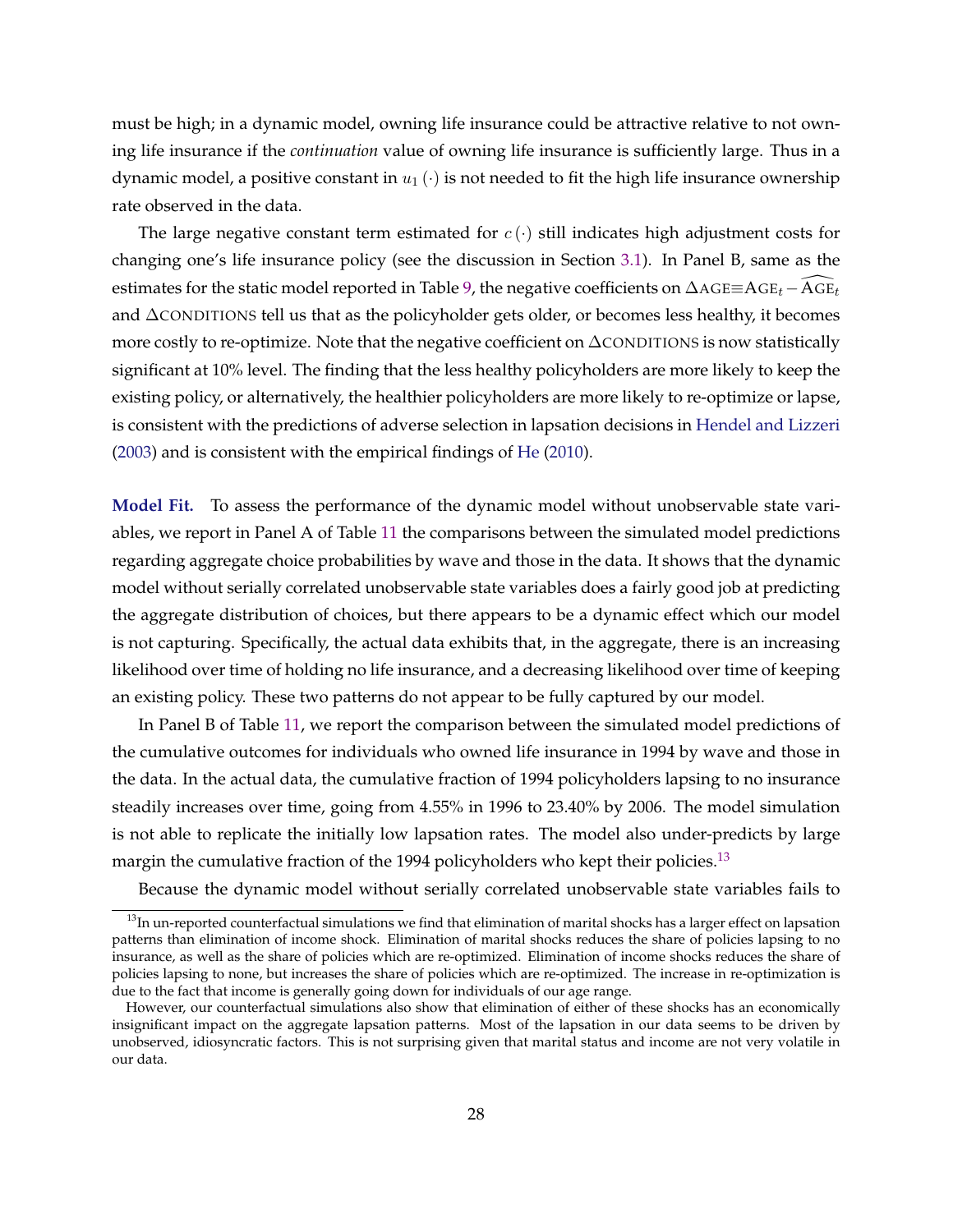|                                                                          | Wave   |        |        |        |        |        |  |
|--------------------------------------------------------------------------|--------|--------|--------|--------|--------|--------|--|
|                                                                          | 1996   | 1998   | 2000   | 2002   | 2004   | 2006   |  |
| Panel A: Aggregate Choice Probabilities by Wave                          |        |        |        |        |        |        |  |
| Actual Data                                                              |        |        |        |        |        |        |  |
| No life insurance coverage                                               | 0.1194 | 0.1427 | 0.1648 | 0.1896 | 0.1951 | 0.2138 |  |
| Covered, but changed or bought new coverage                              | 0.1495 | 0.1077 | 0.0963 | 0.0978 | 0.1126 | 0.0946 |  |
| Covered, and kept existing coverage                                      | 0.7310 | 0.7496 | 0.7389 | 0.7127 | 0.6923 | 0.6916 |  |
| Simulation using dynamic model without serially correlated unobservables |        |        |        |        |        |        |  |
| No life insurance coverage                                               | 0.1772 | 0.1714 | 0.1637 | 0.1639 | 0.1759 | 0.1985 |  |
| Covered, but changed or bought new coverage                              | 0.1410 | 0.1280 | 0.1134 | 0.1038 | 0.1005 | 0.1009 |  |
| Covered, and kept existing coverage                                      | 0.6818 | 0.7006 | 0.7228 | 0.7323 | 0.7236 | 0.7006 |  |
| Panel B: Cumulative Outcomes for 1994 Policyholders                      |        |        |        |        |        |        |  |
| Actual data                                                              |        |        |        |        |        |        |  |
| Lapsed to no life insurance                                              | 0.0455 | 0.0899 | 0.1358 | 0.1792 | 0.2095 | 0.2340 |  |
| Changed coverage amount                                                  | 0.0903 | 0.1472 | 0.1846 | 0.2080 | 0.2283 | 0.2489 |  |
| Kept 1994 coverage                                                       | 0.8642 | 0.7315 | 0.6138 | 0.5203 | 0.4491 | 0.3812 |  |
| Policyholder died                                                        | 0.0000 | 0.0313 | 0.0658 | 0.0924 | 0.1131 | 0.1358 |  |
| Simulation using dynamic model without serially correlated unobservables |        |        |        |        |        |        |  |
| Lapsed to no life insurance                                              | 0.1048 | 0.1643 | 0.2059 | 0.2401 | 0.2734 | 0.3085 |  |
| Changed coverage amount                                                  | 0.0892 | 0.1375 | 0.1683 | 0.1911 | 0.2114 | 0.2307 |  |
| Kept 1994 coverage                                                       | 0.8060 | 0.6689 | 0.5671 | 0.4831 | 0.4101 | 0.3369 |  |
| Policyholder died                                                        | 0.0000 | 0.0293 | 0.0587 | 0.0857 | 0.1051 | 0.1239 |  |

## <span id="page-29-0"></span>Table 11: Model Fit for Dynamic Model without Serially Correlated Unobservable State Variables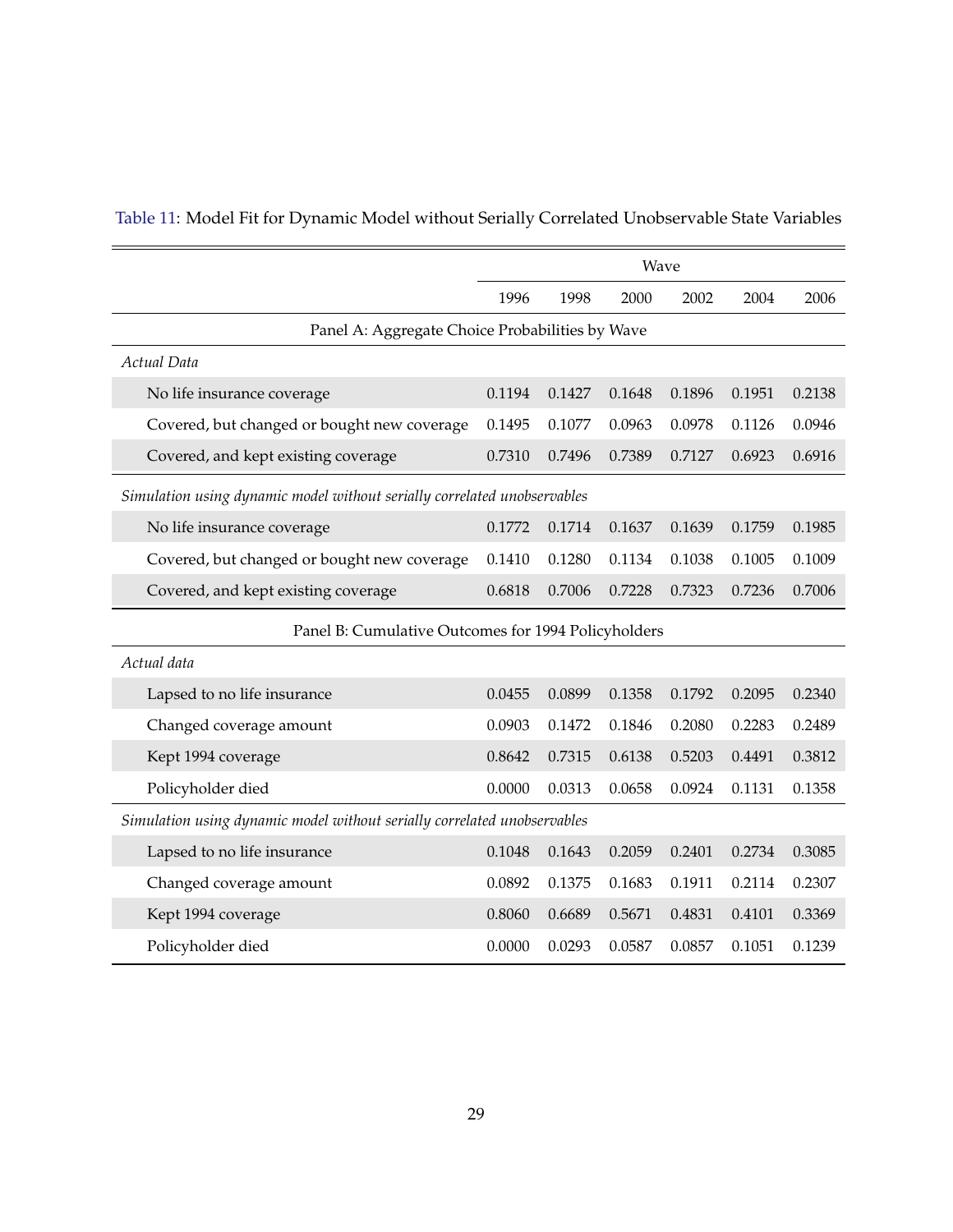<span id="page-30-0"></span>match the dynamic persistence in both the aggregate choice probabilities and cumulative outcomes, we suspect that some of these idiosyncratic factors may not be so idiosyncratic at all. In particular, if there are serially correlated unobservables, such as unobserved components of bequest motive or liquidity shocks, then our model will fall short in explaining the empirical determinants of lapsation. Indeed, our simulations seem to over-forecast lapsation due to no longer needing life insurance and under-forecast lapsation due to re-optimization, indicating the presence of some persistent unobservable that positively influences the likelihood of needing life insurance. In the next section, we develop and estimate a model that explicitly takes into account the presence of unobserved state variables.

## **6 Estimates from Dynamic Discrete Choice Model with Unobserved State Variables**

In this section we take the dynamic model presented in section [5](#page-24-0) and add three unobserved state variables:  $z_1$ ,  $z_2$  and  $z_3$ . We are now fully back to the empirical framework we presented earlier in Section [3.](#page-13-0)

#### **6.1 Anchoring the Unobserved State Variables**

In this specification, we would like to give the unobserved state variable  $z_1$  the interpretation as an *unobserved liquidity (or income)* shock, and normalize its unit to the same as log income, and  $z_2$ the interpretation as an *unobserved health shock* that is normalized to the units of health conditions, and finally  $z_3$  the interpretation as an *unobserved component of bequest motive* that is normalized to the units of marital status.

We assume that the initial distribution in 1994  $(t = 0)$  for each of these unobserved variables is degenerate and given by: $^{14}$ 

$$
z_{1i0} = \theta_{13} h_{i0}, \tag{16}
$$

$$
z_{2i0} = \theta_{14} h_{i0},\tag{17}
$$

$$
z_{3i0} = \theta_{15} h_{i0},\tag{18}
$$

where  $h_{i0}$  is an indicator dummy for whether the individual reported owning life insurance in 1994. In order to anchor  $z_1, z_2$  and  $z_3$  to have the desired interpretation given above, we restrict in

<sup>&</sup>lt;sup>14</sup>We could allow the distributions of  $z_0$  to depend on  $h_{i0}$  in that the means of  $z_0$  is higher for those with  $h_{i0} = 1$ . The assumption that the initial distribution of the unobservable state variables  $z_0$  is degenerate is for computational simplicity.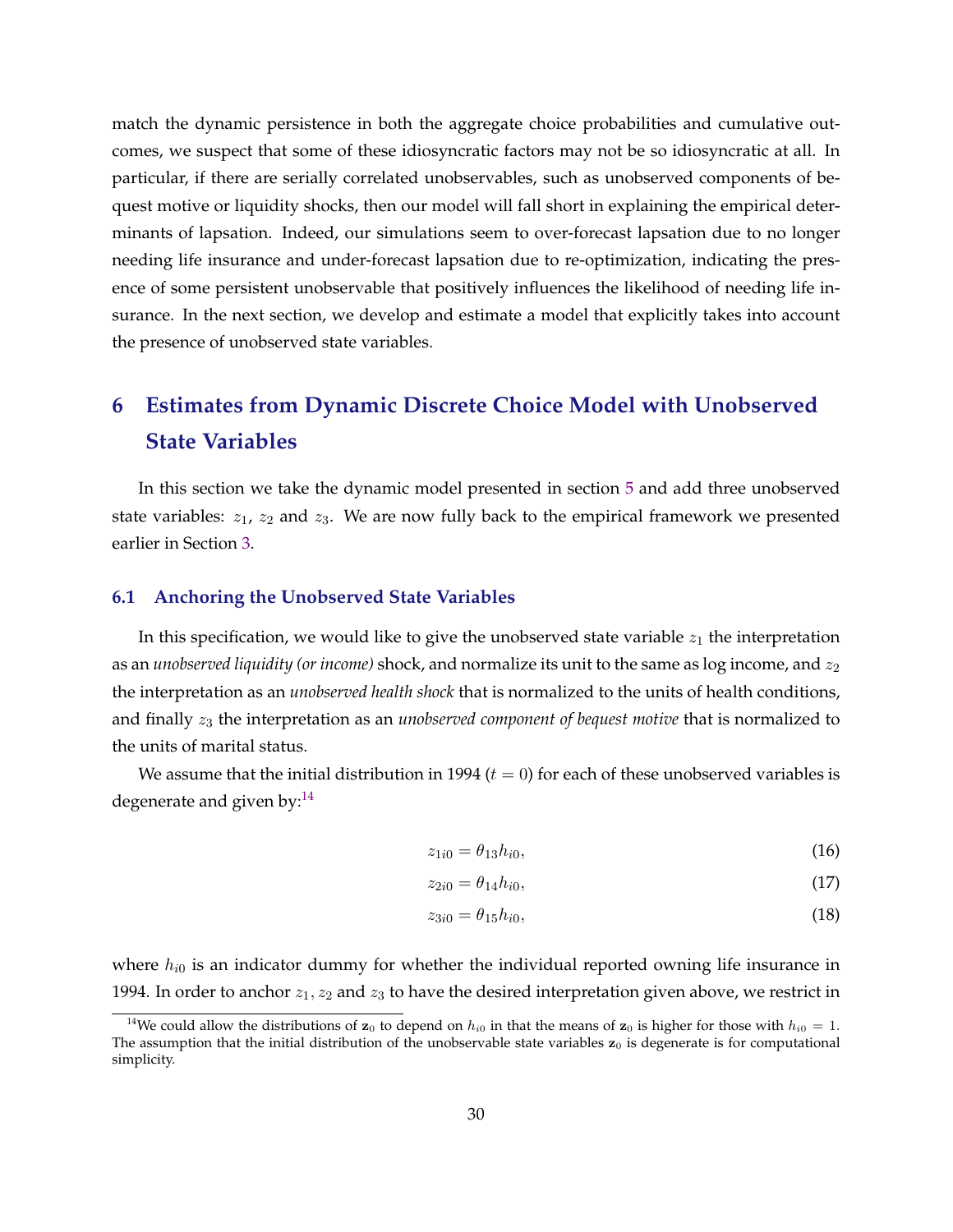<span id="page-31-0"></span>our estimation that the coefficients  $\theta_{13}$ ,  $\theta_{14}$  and  $\theta_{15}$  to be strictly positive, thus ensuring that those with life insurance in the initial period also had higher values for the unobservable. For example, because income is a positive factor for life insurance ownership, we restrict the sign of  $\theta_{13}$  to be positive, so that individuals who owned life insurance in the initial period also have higher  $z_1$ . This anchors the interpretation of  $z_1$  as an unobserved component of income.

The second channel that anchors the unobserved state variables to having the desired interpretation is incorporated in our specifications for  $u_1(\cdot)$  and  $c(\cdot)$ , as formulated in [\(4\)](#page-15-0) and [\(5\)](#page-15-0). Note that we restricted  $z_{1i}$  to entering both  $u_1(\cdot)$  and  $c(\cdot)$  in the same way as LOGINCOME,  $z_{2i}$ the same way as CONDITIONS, and  $z_{3i}$  the same way as MARRIED. These restrictions, together with the sequential Monte Carlo method (described in the next section below) we use to simulate the distributions of  $\mathbf{z}_t \equiv (z_{1t}, z_{2t}, z_{3t})$ , ensures that the unobserved variables  $z_t$  have the desired interpretations.

If we know the distributions of the unobservable state vectors  $(\mathbf{z}_t, \hat{z}_t)$ , solving this model is done no differently from that in section [5.](#page-24-0) Given a vector of parameters  $\boldsymbol{\theta} = (\theta_0, ..., \theta_{21})$ , we can compute the value functions at each age through backward recursion. The difficulty of handling unobserved state variables comes during estimation, because we have to integrate over the unobservables when computing the likelihood. We now turn our attention to this problem.

## **6.2 Using Sequential Monte Carlo Method to Simulate the Distributions of the Unobserved State Variables**

We use Sequential Monte Carlo (SMC) method to simulate the distributions of the unobservable state vectors.<sup>15</sup> SMC is a set of simulation-based methods which provides a convenient and attractive approach to computing the posterior distributions of involving non-Gaussian, non-linear, and high dimensional random variables.<sup>16</sup> A thorough discussion of the method, from both the theoretical and the practical perspectives, is available in [Doucet, de Freitas and Gordon](#page-45-0) [\(2001\)](#page-45-0). The SMC method has been widely used in fields such as speech recognition, biology, and physics, etc. Despite the obvious potential importance of serially correlated unobservable state variables, there are only few applications of SMC in the economics literature. [Fernandez-Villaverde and Rubio-](#page-45-0)[Ramirez](#page-45-0) [\(2007\)](#page-45-0) used SMC for estimating macroeconomic dynamic stochastic general equilibrium models with serially correlated unobservable state variables using a likelihood approach. [Blevins](#page-45-0) [\(2008\)](#page-45-0) proposed the use of SMC to allow for serially correlated unobservable state variables in estimating dynamic single agent models and dynamic games. [Hong, Gallant and Khwaja](#page-46-0) [\(2008\)](#page-46-0)

<sup>&</sup>lt;sup>15</sup>SMC algorithms are also called bootstrap filters, particle filters, and sequential importance samplers with resampling.

<sup>&</sup>lt;sup>16</sup>SMC for non-linear, non-Gaussian models is the analog of Kalman filter for linear, Gaussian models. [Gordon,](#page-46-0) [Salmond and Smith](#page-46-0) [\(1993\)](#page-46-0) is the seminal paper that proposed this algorithm, which they refer to as the *bootstrap filter*.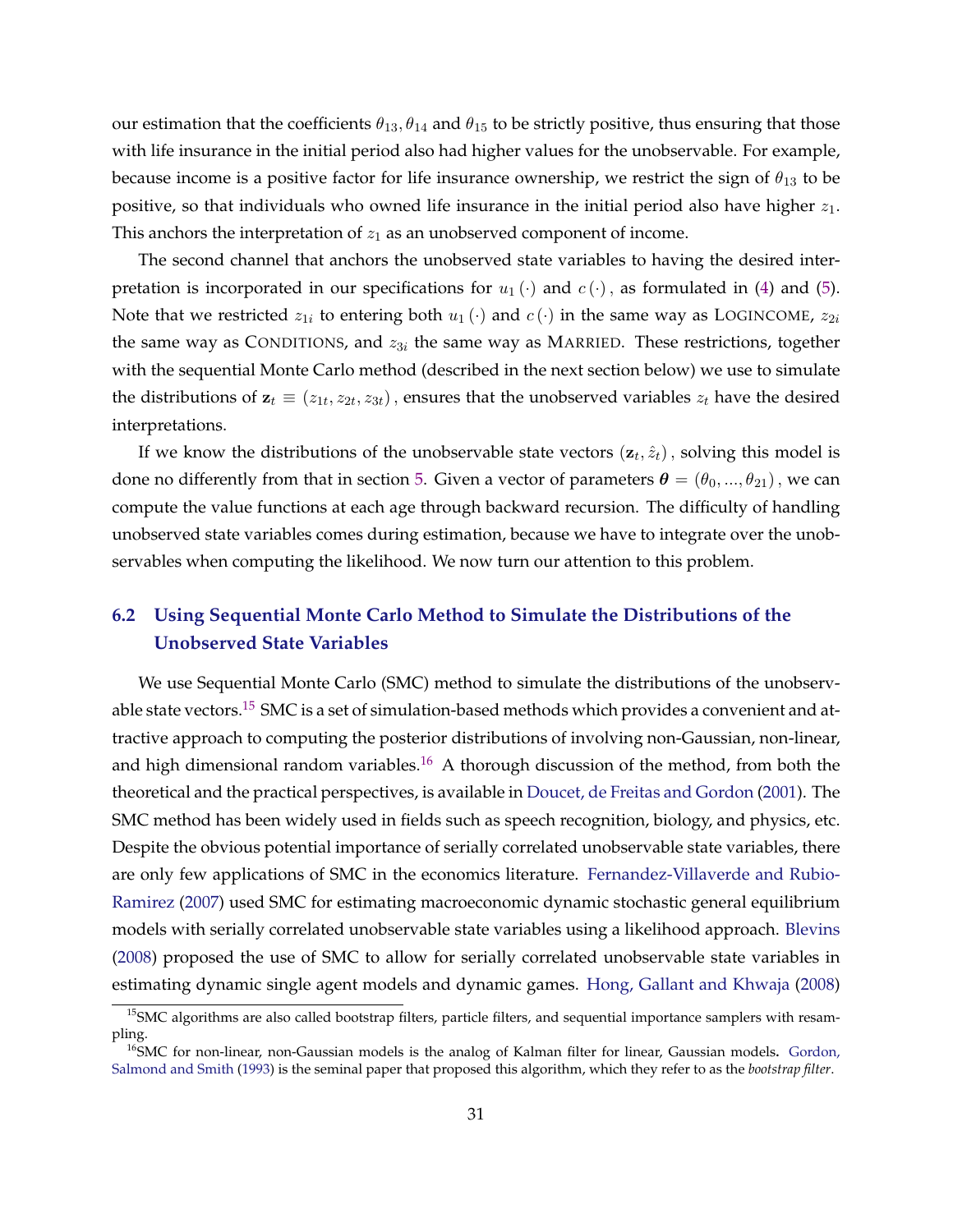<span id="page-32-0"></span>also discusses the method in an application to the pharmaceuticals industry. All of the papers allow for a single serially correlated unobservable state variable. In our application, as we have mentioned above, we believe that there might be important serially unobservable components for each of the three potential sources of lapsation, shocks to income, health and bequest motives.

Now we provide a detailed discussion about the SMC. For a given individual, we observe the sequence of choices  $\{d_t\}_{t=0}^T$ , observed state variables  $\{x_t, \hat{x}_t\}_{t=0}^T$ , and whether the individual had life insurance in 1994  $h_0$ . The data set is thus  $\{d_t, x_t, \hat{x}_t, h_0\}_{t=0}^T$  (we have dropped the  $i$  subscript for convenience). Let  $p(d_{0:T}|x_{0:T}, \hat{x}_{0:T}, h_0)$  denote the conditional likelihood of the observed data. We can write:

$$
p(d_{0:T}|x_{0:T}, \hat{x}_{0:T}, h_0) = p(d_0|x_0, \hat{x}_0, h_0) \prod_{t=1}^T p(d_t|d_{t-1}, x_t, \hat{x}_t)
$$
\n(19)

Because the initial distribution of  $z_0$  is degenerate and depends only on  $h_0$ , we can write:

$$
p(d_0|x_0, \hat{x}_0, h_0) = p(d_0|x_0, \hat{x}_0, z_0).
$$

Assuming we have solved for the value functions in a first stage, we should be able to compute  $p(d_0|x_0, \hat{x}_0, z_0).$ 

Now, for each  $t > 0$  we can write:

$$
p(d_t|d_{t-1}, x_t, \hat{x}_t) = \int p(d_t|d_{t-1}, x_t, \hat{x}_t, z_t, \hat{z}_t) p(z_t, \hat{z}_t|d_{t-1}) dz_t d\hat{z}_t.
$$
\n(20)

We know how to compute  $p(d_t|d_{t-1}, x_t, \hat{x}_t, z_t, \hat{z}_t)$  for a given set of parameter values  $\bm{\theta}$ . What we need is a method to draw from  $p(z_t, \hat{z}_t | d_{t-1})$ . Sequential Monte Carlo method can help us here.

It is a recursive algorithm that begins by drawing a swarm of particles approximating the initial distribution of the hidden state. The initial swarm is then used to draw a swarm for the next period, and this swarm is then filtered according to sequential importance weights.

The unobservables transition according to the following equations:

$$
z_{1it} = \theta_{16} z_{1it-1} + \theta_{19} \epsilon_{z_1 t}, \tag{21}
$$

$$
z_{2it} = \theta_{17} z_{2it-1} + \theta_{20} \epsilon_{z_2 t}, \tag{22}
$$

$$
z_{3it} = \theta_{18} z_{3it-1} + \theta_{21} \epsilon_{z3t},\tag{23}
$$

where  $\epsilon_{z_1t}, \epsilon_{z_2t}$  and  $\epsilon_{z_3t}$  are is an i.i.d. random variable with standard normal distribution  $\mathcal{N}(0, 1)$ . The transition distribution of the observed state variables are given by  $P(x_{it}|x_{it-1})$  as in section [5.](#page-24-0) 17

 $17$ Thus, we do not allow the transitions of the observed state variables to depend on the realization of the unobserved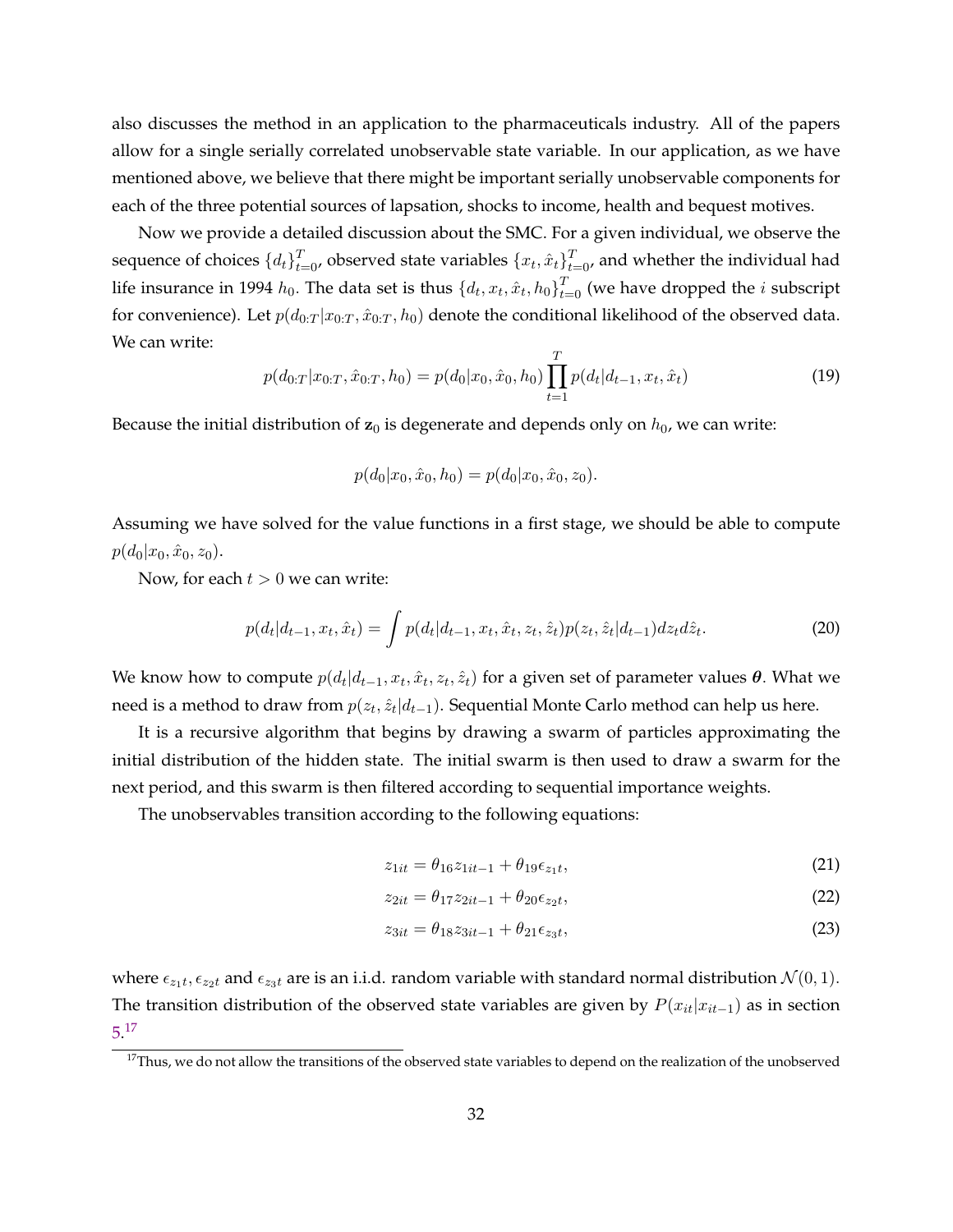The filtered particles are then used to draw another swarm for the next period, and so on. In the following notation, we will absorb  $\hat{z}$  into  $z$  and use  $z$  to denote any unobserved variable, including the "hatted"  $z$ 's.

The method proceeds as follows:

- 0. Set  $t=0$ , draw a swarm of particles  $\left\{z_{0}^{(r)}\right\}$  ${r \choose 0}$ from the initial distribution  $p(z_0)$ . This distribution must be parametrically assumed, with potentially unknown parameters. In our case it is assumed to be degenerate as described by [\(16\)](#page-30-0)-[\(18\)](#page-30-0). Set  $t = 1$ .
- 1. For  $t > 0$ , use  $\left\{ z_{t-}^{(r)} \right\}$  $\binom{r}{t-1}$  $\frac{\kappa}{r=1}$  to draw a new swarm  $\left\{ \tilde{z}_{t}^{(r)} \right\}$  $\binom{r}{t}$ from the distribution  $p(z_t|z_{t-1}, d_{t-1})$ . This distribution is known because we have imposed a parametric specification on it. The previous period's choice,  $d_{t-1}$ , is required because that determines how the "hatted"  $z$ 's evolve. The swarm of particles  $\{\tilde{z}_{t,r}\}_{r=0}^R$  now approximates the distribution  $p(z_t|d_{t-1})$ .
- 2. For each  $r=1,\ldots R$ , compute  $w_t^{(r)}=p(d_t|d_{t-1},x_t,\hat{x}_t,\tilde{z}_{t,r}).$  The vector  $\left\{w_t^{(r)}\right\}_{t=1}$  $\binom{r}{t}$  $_{r=1}$  is known as the vector of importance weights. We can now approximate the integral in [\(20\)](#page-32-0) by  $\frac{1}{R}\sum_{r=1}^R w_t^{(r)}$  $t^{\prime}$ .
- 3. Draw a new swarm of particles  $\left\{z^{(r)}_t\right\}$  $\binom{r}{t}$  $\frac{\kappa}{r-1}$  by drawing with replacement from  $\left\{\tilde{z}_{t}^{(r)}\right\}$  $\binom{r}{t}$ . Use the normalized importance weights as sampling probabilities.
- 4. Set  $t = t + 1$  and go to step 1.

Figure [1](#page-34-0) presents a graphical representation of the SMC algorithm. In the graph, we assume away for simplicity the unobservable state vectors carried from the last re-optimization period  $\hat{z}_t$ for simplicity. The SMC starts at time  $t-1$  with an un-weighted measure  $\left\{ \tilde{\mathbf{z}}_{t-1}^{(r)},R^{-1}\right\}$  , which provides an approximation of  $p(\mathbf{z}_{t-1}|d_{1:t-2})$ . For each particle, we compute the importance weights using the information about the actual choice  $d_{t-1}$  at time  $t-1$  with the weights given by the model's prediction of the likelihood  $p\left(d_{t-1} | \tilde{\mathbf{z}}_{t-1}^{(r)}\right)$  of observing  $d_{t-1}$  when the particle is  $\tilde{z}_{t-1}^{(r)}$  $_{t-1}^{(r)}$ , properly re-normalized. This results in the weighted measure  $\left\{ \tilde{\mathbf{z}}_{t-1}^{(r)}, \tilde{w}_{t-1}^{(r)} \right\}$  $_{t-1}^{(r)}\Big\}$  , which yields an approximation of  $p(\mathbf{z}_{t-1} | d_{1:t-1})$ . Subsequently, the re-sampling with replacement (or the selection) step selects only the fittest particles to obtain the un-weighted measure  $\big\{\mathbf{z}_{t-}^{(r)}$  $_{t-1}^{(r)}, R^{-1}\Big\}$  , , which is still an approximation of  $p(\mathbf{z}_{t-1}|d_{1:t-1})$ . Finally, the prediction step draws new varieties of particles from the parametric process  $p\left(\mathbf{z}_t\vert\mathbf{z}_{t-1}\right),$  resulting in the measure  $\left\{\tilde{\mathbf{z}}_t^{(r)},R^{-1}\right\},$  which is an approximation of  $p\left(\mathbf{z}_t|d_{1:t-1}\right)$  . The measures  $\left\{\tilde{\mathbf{z}}_{t-1}^{(r)},R^{-1}\right\}$  and  $\left\{\tilde{\mathbf{z}}_{t}^{(r)},R^{-1}\right\}$  are the posterior distributions of the unobservables we use in the numerical integration of the choice probabilities [\(20\)](#page-32-0).

state variables.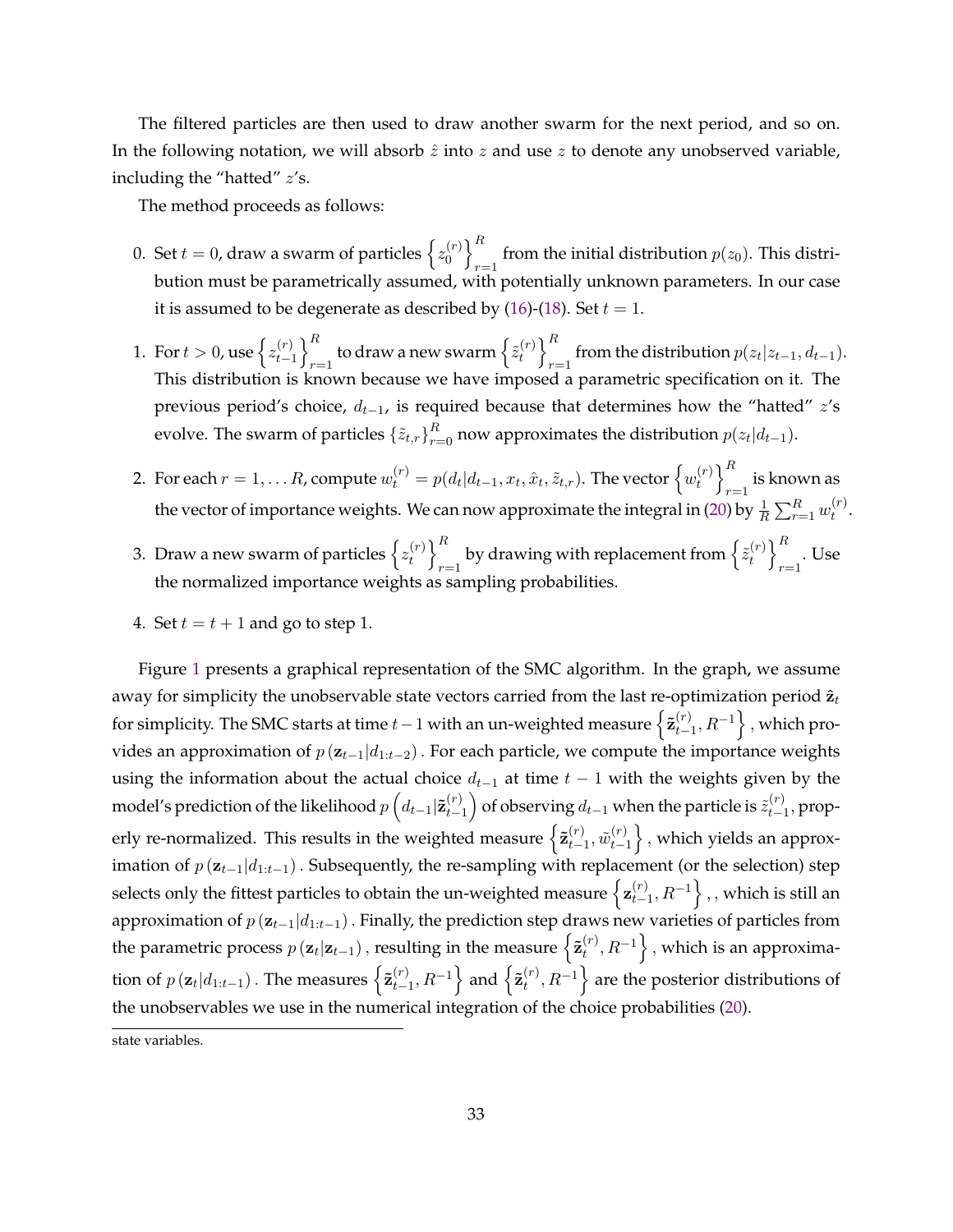<span id="page-34-0"></span>

Figure 1: A Graphical Representation of the Sequential Monte Carlo Algorithm: Adapted from [Doucet, de Freitas and Gordon](#page-45-0) [\(2001,](#page-45-0) Chapter 1, p. 12)

At each iteration, we computed the per period probability of observing the data given by equation [\(20\)](#page-32-0) . Because this is done iteratively, starting from  $t = 0$ , we can eventually work our way up to  $t = T$  and compute the entire likelihood given by [\(19\)](#page-32-0). Repeating this process for each individual for the data will give us the entire likelihood of the data. We can then estimate the parameters via maximum likelihood.<sup>18</sup>

We use simulated maximum likelihood method to estimate the parameters of  $u_1(\cdot), c(\cdot)$ , the initial values of  $z_1, z_2$  and  $z_3$ , as well as their AR(1) auto-correlation coefficients  $\theta_{14}$ - $\theta_{16}$  and variance terms  $\theta_{17}$ - $\theta_{19}$  as described in [\(21\)](#page-32-0)-[\(23\)](#page-32-0). We compute the standard errors using a bootstrap procedure. In each iteration of the procedure, a new random seed is used to create a bootstrapped sample of individuals from the original roster. The structural parameters are then re-estimated using this bootstrapped sample. 50 bootstrapped samples were used. For each structural parameter, the standard error is calculated as the standard deviation of the estimates from the 50

 $18$ We employed 64 particles in each swarm to integrate out the  $z$ 's when computing the conditional choice probabilities. We use 40 articles when computing the expected future value term. One evaluation of the likelihood takes about 2 minutes on an 8-core, 2.5GHz, 64 bit AMD computer while using all 8 CPUs, and the entire estimation routine took about 4 days when starting from an initial guess of all zeros.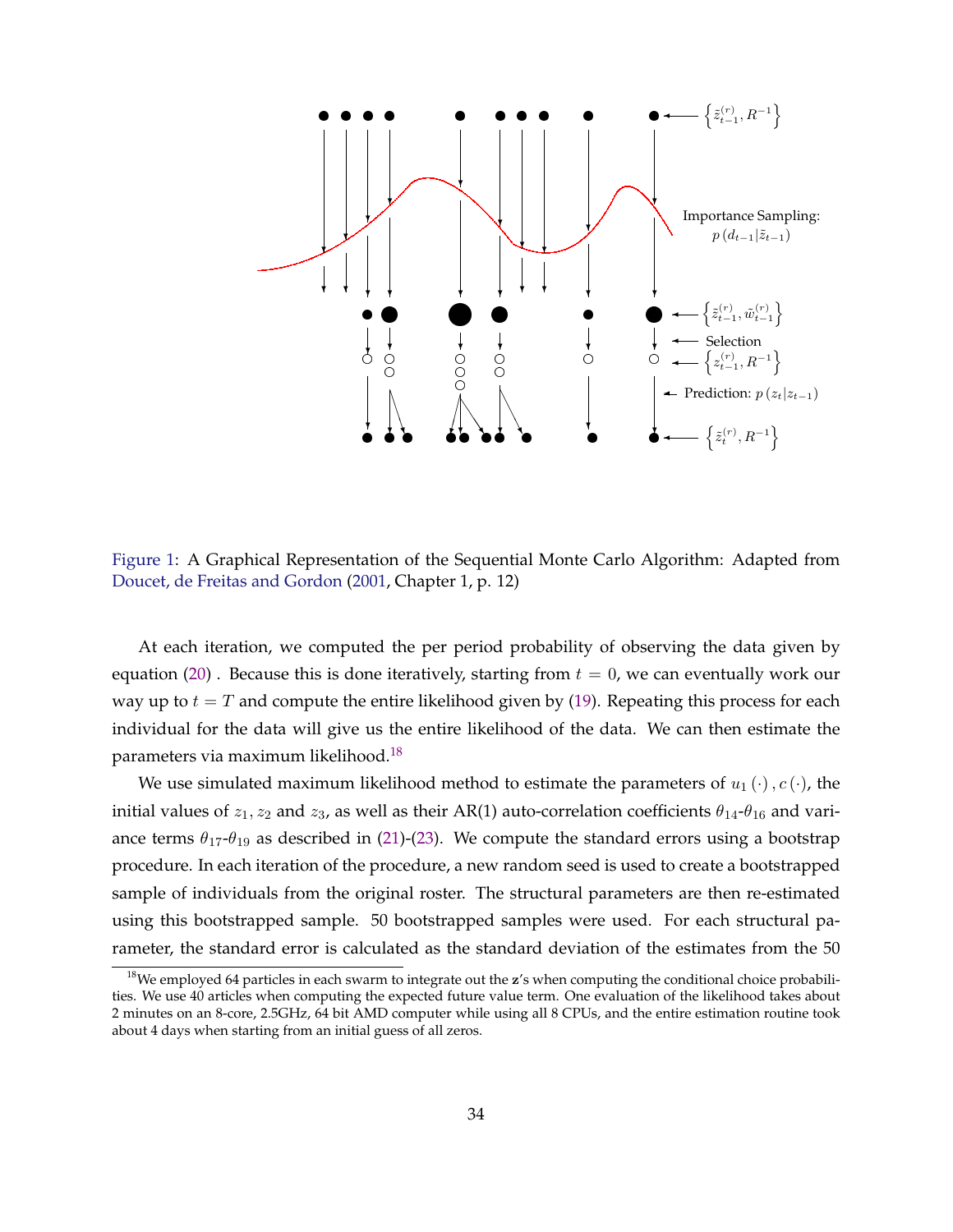bootstrapped samples.<sup>19</sup>

#### **6.3 Estimation Results**

Table [12](#page-36-0) presents the estimation results. Panel A shows the estimated coefficients for  $u_1(x_{it}, z_{it})$ as specified in [\(4\)](#page-15-0). The magnitudes of the estimated coefficients change from , but the signs of all coefficients are consistent with, those for the model without serially correlated unobservables as in Table [10.](#page-27-0)

Panel B presents the estimated coefficients for  $c((x_{it}, z_{it}),(\hat{x}_{it}, \hat{z}_{it}))$  as specified in [\(5\)](#page-15-0). There are several important changes in the estimates for  $c(\cdot)$  when unobservable state variables are included. In contrast to the estimates in Table [10](#page-27-0) for the model without serially correlated unobservables, now the changes in log income (the sum of observed and unobserved income components) has a positive quadratic relationship with the cost function  $c(\cdot)$ . Also notice that coefficient estimate for LOGINCOME+ $z_2$  is positive in  $u_1(\cdot)$ . These suggest that small or medium changes in income is likely to lead to the existing policies being kept, but large negative in income will lead to lapsation into no life insurance, and large positive changes in income will lead to re-optimizing into a new life insurance. The implications from the estimates in Table [10](#page-27-0) are exactly the opposite and less plausible. Also, the positive estimates on the coefficients on both  $\Delta$  (CONDITIONS +  $z_2$ ) and  $\Delta$  (CONDITIONS  $+ z_2)^2$  in  $c(\cdot)$  and the negative coefficient estimate of CONDITIONS $+ z_2$  in  $u_1(\cdot)$  suggest that, again, small changes in health will lead to the keeping of the existing policies, however, large improvements in health conditions is likely to lead to lapsation into no life insurance, and large deteriorations in health will lead to re-optimizing into a new coverage. Finally, the negative coefficient estimate on  $\Delta$  (MARRIED +  $z_3$ ) in  $c(\cdot)$  and the positive coefficient estimate of MARRIED+ $z_3$  in  $u_1(\cdot)$  suggest that a decrease in bequest motive will likely lead to lapsation into or stay with no life insurance, and an increase in bequest motive is likely to lead to the purchase of new policy for individuals initially without coverage.

Panel C presents the estimates of the initial distributions of  $z_1$ ,  $z_2$  and  $z_3$  as a function of the indicator of whether the individuals owned life insurance in 1994. These coefficients are restricted to be positive as part of our strategies to anchor the interpretations of these unobservables. Panel D presents the estimates of the coefficients of the autoregressive processes described in [\(21\)](#page-32-0)-[\(23\)](#page-32-0). They suggest that the unobservable income and health shocks are mean reverting processes, however, the unobservable bequest motive shock is rather persistent.

 $19$ See Olsson and Rydén [\(2008\)](#page-46-0) for a discussion about the asymptotic performance of approximate maximum likelihood estimators for state space models obtained via sequential Monte Carlo methods. It provides criteria for how to increase the number of particles and the resolution of the grid in order to produce estimates that are consistent and asymptotically normal.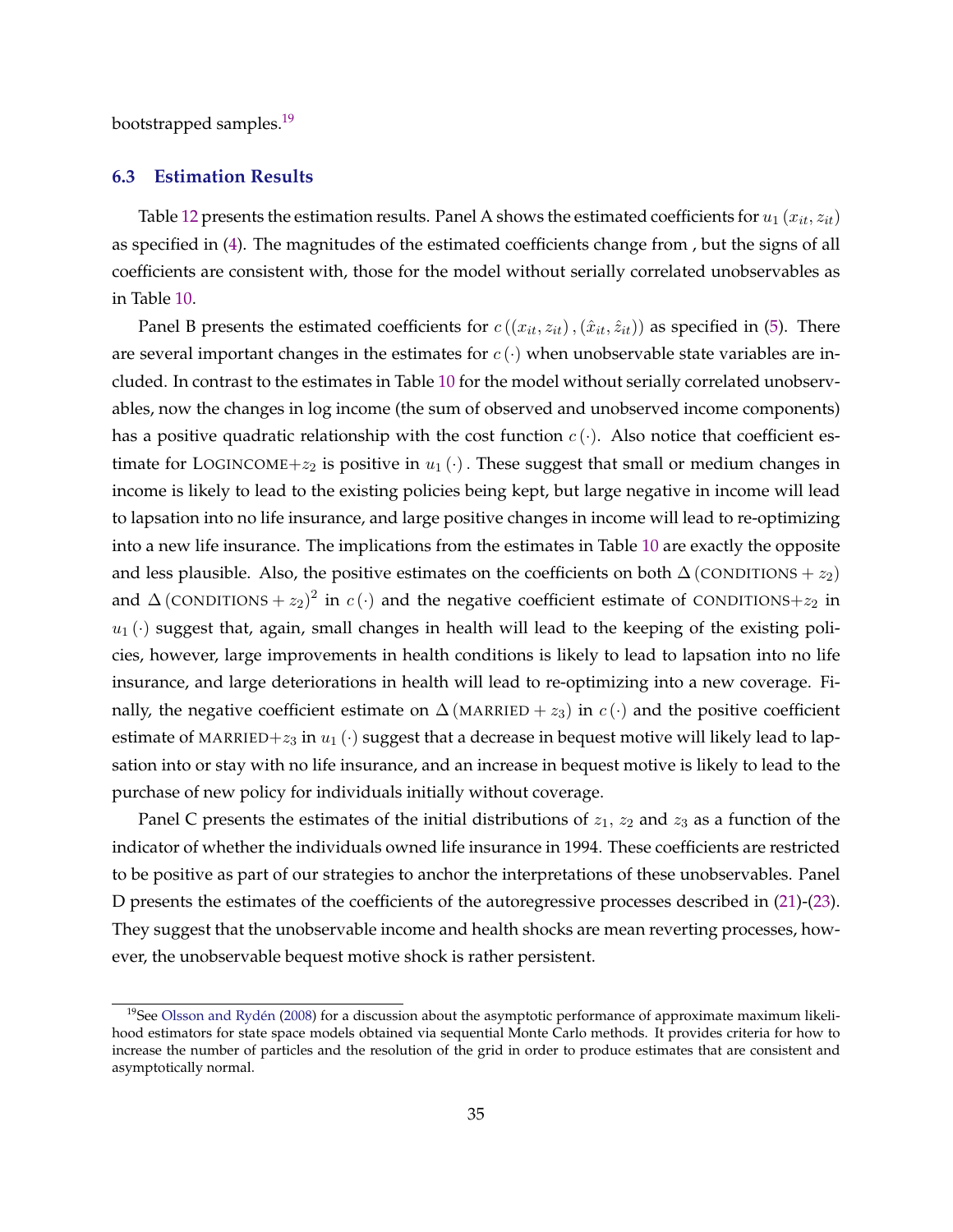|                                                                               | Estimate    | Std. Error |  |  |  |  |
|-------------------------------------------------------------------------------|-------------|------------|--|--|--|--|
| Panel A: Coefficients for $u_1(x_{it}, z_{it})$                               |             |            |  |  |  |  |
| Constant                                                                      | $-1.1220$   | 0.0159     |  |  |  |  |
| Age                                                                           | $-0.0256$   | 0.0003     |  |  |  |  |
| Logincome + $z_1$                                                             | 0.1133      | 0.0010     |  |  |  |  |
| Conditions + $z_2$                                                            | $-0.0055$   | 0.0006     |  |  |  |  |
| Married + $z_3$                                                               | 0.1890      | 0.0073     |  |  |  |  |
| Panel B: Coefficients for $c((x_{it}, z_{it}), (\hat{x}_{it}, \hat{z}_{it}))$ |             |            |  |  |  |  |
| Constant                                                                      | $-1.0795$   | 0.0156     |  |  |  |  |
| $\Delta$ age                                                                  | $-0.2316$   | 0.0013     |  |  |  |  |
| $\Delta$ age <sup>2</sup>                                                     | 0.0104      | 0.0001     |  |  |  |  |
| $\Delta$ (logincome + $z_1$ )                                                 | $-0.0054$   | 0.0005     |  |  |  |  |
| $\Delta$ (logincome + $z_1$ ) <sup>2</sup>                                    | 0.0004      | 0.0000     |  |  |  |  |
| $\Delta$ (conditions + $z_2$ )                                                | 0.0033      | 0.0006     |  |  |  |  |
| $\Delta$ (conditions + $z_2$ ) <sup>2</sup>                                   | 0.0048      | 0.0000     |  |  |  |  |
| $\Delta$ (married + $z_3$ )                                                   | $-0.0390$   | 0.0004     |  |  |  |  |
| Panel C: Initial Distribution of Unobservables                                |             |            |  |  |  |  |
| $z_1$ : whether covered in 1994                                               | 1.1622      | 0.3615     |  |  |  |  |
| $z_2$ : whether covered in 1994                                               | 2.9750      | 0.2022     |  |  |  |  |
| $z_3$ : whether covered in 1994                                               | 3.9265      | 0.0311     |  |  |  |  |
| Panel D: Transition Distribution of Unobservables                             |             |            |  |  |  |  |
| $z_1$ : autocorrelation                                                       | $-0.4860$   | 0.0630     |  |  |  |  |
| $z_2$ : autocorrelation                                                       | $-0.9681$   | 0.0427     |  |  |  |  |
| $z_3$ : autocorrelation                                                       | 0.8688      | 0.0174     |  |  |  |  |
| $z_1$ : std. dev.                                                             | 2.2063      | 0.2531     |  |  |  |  |
| $z_2$ : std. dev.                                                             | 2.7626      | 0.1805     |  |  |  |  |
| $z_3$ : std. dev.                                                             | 0.7818      | 0.1064     |  |  |  |  |
| Log likelihood                                                                | $-9,242.25$ |            |  |  |  |  |

<span id="page-36-0"></span>Table 12: Estimation Results from Dynamic Model with Serially-Correlated Unobservables

<sup>†</sup> *Notes:* For any variable  $x$ ,  $\Delta x$  is the difference between the current value of  $x$  and  $\hat{x}$ , which is the value of  $x$  at the time when the respondent changed his coverage.

\*\*\* All parameter estimates significant at 1% level 36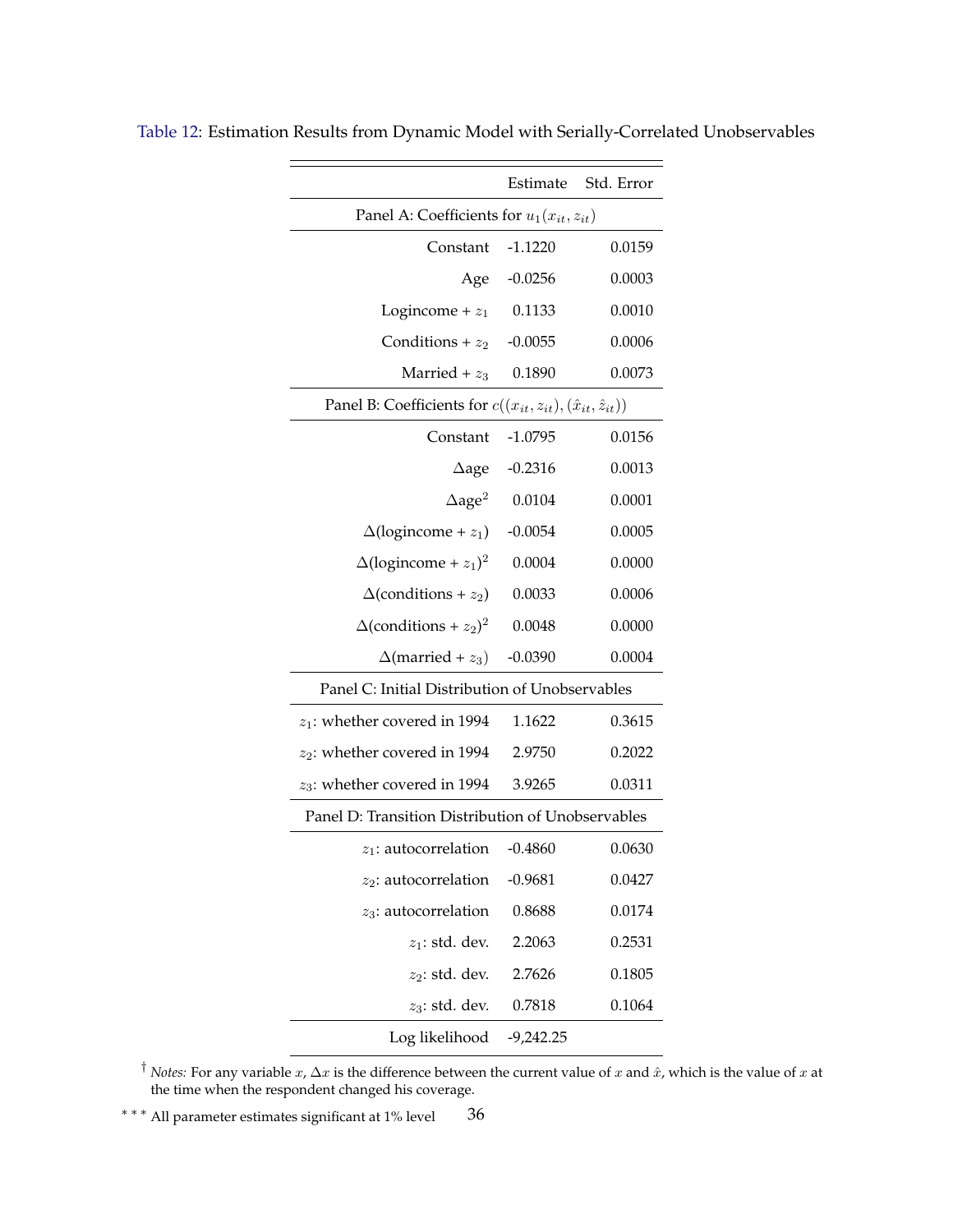|                                                                       | Wave   |        |        |        |        |        |  |
|-----------------------------------------------------------------------|--------|--------|--------|--------|--------|--------|--|
|                                                                       | 1996   | 1998   | 2000   | 2002   | 2004   | 2006   |  |
| Panel A: Aggregate Choice Probabilities by Wave                       |        |        |        |        |        |        |  |
| Actual Data                                                           |        |        |        |        |        |        |  |
| No life insurance coverage                                            | 0.1194 | 0.1427 | 0.1648 | 0.1896 | 0.1951 | 0.2138 |  |
| Covered, but changed or bought new coverage                           | 0.1495 | 0.1077 | 0.0963 | 0.0978 | 0.1126 | 0.0946 |  |
| Covered, and kept existing coverage                                   | 0.7310 | 0.7496 | 0.7389 | 0.7127 | 0.6923 | 0.6916 |  |
| Simulation using dynamic model with serially correlated unobservables |        |        |        |        |        |        |  |
| No life insurance coverage                                            | 0.1420 | 0.1410 | 0.1375 | 0.1558 | 0.1852 | 0.2336 |  |
| Covered, but changed or bought new coverage                           | 0.1663 | 0.1243 | 0.1117 | 0.0980 | 0.1013 | 0.1044 |  |
|                                                                       |        |        |        |        |        |        |  |
| Covered, and kept existing coverage                                   | 0.6917 | 0.7347 | 0.7508 | 0.7462 | 0.7135 | 0.6620 |  |
| Panel B: Cumulative Outcomes for 1994 Policyholders                   |        |        |        |        |        |        |  |
| Actual data                                                           |        |        |        |        |        |        |  |
| Lapsed to no life insurance                                           | 0.0455 | 0.0899 | 0.1358 | 0.1792 | 0.2095 | 0.2340 |  |
| Changed coverage amount                                               | 0.0903 | 0.1472 | 0.1846 | 0.2080 | 0.2283 | 0.2489 |  |
| Kept 1994 coverage                                                    | 0.8642 | 0.7315 | 0.6138 | 0.5203 | 0.4491 | 0.3812 |  |
| Policyholder died                                                     | 0.0000 | 0.0313 | 0.0658 | 0.0924 | 0.1131 | 0.1358 |  |
| Simulation using dynamic model with serially correlated unobservables |        |        |        |        |        |        |  |
| Lapsed to no life insurance                                           | 0.0564 | 0.0989 | 0.1286 | 0.1593 | 0.1927 | 0.2357 |  |
| Changed coverage amount                                               | 0.1257 | 0.1789 | 0.2111 | 0.2346 | 0.2564 | 0.2783 |  |
| Kept 1994 coverage                                                    | 0.8179 | 0.6922 | 0.5990 | 0.5150 | 0.4385 | 0.3533 |  |
| Policyholder died                                                     | 0.0000 | 0.0301 | 0.0614 | 0.0911 | 0.1124 | 0.1328 |  |

## <span id="page-37-0"></span>Table 13: Model Fit for Dynamic Model with Serially Correlated Unobservable State Variables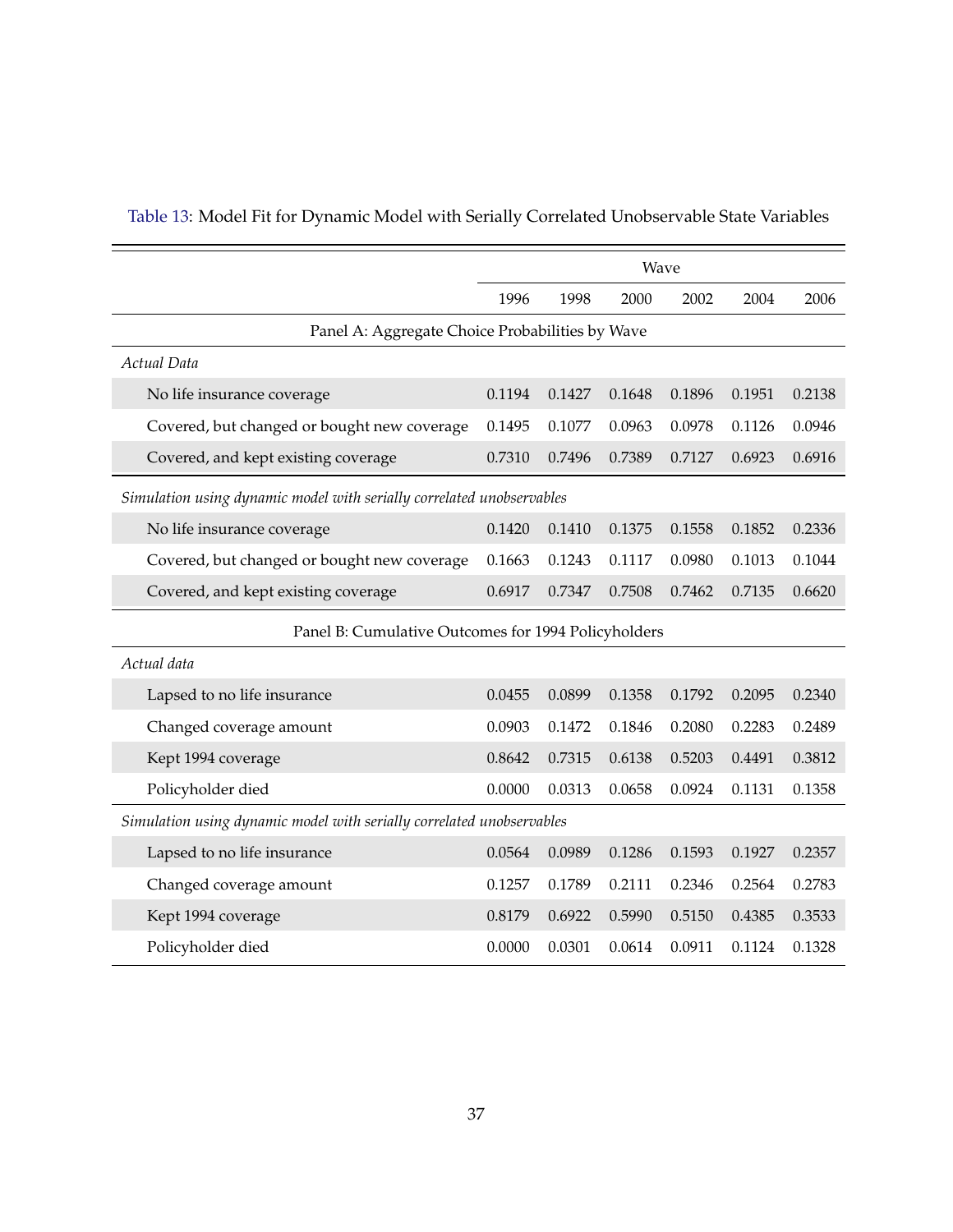#### <span id="page-38-0"></span>**6.4 Model Fit**

Table [13](#page-37-0) presents an assessment of the performance of the dynamic model with serially correlated unobservable state variables. We report in Panel A of Table [13](#page-37-0) the comparisons between the simulated model predictions regarding aggregate choice probabilities by wave and those in the data. Relative to the model fit reported in Table [11,](#page-29-0) by incorporating serially correlated unobservable state variables, we are able to dramatically improve the model's ability to capture the two dynamic patterns in the actual data. That is, the actual data exhibits that, in the aggregate, there is an increasing likelihood over time of holding no life insurance, and a decreasing likelihood over time of keeping an existing policy. Indeed our simulation is able to replicate the increase in the fraction of individuals without life insurance coverage from 14.2% in 1996 to 23.36% in 2006, an increase that almost matches what is in the actual data (from 11.94% in 1996 to 21.38% in 2006); at the same time, the fraction of individuals who kept an existing policy decreased from 69.17% in 1997 to 66.20% in 2006. In contrast, recall that in the model without serially correlated unobservable state variables, the fraction who kept an existing policy was predicted to be rising over time, contradicting the pattern in the actual data.

In Panel B of Table [13,](#page-37-0) we report the comparison between the simulated model predictions of the cumulative outcomes for individuals who owned life insurance in 1994 by wave and those in the data. Again, by incorporating serially correlated unobservable state variables, we are able to capture the pattern of steadily increasing cumulative fraction of 1994 policyholders lapsing to no insurance in the actual data. In the data, this cumulative fraction went from 4.55% in 1996 to 23.40% by 2006; in our simulation, it goes from 5.64% in 1996 to 23.57% in 2006. In contrast, recall that in Table [11,](#page-29-0) the model without serially correlated unobservables is unable to replicate the initially low lapsation rates. Panel B of Table [13](#page-37-0) also shows that by incorporating serially correlated unobservables, we are able to significantly improve the fit of the cumulative fraction of 1994 policyholders who kept their policies.

### **7 Counterfactual Simulations**

In this section, we report the results from a large number of counterfactual simulations to address two importance questions. The first set of counterfactual simulations highlights the importance of serially-correlated unobserved state variables in explaining the patterns of life insurance decisions observed in the data. The second set of counterfactual simulations attempts to disentangle the contributions of income, health and bequest motives shocks, both observed and unobserved in explaining the observed lapsations.

It is useful to emphasize at the outset the nature of our counterfactual simulations. When we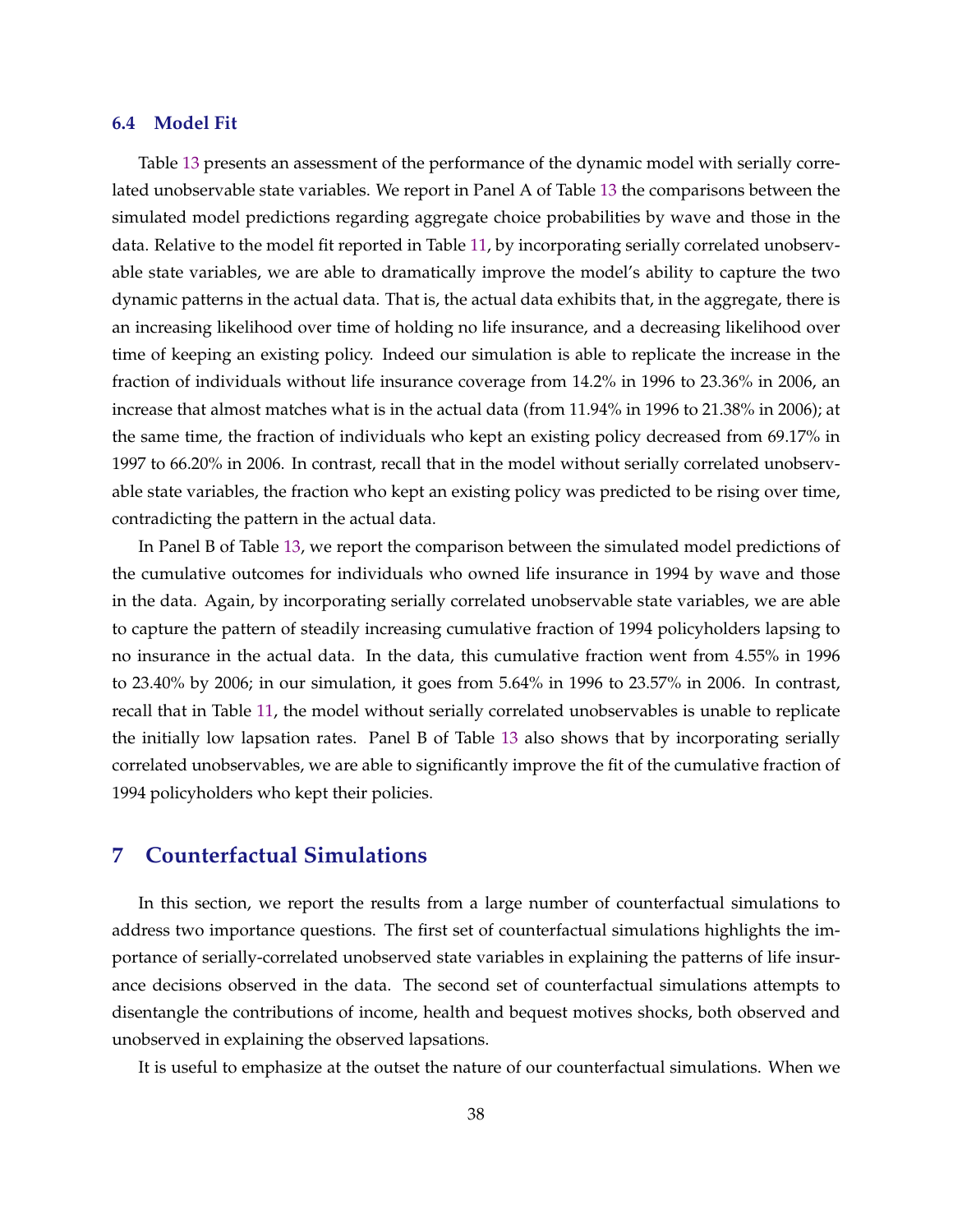remove the shocks, we are assuming that the market environment faced by consumers remain unchanged from when all shocks are present. That is, our counterfactual simulation does not allow for the market to re-equilibrate to respond to the fact that there are now fewer shocks. In particular, we must assume that the choice set of life insurance contracts that each individual faces in a given state does not change.

### **7.1 The Importance of Serially-Correlated Unobserved State Variables**

In this section, we report a series of counterfactual simulations to demonstrate the importance of including serially-correlated unobservable state variables. Panel A of Table [14](#page-40-0) is identical to the bottom sub-panel of Panel B in Table [13](#page-37-0) and it reports the model's predictions about the cumulative outcomes for 1994 policyholders.

In Panel B of Table [14,](#page-40-0) we report the predictions of the model using the coefficient estimates as reported in Panel A and B of Table [12,](#page-36-0) but under the counterfactual assumption that the *unobservable* state variables did not change over time. It shows that without the shocks to the unobserved state variables, the model is unable to match the sharply increasing cumulative fraction of 1994 policyholders that lapse to no life insurance, and the model also over-predicts the cumulative fraction of 1994 policyholders who kept their 1994 coverage.

In Panel C of Table [14,](#page-40-0) we report the predictions of the model using the coefficient estimates as reported in Table [12,](#page-36-0) but under the counterfactual assumption that the *observable* state variables stayed the same as their values in 1994, except for age. Surprisingly, assuming away the changes in the observable state variables *barely changes* the model's predictions about the cumulative outcomes for 1994 policyholders.

In Panel D, we report the predictions of the model using the coefficient estimates of the model as reported in Panel A and B of Table [12,](#page-36-0) but under the counterfactual assumption that the *neither* the unobservable state variables *nor* the observed state variables (except for age) change over time. Only i.i.d choice specific shocks are retained in these simulations. The predictions in Panel D are very similar to Panel B where only changes in unobservable state variables are eliminated.

The counterfactual simulations in Table [14](#page-40-0) thus provide evidence for the importance of serially correlated unobservable state variables in explaining the choice patterns in the data. Qualitatively, it plays a much more important role than the variations in the observable state variables in capturing the key features in the data.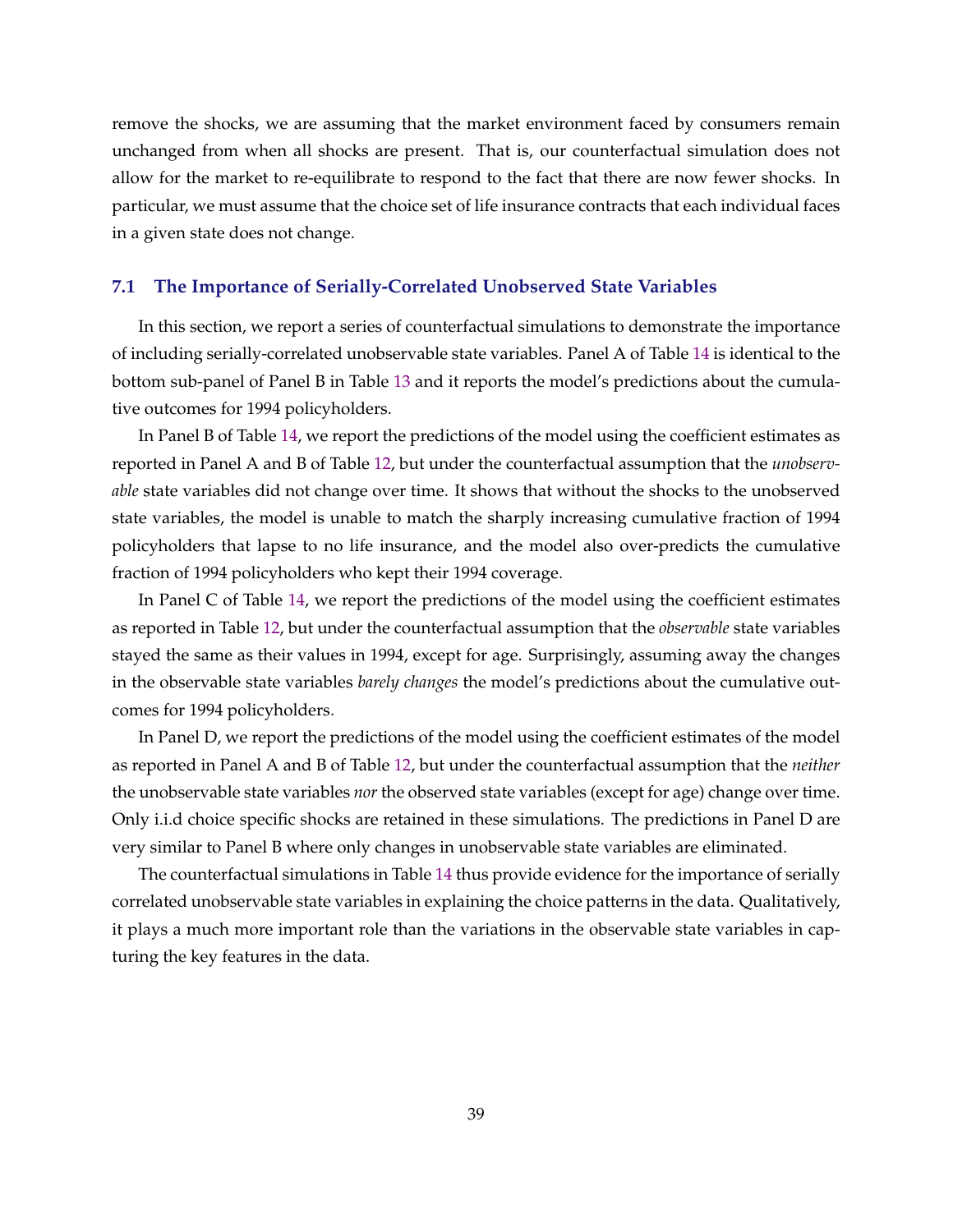|                                                                     | Wave   |        |        |        |        |        |  |  |
|---------------------------------------------------------------------|--------|--------|--------|--------|--------|--------|--|--|
| Outcome                                                             | 1996   | 1998   | 2000   | 2002   | 2004   | 2006   |  |  |
| Panel A: All shocks included                                        |        |        |        |        |        |        |  |  |
| Lapsed to no life insurance                                         | 0.0564 | 0.0989 | 0.1286 | 0.1593 | 0.1927 | 0.2357 |  |  |
| Changed coverage amount                                             | 0.1257 | 0.1789 | 0.2111 | 0.2346 | 0.2564 | 0.2783 |  |  |
| Kept 1994 coverage                                                  | 0.8179 | 0.6922 | 0.5990 | 0.5150 | 0.4385 | 0.3533 |  |  |
| Policyholder died                                                   | 0.0000 | 0.0301 | 0.0614 | 0.0911 | 0.1124 | 0.1328 |  |  |
| Panel B: No shocks to the unobserved state variables                |        |        |        |        |        |        |  |  |
| Lapsed to no life insurance                                         | 0.0462 | 0.0696 | 0.0850 | 0.0981 | 0.1121 | 0.1310 |  |  |
| Changed coverage amount                                             | 0.1260 | 0.1857 | 0.2226 | 0.2512 | 0.2784 | 0.3082 |  |  |
| Kept 1994 coverage                                                  | 0.8278 | 0.7143 | 0.6294 | 0.5560 | 0.4917 | 0.4195 |  |  |
| Policyholder died                                                   | 0.0000 | 0.0304 | 0.0630 | 0.0947 | 0.1178 | 0.1413 |  |  |
| Panel C: No shocks to the observable state variables except for age |        |        |        |        |        |        |  |  |
| Lapsed to no life insurance                                         | 0.0584 | 0.1010 | 0.1307 | 0.1608 | 0.1932 | 0.2354 |  |  |
| Changed coverage amount                                             | 0.1250 | 0.1808 | 0.2132 | 0.2377 | 0.2596 | 0.2826 |  |  |
| Kept 1994 coverage                                                  | 0.8166 | 0.6881 | 0.5948 | 0.5108 | 0.4355 | 0.3501 |  |  |
| Policyholder died                                                   | 0.0000 | 0.0300 | 0.0612 | 0.0907 | 0.1117 | 0.1319 |  |  |
| Panel D: Only i.i.d. choice specific shocks                         |        |        |        |        |        |        |  |  |
| Lapsed to no life insurance                                         | 0.0464 | 0.0697 | 0.0847 | 0.0970 | 0.1103 | 0.1280 |  |  |
| Changed coverage amount                                             | 0.1254 | 0.1842 | 0.2206 | 0.2490 | 0.2756 | 0.3047 |  |  |
| Kept 1994 coverage                                                  | 0.8282 | 0.7157 | 0.6316 | 0.5590 | 0.4959 | 0.4254 |  |  |
| Policyholder died                                                   | 0.0000 | 0.0304 | 0.0631 | 0.0950 | 0.1182 | 0.1419 |  |  |

<span id="page-40-0"></span>Table 14: Counterfactual Simulations Using the Estimates of the Dynamic Model with Serially-Correlated Unobservables: Cumulative Outcomes for 1994 Policyholders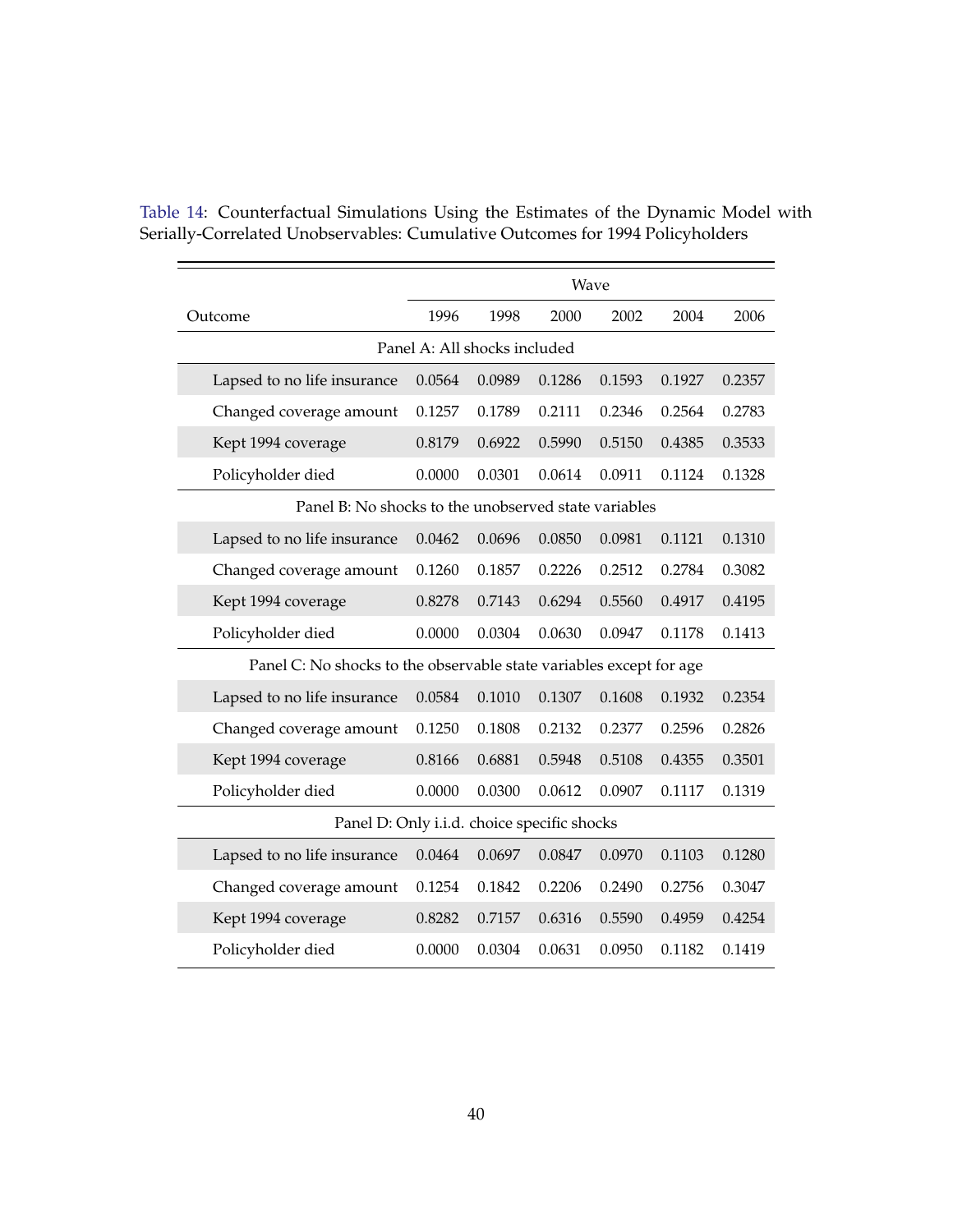|                                                         | Wave   |        |        |        |        |        |  |
|---------------------------------------------------------|--------|--------|--------|--------|--------|--------|--|
|                                                         | 1996   | 1998   | 2000   | 2002   | 2004   | 2006   |  |
| Panel A: The Role of Income Shocks                      |        |        |        |        |        |        |  |
| i.i.d. choice specific shocks only                      | 0.0464 | 0.0697 | 0.0847 | 0.0970 | 0.1103 | 0.1280 |  |
| i.i.d. and income shocks only                           | 0.0500 | 0.0806 | 0.0992 | 0.1152 | 0.1317 | 0.1531 |  |
| Incremental contribution of income shocks $(\%)$        | 6.38   | 11.02  | 11.28  | 11.42  | 11.11  | 10.65  |  |
| All but income shocks                                   | 0.0521 | 0.0841 | 0.1083 | 0.1321 | 0.1594 | 0.1959 |  |
| All shocks included                                     | 0.0564 | 0.0989 | 0.1286 | 0.1593 | 0.1927 | 0.2357 |  |
| Incremental contribution of income shocks $(\%)$        | 7.62   | 14.96  | 15.79  | 17.08  | 17.28  | 16.89  |  |
| Panel B: The Role of Health Shocks                      |        |        |        |        |        |        |  |
| i.i.d. choice specific shocks only                      | 0.0464 | 0.0697 | 0.0847 | 0.0970 | 0.1103 | 0.1280 |  |
| i.i.d. and health shocks only                           | 0.0494 | 0.0771 | 0.0957 | 0.1126 | 0.1311 | 0.1559 |  |
| Incremental contribution of health shocks $(\%)$        | 5.32   | 7.48   | 8.55   | 9.79   | 10.79  | 11.84  |  |
| All but health shocks                                   | 0.0526 | 0.0881 | 0.1123 | 0.1356 | 0.1609 | 0.1941 |  |
| All shocks included                                     | 0.0564 | 0.0989 | 0.1286 | 0.1593 | 0.1927 | 0.2357 |  |
| Incremental contribution of health shocks $(\%)$        | 6.47   | 10.92  | 12.67  | 14.88  | 16.50  | 17.65  |  |
| Panel C: The Role of Bequest Motive Shocks              |        |        |        |        |        |        |  |
| i.i.d. choice specific shocks only                      | 0.0464 | 0.0697 | 0.0847 | 0.0970 | 0.1103 | 0.1280 |  |
| i.i.d. and bequest motive shocks only                   | 0.0485 | 0.0754 | 0.0947 | 0.1124 | 0.1326 | 0.1601 |  |
| Incremental contribution of bequest shocks $(\%)$       | 3.72   | 5.76   | 7.78   | 9.67   | 11.57  | 13.62  |  |
| All but bequest shocks                                  | 0.0534 | 0.0900 | 0.1130 | 0.1348 | 0.1576 | 0.1872 |  |
| All shocks included                                     | 0.0564 | 0.0989 | 0.1286 | 0.1593 | 0.1927 | 0.2357 |  |
| Incremental contribution of bequest shocks (%)          | 5.32   | 9.00   | 12.13  | 15.38  | 18.21  | 20.58  |  |
| Panel D: Contributions of i.i.d. Choice Specific Shocks |        |        |        |        |        |        |  |
| Lower bound $(\%)$                                      | 80.32  | 65.12  | 59.41  | 52.66  | 48.01  | 44.88  |  |
| Upper bound $(\%)$                                      | 84.58  | 75.74  | 72.39  | 69.12  | 66.53  | 63.19  |  |

<span id="page-41-0"></span>Table 15: Disentangling the Contributions of Income, Health and Bequest Motive Shocks to the Lapsations of 1994 Policyholders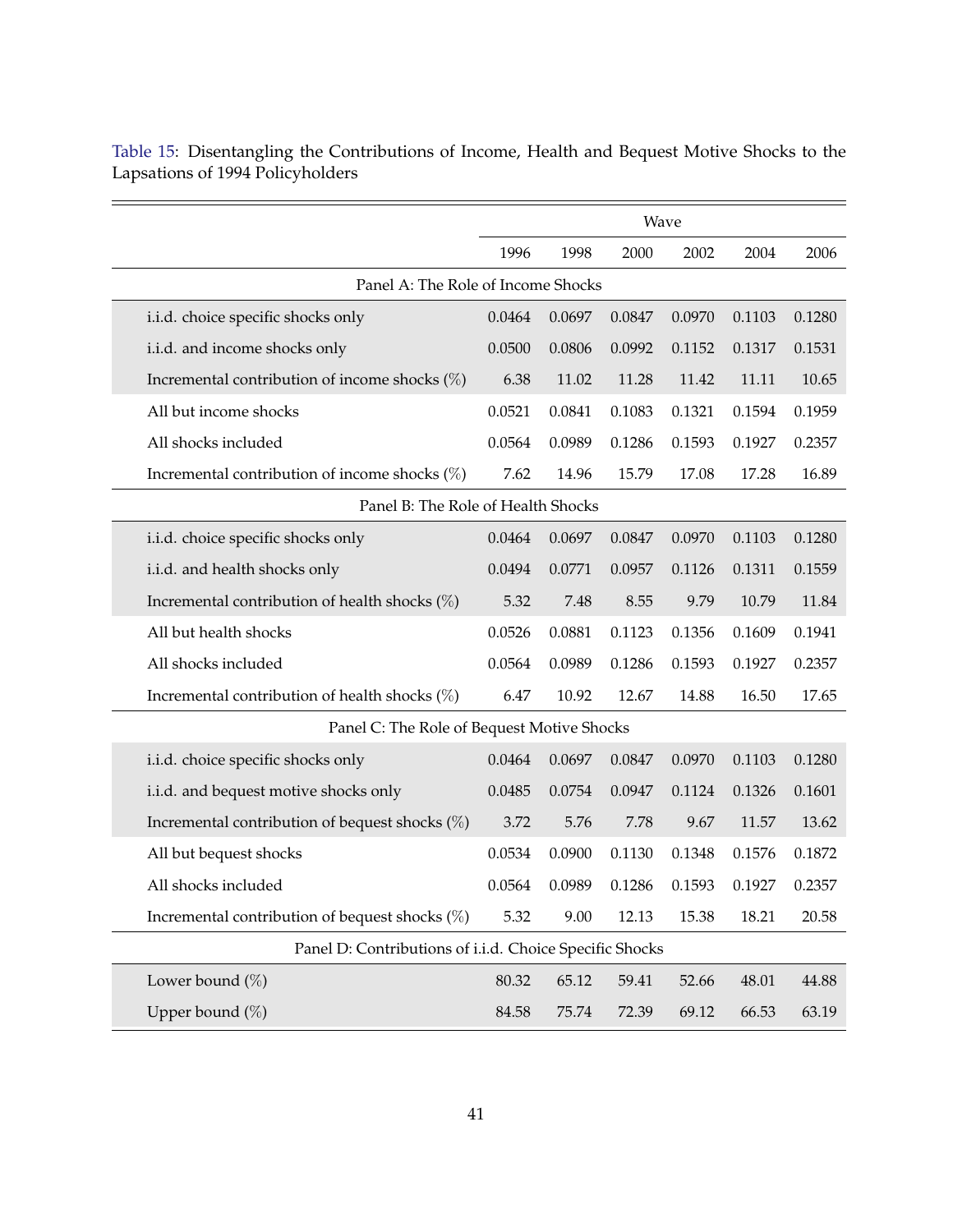## **7.2 Disentangling the Contribution of Income, Health and Bequest Motive Shocks to Lapsations**

In this section, we present a series of counterfactual simulations aimed at disentangling the contributions of income, health and bequest shocks, including both observed and unobserved components, to the lapsations of life insurance policies observed in the data. We present our results in four panels in Table [15.](#page-41-0) There are two sub-panels in Panels A-C. Let us first discuss Panel A, which illustrates the contribution of income shocks to the lapsation of 1994 policyholders. In the shaded sub-panel, we use as baseline the model's prediction of the cumulative lapsation rates of 1994 policyholders when only i.i.d choice specific shocks are present (the first row), and examine how the additional of income shocks to the i.i.d choice specific shocks increases the model's predicted lapsation rates (the second row).<sup>20</sup> Notice that the addition of income shocks to the i.i.d choice specific shocks lead to more lapsation. The incremental contribution of income shocks accounts for about 6.38% of the total lapsations predicted by the model when all shocks are included in 1996.<sup>21</sup> The incremental contributions of income shocks over time are reported in the third row. It reveals that the importance of income shocks are increasing over time in explaining lapsations. By 2006, income shocks alone were able to explain about 11% of the predicted lapsations.

The bottom, un-shaded, sub-panel in Panel A uses a different baseline. The baseline is instead the model's prediction of lapsation rates when *all but* incomes shocks are included (reported in the fourth row of Panel A). This baseline prediction is contrasted to the predicted lapsation rates when all shocks are included (fifth row of Panel A). The difference is attributed to the incremental contribution of income shocks (sixth row of Panel A). Using this baseline, we see that the contribution of income shocks to lapsation is also increasing over time and eventually income shocks alone are able to account for about 17% of the predicted lapsations.<sup>22</sup>

Panel B of Table [15](#page-41-0) carries analogous calculations to illustrate the contribution of health shocks to the lapsations of 1994 life insurance policyholders. The shaded sub-panel shows that if we use the predicted lapsations with only i.i.d choice specific shocks as the baseline, the incremental contribution from adding health shocks increases from 5.32% in 1996 to close to 12% in 2006.

 $^{20}$ Note that the first row numbers in Panel A of Table [15](#page-41-0) are identical to the numbers in the first row of Panel D of Table [14.](#page-40-0)

<sup>&</sup>lt;sup>21</sup>That is,  $(0.0500 - 0.0464) / 0.0564 \approx 6.38\%$  where 0.0564 is lapsation rates predicted by the model when all shocks are included (reported in the fifth row). The other percentages are calculated analogously.

<sup>&</sup>lt;sup>22</sup>There are two other possible counterfactual baselines that we do not report. We could have used "i.i.d choice specific shock and health shocks" as baseline and contrast it with "i.i.d choice specific shock, health shocks and income shocks" (which is the same as "all but bequest motive shocks"). Alternatively, we could have used "i.i.d choice specific shock and bequest motive shocks" as the baseline and contrast it with "i.i.d choice specific shock, bequeest motive shocks and income shocks" (which is the same as "all but health shocks"). Note that the information needed to carry out these calculations is presented in other rows in Table [15.](#page-41-0) For space reasons, we do not present these calculations separately.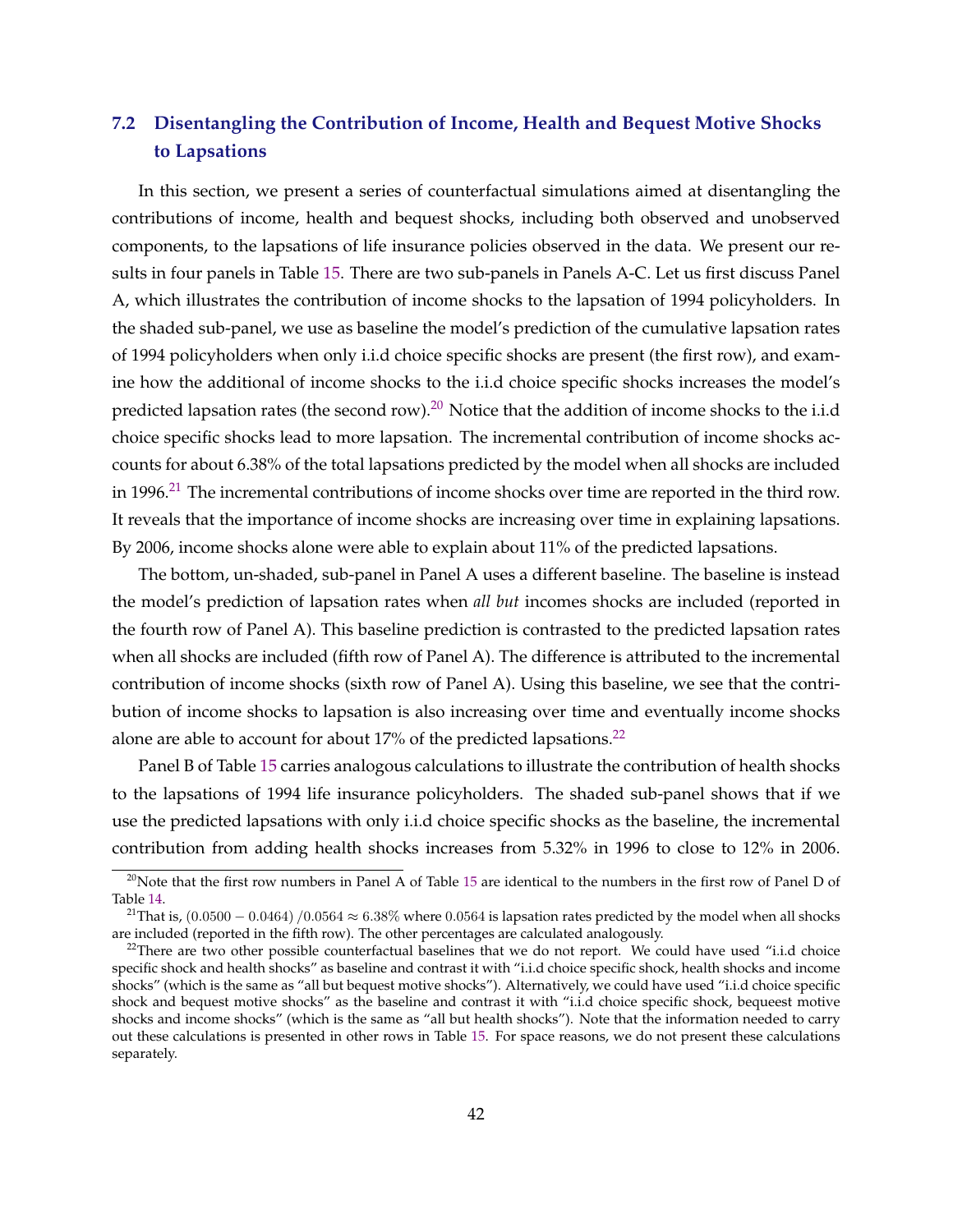<span id="page-43-0"></span>If we use the predicted lapsations when all but health shocks are included as the baseline, the incremental contribution from adding health shocks goes from 6.5% in 1996 to 17.6% in 2006. Notice that in either baseline, the incremental contributions of health shocks are rising over time. It seems that income shocks are somewhat more important than health shocks when individuals are younger (in 1996), but health shocks become as important as, if not more important than, income shocks by 2006.

Panel C of Table [15](#page-41-0) shows the contribution of bequest motive shocks to life insurance lapsations. As in Panels A and B, the top shaded sub-panel calculates the incremental contribution of bequest motive shocks using the predicted lapsations with only i.i.d choice specific shocks as the baseline, and the bottom sub-panel uses the predicted lapsations with all shocks except for bequest shocks as the baseline. Consistent with the patterns exhibited in Panels A and B, we find that the importance of bequest motives in explaining lapsation increases over time. It can explain about 3.7% to 5.3% of the lapsations in 1996, but by 2006, it explains between 13.6% to 20.6% of the lapsation. Interestingly, our simulations reveal that while income and health shocks may be slightly more important than bequest motive shocks in explaining the life insurance lapsations for younger individuals in our sample, bequest motive shocks become a more important determinant of lapsation when the individuals get older.

Panel D of Table [15](#page-41-0) bounds the contributions of i.i.d choice specific shocks in explaining the lapsations. The lower bounds are calculated as the residuals after subtracting the upper bound contributions from income, health and bequest motive shocks.<sup>23</sup> Panel D reveals that lapsation of life insurance policies are largely driven by i.i.d choice specific shocks for younger individuals, but for surviving policyholders an ever larger fraction of lapsations is explained by either income, or health, or bequest motive shocks. By 2006, between more than 1/3 to more than 1/2 of the lapsations are driven by one of these shocks.

### **8 Conclusion**

In this paper, we empirically investigate the contributions of income, health and bequest motive shocks to life insurance lapsations. We present a dynamic discrete choice model of life insurance decisions allowing for serially correlated unobservable state variables. The model is designed to deal with the data reality where researchers only observe whether an individual has made a new life insurance decision (i.e., purchased a new policy, or added to/changed an existing policy) but do not observe the actual policy choice or the choice set from which the new policy is selected.

<sup>&</sup>lt;sup>23</sup>For example, we obtain 80.32% lower bound number for year 1996 from  $1 - 7.62\% - 6.47\% - 5.32\%$  where  $7.62\%$ , 6.47% and 5.32% are respectively the upperbound contributions of income, health and bequest motive shocks reported in Panels A to C. The other bounds are calculated analogously.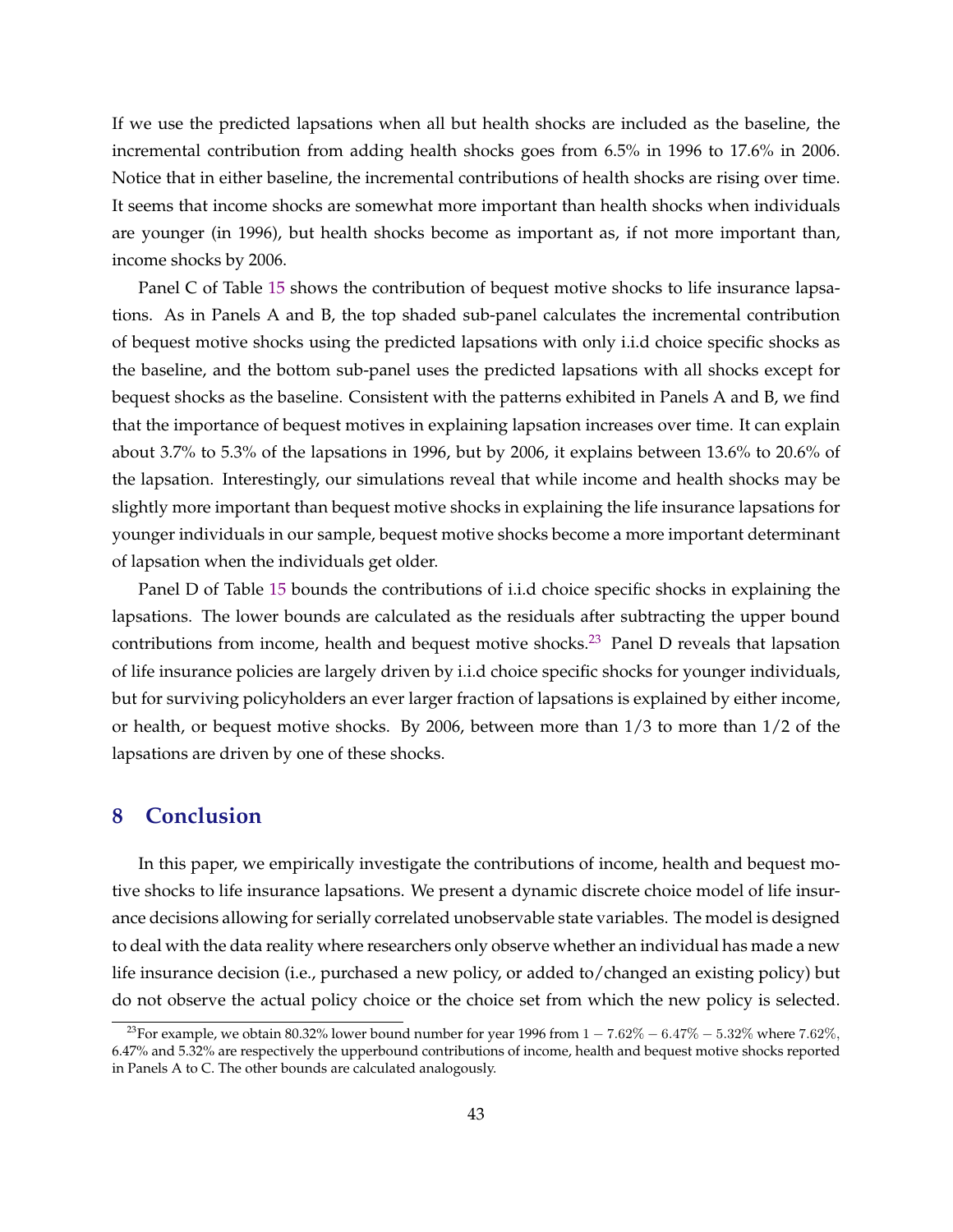The semi-structural dynamic discrete choice model allows us to bypass these data limitations. We empirically implement the model using the limited life insurance holding information from the Health and Retirement Study (HRS) data.

We deal with serially correlated unobserved state variables using posterior distributions of the unobservables simulated from Sequential Monte Carlo (SMC) methods. Relative to the few existing papers in the economics literature that has used similar SMC methods, our paper is, to the best of our knowledge, the first to incorporate multi-dimensional serially correlated unobserved state variables. In order to give the three unobservable state variables in our empirical model their desired interpretations as unobserved income, health and bequest motive shocks, this paper proposes two channels through which we can anchor these unobservables to their related observable variables. Useful from a pedagogical perspective, we present our estimation results separately for a static model without unobservable state variables, as well as for dynamic models with or without serially correlated unobservable state variables. We illustrate the importance of serially correlated unobservables by showing the features in the data that a dynamic model without unobservable state variables is unable to capture, and how with unobservable state variables the model fit dramatically improves (c.f. Tables [11](#page-29-0) and [13\)](#page-37-0). We also show that in the model with unobserved state variables, the contribution of the shocks to unobservables is much larger than the contribution of the shocks to observed state variables (Table [14\)](#page-40-0).

Our estimates for the model with serially correlated unobservable state variables are sensible and yield implications about individuals' life insurance decisions consistent with the both intuition and existing empirical results. In a series of counterfactual simulations reported in Table [15,](#page-41-0) we find that a large fraction of life insurance lapsations are driven by i.i.d choice specific shocks, particularly when policyholders are relatively young. But as the remaining policyholders get older, the role of such i.i.d. shocks gets less important, and more of their lapsations are driven either by income, health or bequest motive shocks. Income and health shocks are relatively more important than bequest motive shocks in explaining lapsation when policyholders are young, but as they age, the bequest motive shocks play a more important role.

Our empirical findings have important implications regarding the effect of the life settlement industry on consumer welfare. As shown in theoretical analysis in [Daily, Hendel and Lizzeri](#page-45-0) [\(2008\)](#page-45-0) and [Fang and Kung](#page-45-0) [\(2010a,b\)](#page-45-0), the theoretical predictions about the effect of life settlement on consumer welfare crucially depend on why life insurance policyholders lapse their policies. If bequest motive shocks are the reason for their lapsations, then the life settlement industry is shown to reduce consumer welfare in equilibrium; but if income shocks are the reason for their lapsations, then life settlements may increase consumer welfare. To the extent that we find both income shocks and bequest motive shocks play important roles in explaining life insurance lap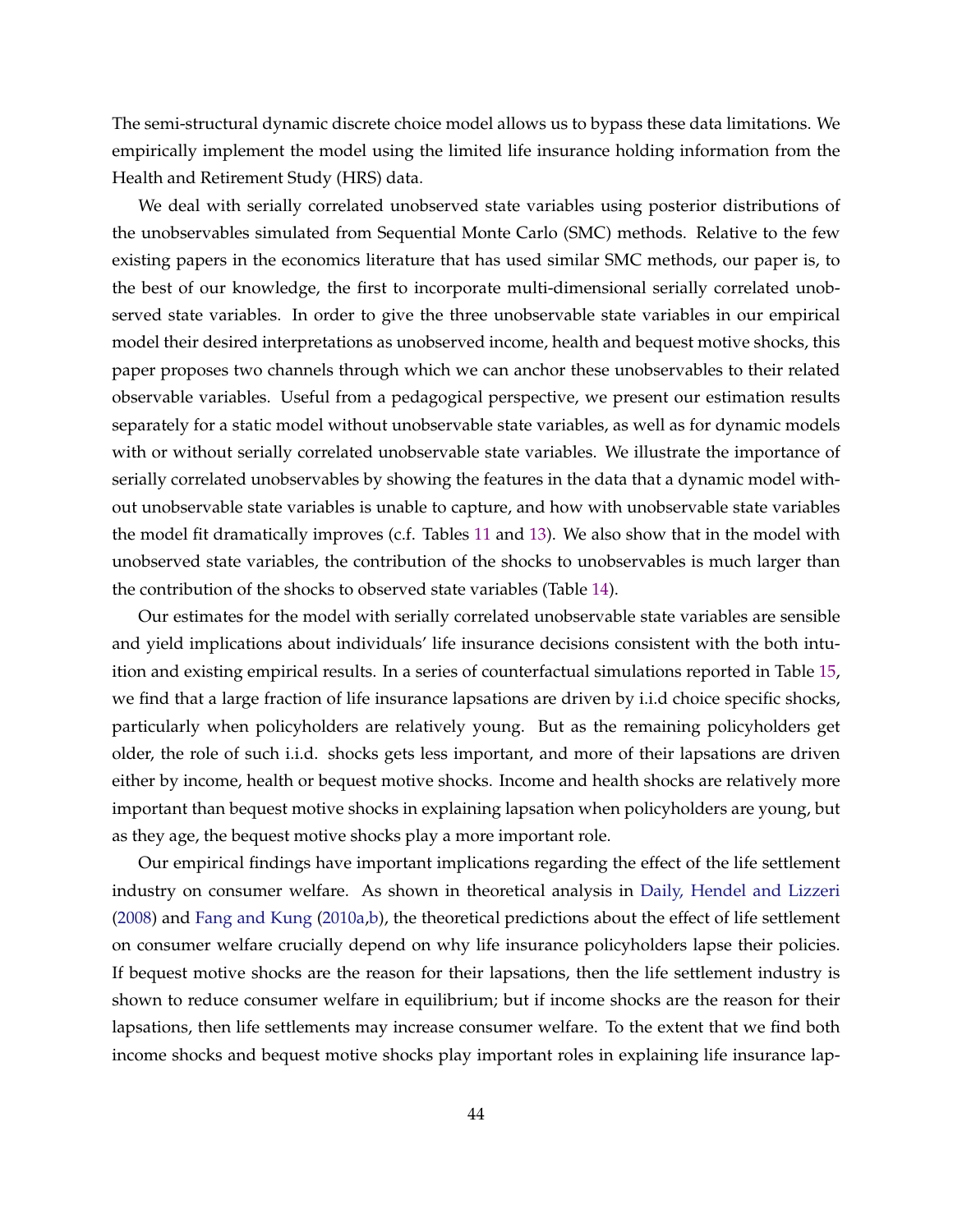<span id="page-45-0"></span>sations, particularly among the elderly population targeted by the life settlement industry, our research suggests that the effect of life settlement on consumer welfare might be ambiguous. Unfortunately, our "semi-structural" partial equilibrium model of life insurance decisions and the life insurance market, which is necessitated by data limitations, is not suited for carrying out a quantitative evaluation of how the introduction of the life settlement market impacts consumer welfare, taking into account the presence of both the income-driven and bequest-motive-driven lapsations. This is an important, but challenging, area for future research.

## **References**

American Council of Life Insurers, "2009 Life Insurers Fact Book," 2009.

- Blevins, Jason, "Sequential Monte Carlo Methods for Estimating Dynamic Microeconomic Models," Duke Univeristy Working Paper, 2008.
- Chandik, Mark, "The Growing Life Settlement Industry: Is Anyone Watching Out for Consumers?," Testimony presented at the California Senate Banking, Finance and Insurance Committee on Life Settlements, 2008, available at http://www.sen.ca.gov/ftp/sen/committee/standing/banking/info hearings/backgrounds/2- 20-08 life settlement background*.*
- Daily, Glenn, Igal Hendel, and Alessandro Lizzeri, "Does the Secondary Life Insurance Market Threaten Dynamic Insurance?," *American Economic Review Papers and Proceedings*, 2008, *98 (2)*, 151–156.
- Doucet, Arnaud, Nando de Freitas, and Neil Gordon, *Sequential Monte Carlo methods in practice*, New York: Springer, 2001.
- Fang, Hanming and Edward Kung, "How does the life settlements market affect the primary market for life insurance?," *Working paper*, 2010a.
- $-$  and  $-$  , "The Welfare Effect of Life Settlement Market: The Case of Income Shocks," Working Paper, University of Pennsylvania and Duke University, 2010b.
- Fernandez-Villaverde, Jesus and Juan F. Rubio-Ramirez, "Estimating Macroeconomic Models: A Likelihood Approach," *Review of Economic Studies*, 2007, *74*, 1059–1087.
- Fox, Jeremy T, "Semiparametric Estimation of Multinomial Discrete-Choice Models Using a Subset of Choices," *Rand Journal of Economics*, 2007, *Vol. 38, No. 4*, 1002–1019.